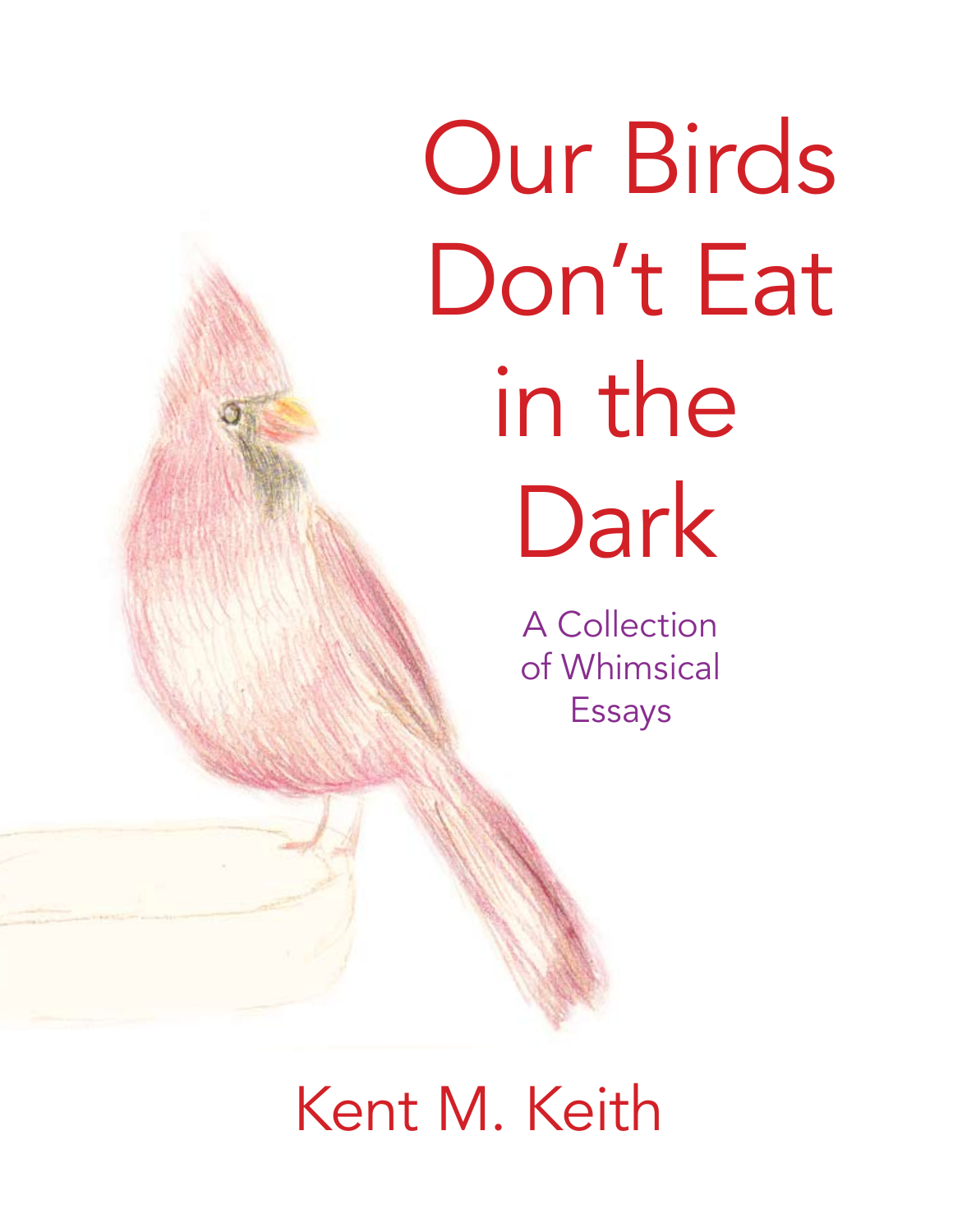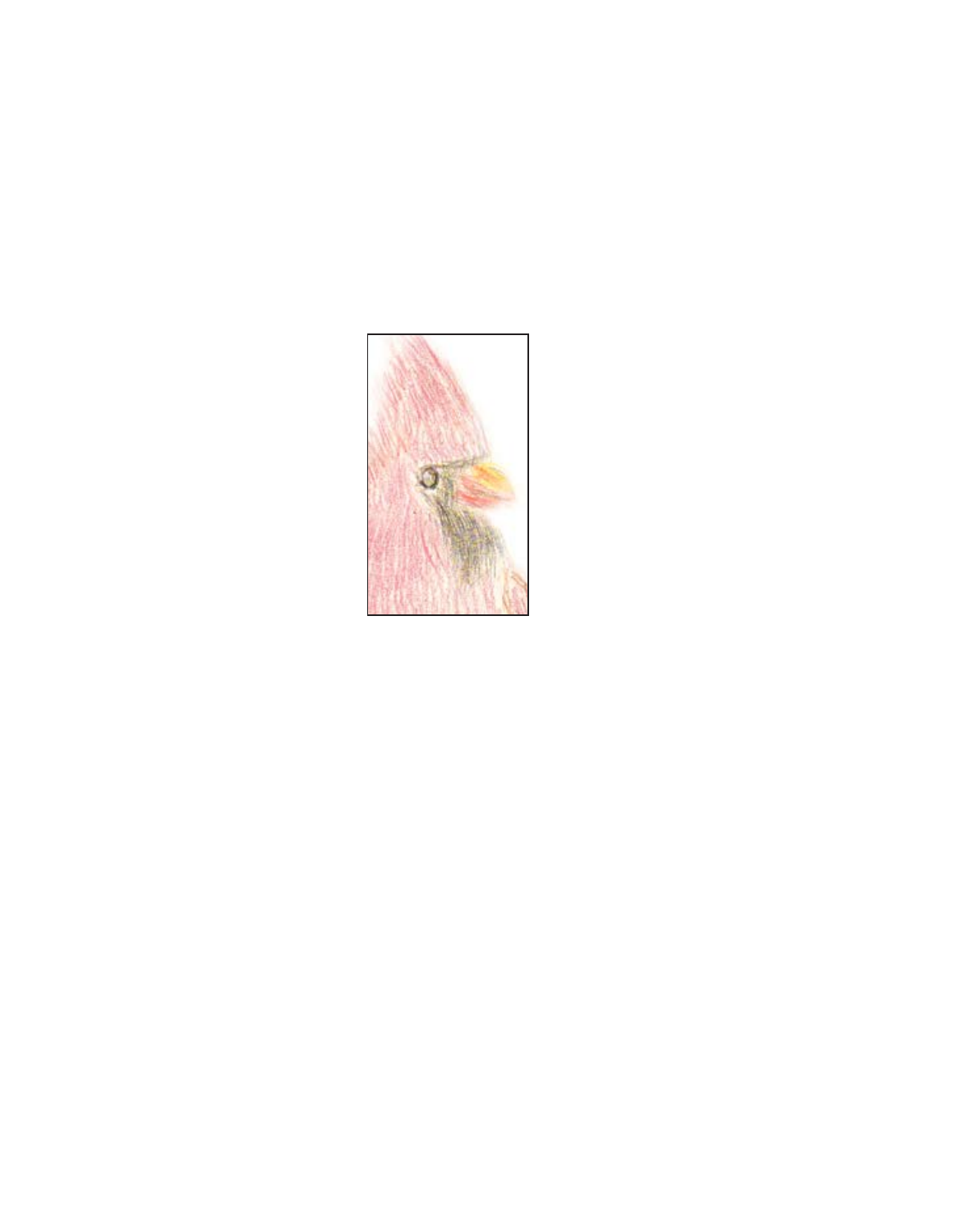# Our Birds Don't Eat in the Dark

A Collection of Whimsical Essays

# By

Kent M. Keith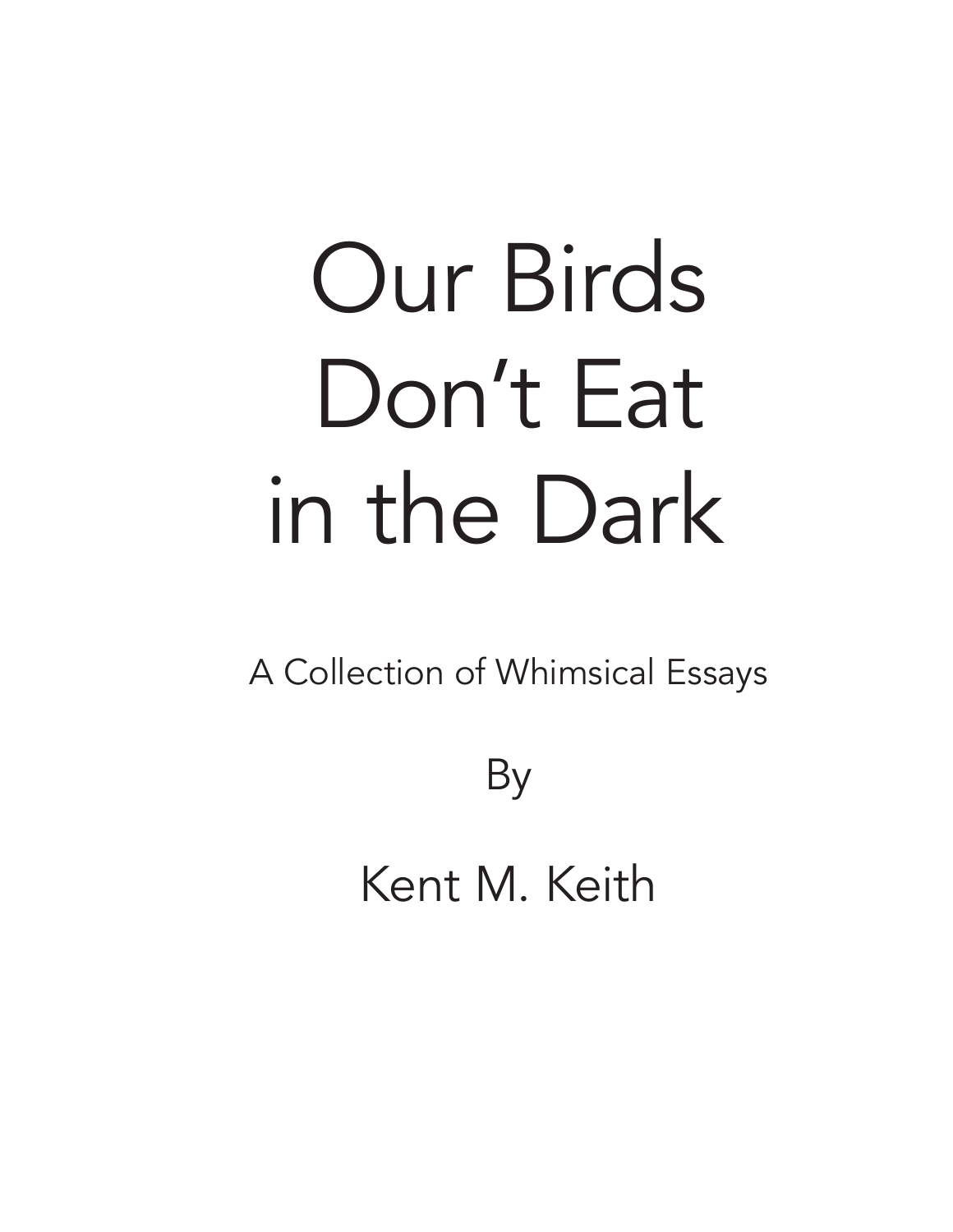Our Birds Don't Eat in the Dark © Copyright Kent M. Keith 2021 All rights reserved.



TERRACE **PRESS INC.** Published by Terrace Press

Cover artwork by Elizabeth M. Keith Book design by Joe Hunt

No part of this publication may be reproduced, stored in a retrieval system, or transmitted in any form or by any means, electronic, mechanical photocopying, recording or otherwise without prior written permission by the author.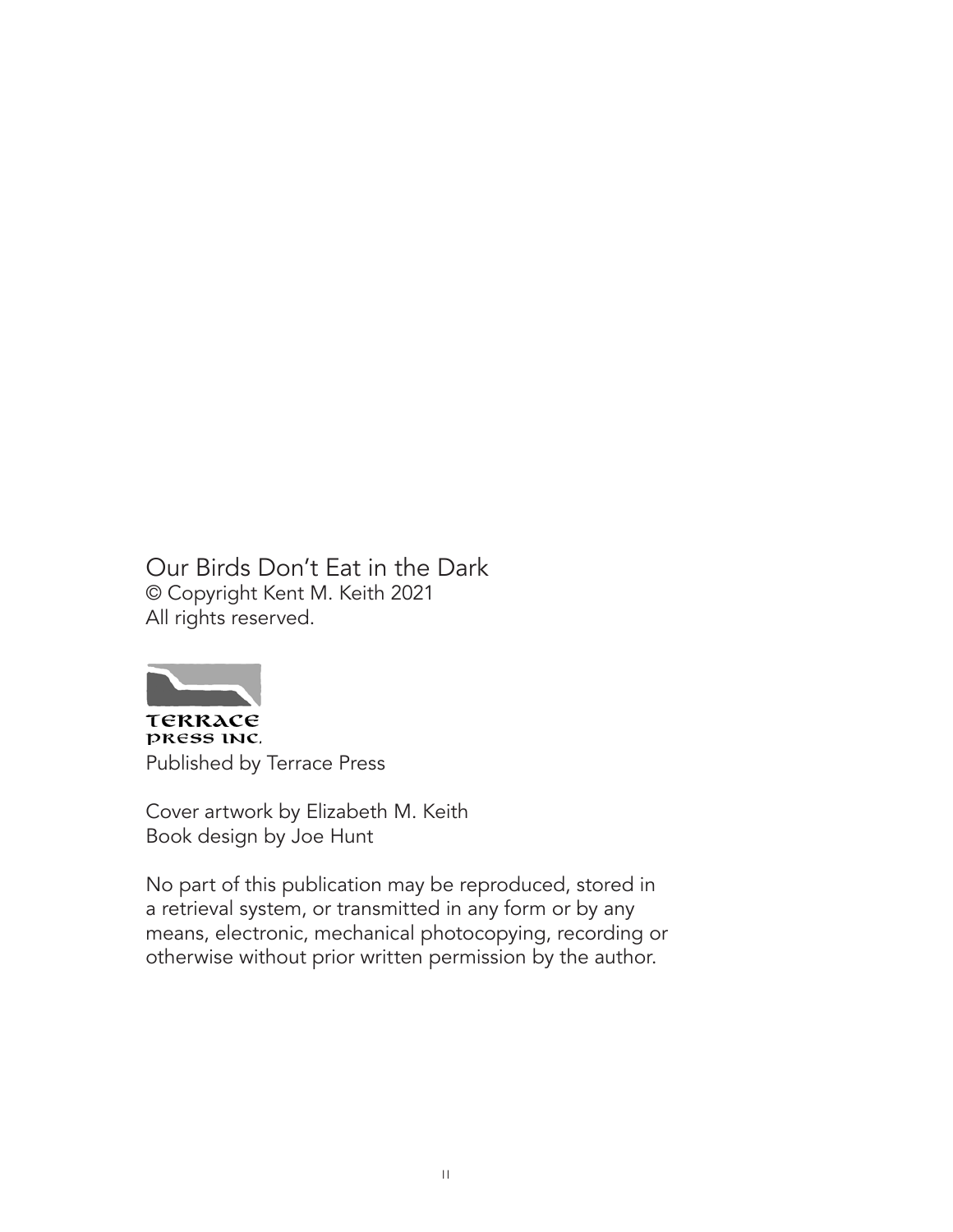To Michel de Montaigne (1533-1592), the French philosopher who popularized the essay as a literary genre,

*with profound apologies,*

and

To Lewis Thomas (1913-1993), the American physician, poet, etymologist, administrator, educator, policy advisor, and researcher whose book, *The Lives of a Cell,* introduced me to the joy of essays,

*with profound gratitude.*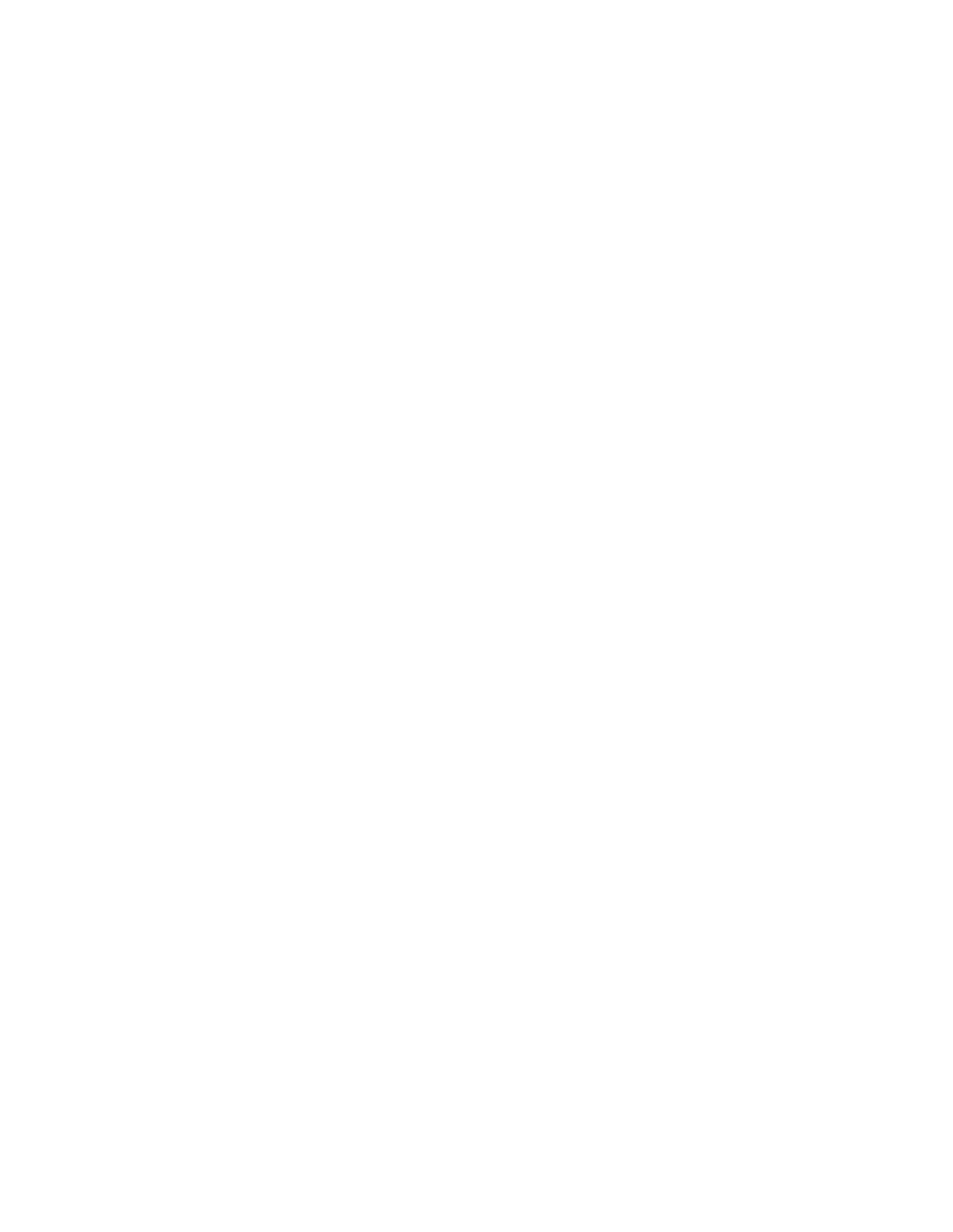## Contents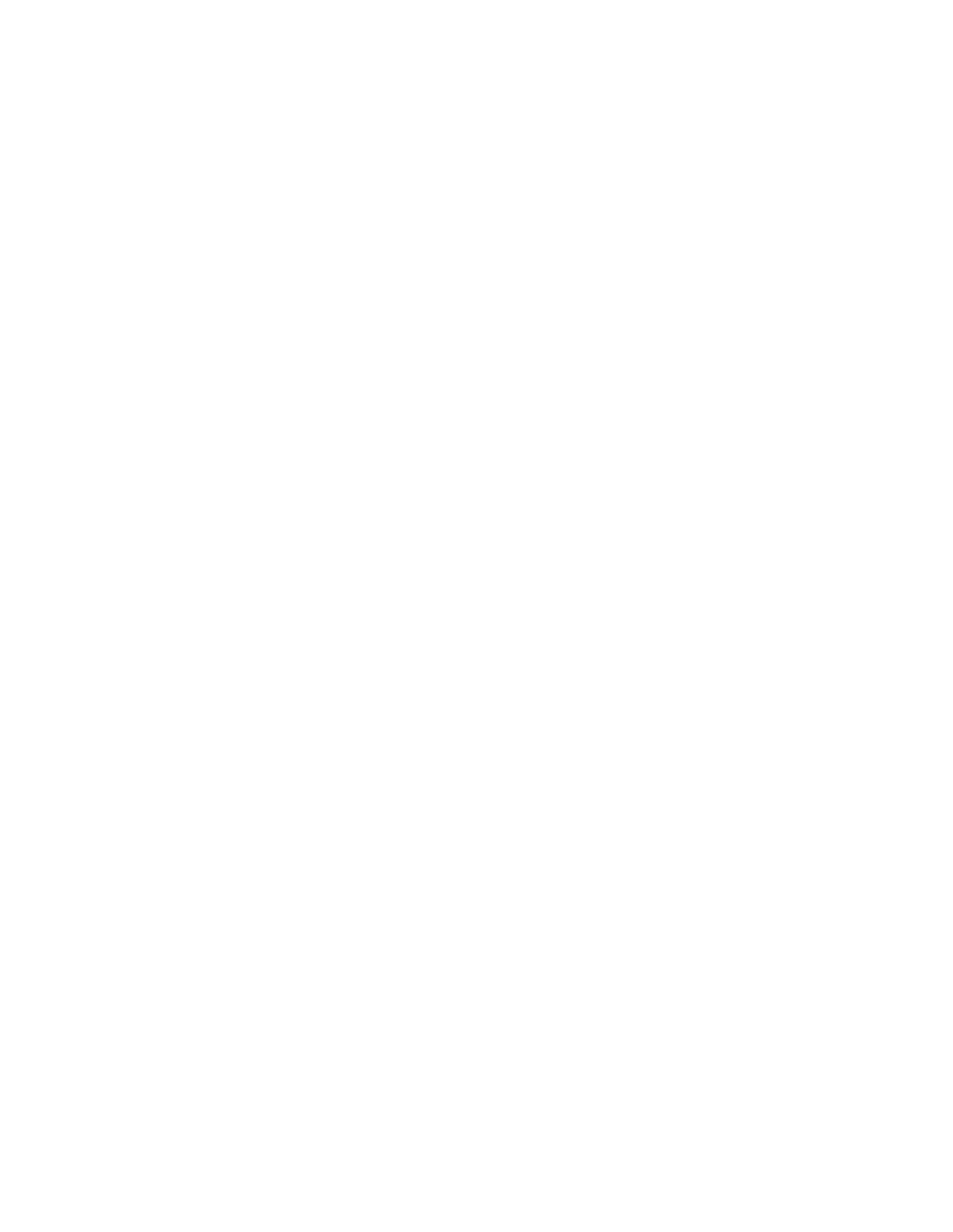#### Author's Preface

There are a lot of serious issues facing our world, and we need to engage them. But sometimes, we should stop and enjoy all the things in our world that are amusing, strange, cacophonous, random, contradictory, and fascinating. Those things make up part of my daily life, and I am grateful!

To describe that part of my daily life, I thought it would be best to be whimsical. Whimsy is defined as "playfully quaint or fanciful behavior or humor." I think that whimsy is a good way to approach a lot of things that happen in real life.

The idea of writing essays came from Lewis Thomas, whose book, *The Lives of a Cell*, is a series of wry and informative essays that I thoroughly enjoyed reading for the first time decades ago, and recently enjoyed reading again. Thomas died in 1993, but his essays continue to inspire.

The essay is a literary form that has been used for many purposes, including observations of daily life, recollections, and reflections. It is a very flexible genre, so I set out to flex it. I decided to write about whatever came to mind. I especially wanted to write in a conversational tone, as though you and I are seated in a coffee shop and I am talking to you, and you are too polite to suddenly check the time, announce that you have another appointment, and stand up and leave.

I hope you enjoy reading these essays. I had a really good time writing them.

Kent M. Keith Honolulu 2021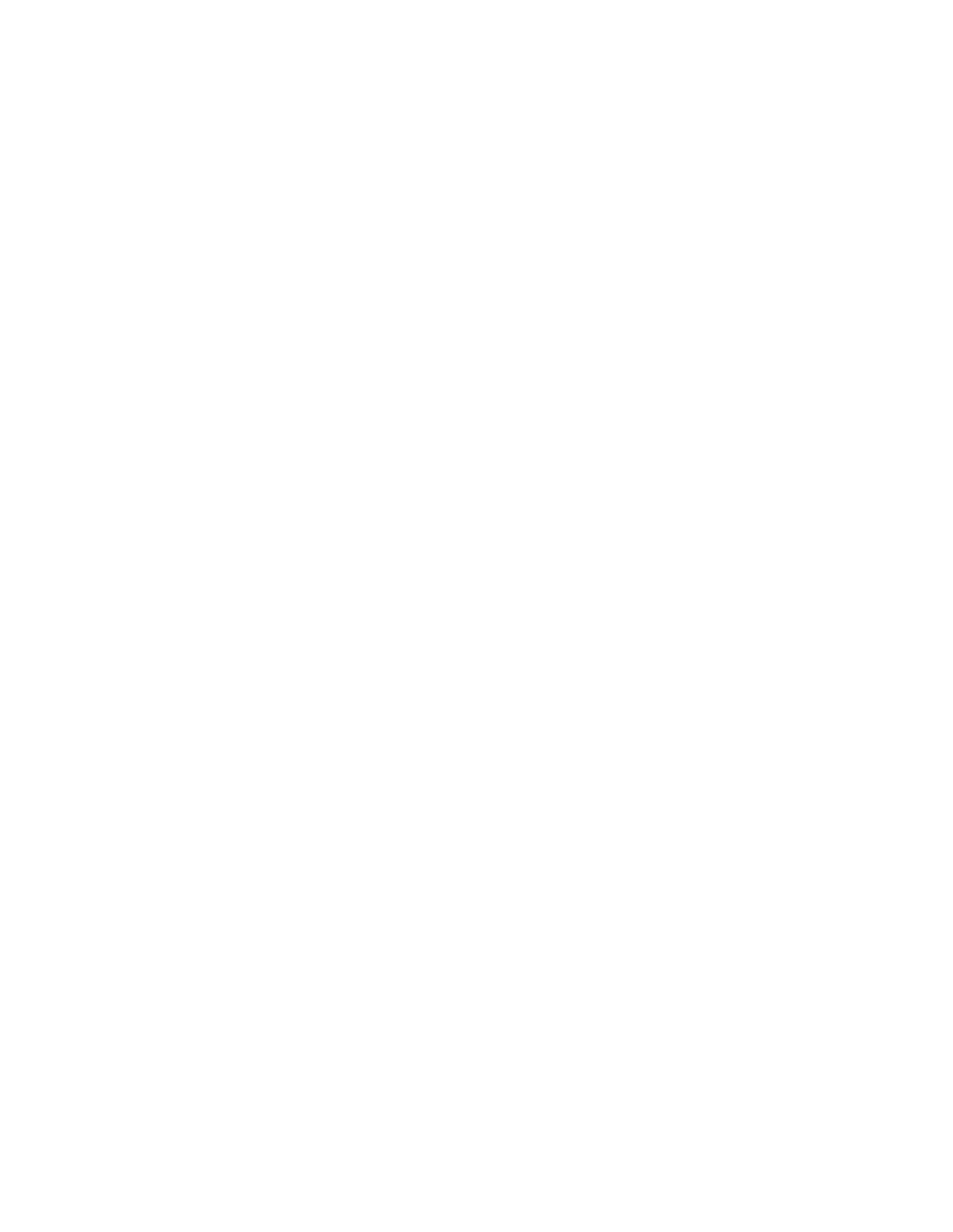#### Our Birds Don't Eat in the Dark

It's a stressful time, a time of uncertainty and change. But in the midst of all the uncertainty and change, there is one thing I know that is absolutely true: our birds don't eat in the dark. It's a solid fact. I can rely on it.

Let me explain. A few months ago, my wife Elizabeth and I set up a birdfeeder in our backyard. We hung the birdfeeder from the branch of a tree behind our house that Elizabeth can see from her home office. Each day, the birdfeeder is visited by a gazillion java sparrows; a dozen large, green, rose-ringed parakeets; an occasional red crested cardinal; and rarely but happily, a deep red northern cardinal. We enjoy watching them.

Our daily ritual is to watch local news on TV at 5:00 pm, and then national news at 5:30 pm. When the national news ends at 6:00 pm, we head downstairs for dinner. That is when I put birdseed in the birdfeeder.

In the summer, birds were waiting to swoop down on the birdfeeder while daylight still reigned at 6:00 pm. As the days shortened, however, it became darker earlier and earlier. By mid-November, the sun was setting at 5:50 pm, so when I filled the bird feeder at 6:00 pm, there were no birds. They had already retired for the night. There were also no birds at 6:25 in the morning when I went downstairs to get my breakfast. The birds did not arrive until the sun rose, which was sometime around 6:40. Then they came with great enthusiasm—first the java sparrows, and then the parakeets.

When the days were longer, I did not notice the effects of sunset and sunrise on the birds. Now, with shorter days, I noticed. And this is what I find so admirable: The birds have standards. They don't eat in the dark.

During the day, the birds flutter and occasionally push each other off the birdfeeder. They compete energetically. But no bird hangs around until after the sun sets and then swoops in to grab all the seeds for himself. No bird gets up early to attack the bird feeder before all the others arrive with the sun. Unlike humans, they compete, but they don't take unfair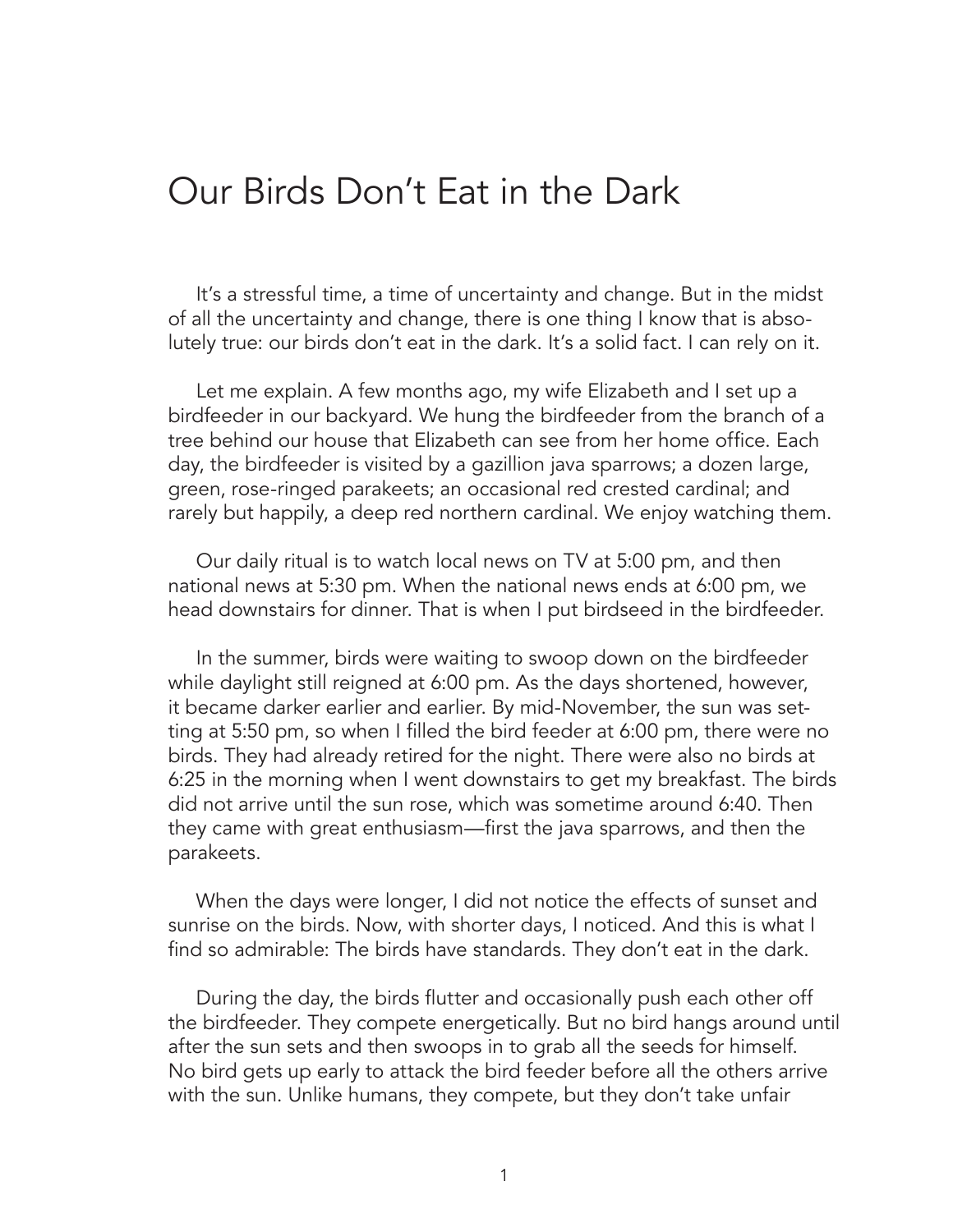advantage. There is something very respectful about their behavior. I like it.

I learned that our birds are diurnal, which means they are active during the day but rest at night. According to some very authoritative-looking websites, birds are very careful about where they sleep, because, well, they want to survive to see another day. They may choose to sleep in cavities or niches, or dense thickets, or tree canopies that give them protection. Properly built bird houses can also be a safe place to spend the night. Some birds sleep together as roost flocks, with the birds at the edge of the flock providing guard service, ready to alert other birds if there are any threats.

Speaking of threats, birds prefer distant early warning systems. Small birds may sleep high up in trees, close to the tree trunk. Yes, the trunk may provide some heat from the day, but the added benefit is that the trunk may vibrate and alert the birds if any predators decide to climb the tree looking for them. Water birds such as herons, flamingos, ducks, and geese have a similar strategy. They usually stay in the water at night. Any hungry predator moving toward them in the water is likely to slosh and make noise. The birds pick up on the sounds and vibrations, hopefully giving them enough time to get away.

Of course, I wonder where *our* birds go to spend the night. I don't see them in the trees around our house. Their roosts must be elsewhere. We are the feeding grounds, not the roosting grounds. They have not taken over. They are not squatters claiming our territory. When the sun is up they are everywhere, in our trees and on our cable wires and telephone lines, squawking and chirping. After the sun goes, they go. There is something respectful about that behavior, too. They don't overstay their welcome.

We often say that a person who doesn't eat very much "eats like a bird." It makes sense that our birds don't each much. Our birds are small, and if they ate too much, they would be too heavy for lift-off.

But that gave me another idea. What if we ate when birds eat? What if *we* didn't eat in the dark? What if we didn't eat between sunset and sunrise? What if we fasted every day for 12 or 13 hours?

I wanted to know the answer to that crucial question, so I tried it. When the sun went down, I stopped eating. I was pretty excited, because I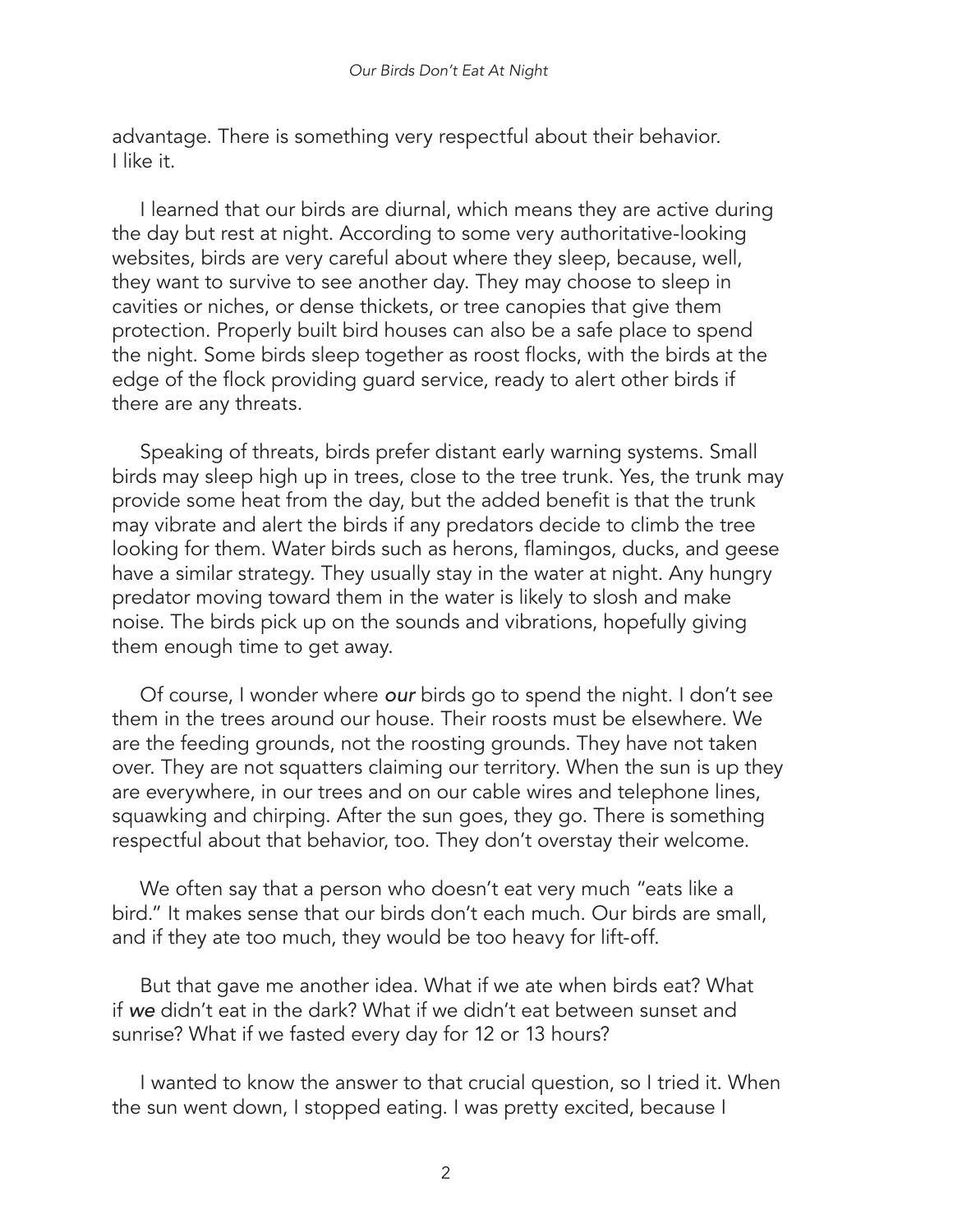figured I could lose a lot of weight doing that. I could imagine the extra pounds magically fading away into the dark night.

By morning, I had made an important discovery.

I am not a bird.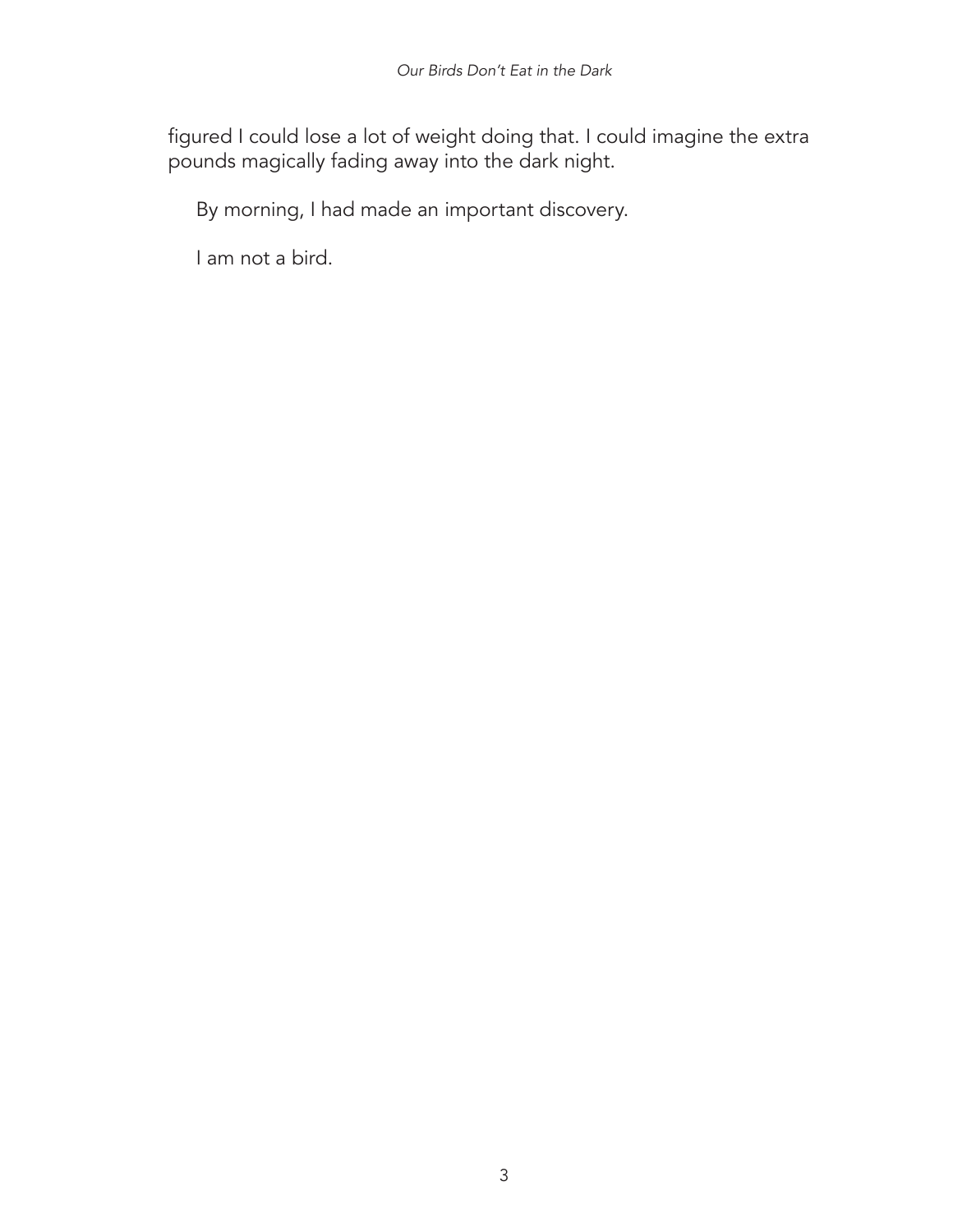### The Chiquita Connection

I like bananas. I have *always* liked bananas. I like bananas as a snack, just the way they are, all by themselves. I like them with peanut butter. When I was a kid, I liked them sliced and added to cheerios; today, I like them sliced and added to granola. I like banana cream pie. I mean, I *really* like banana cream pie.

When I say I like bananas, I mean Cavendish bananas. You know, the regular, longish, curved, yellow ones with a white interior that you can get from Dole or Chiquita. They are sometimes referred to as "dessert bananas." Which brings me back to banana cream pie. (It doesn't take much to bring me back to banana cream pie.)

Speaking of Chiquita, my wife and I started our married life renting a small cottage in Kalihi. The rental agreement stated: "No Chiquita banana stickers on the refrigerator." We thought it over and decided that we could live with a restriction like that, so we signed the lease. After all, the landlord wasn't against the *bananas*, he was just against the inappropriate placement of the *stickers*.

Of course, not all bananas are Cavendish. Bananas vary in size, color, and firmness, and they can be green, yellow, red, purple, or brown when ripe. In some countries, a firmer, starchier variety of the banana is known as a plantain, and it is used mostly in cooking. The banana is said to be botanically a berry, which is probably news to a lot of berries. They don't have seeds— they develop from female flowers without fertilization. They grow in clusters at the top of the banana plant, which makes it easy to find them. China and India are the biggest producers of bananas. Together they account for about 38 percent of worldwide production. (Don't be surprised if your bananas have a sticker that says "Made in China." Chiquita can't do it all.)

Bananas are nutritious, even when they are not found in banana cream pie. According to medical experts, bananas can help lower blood pressure because they are high in potassium. Then there is lectin, a protein that occurs in bananas that can help prevent leukemia. Bananas also offer fiber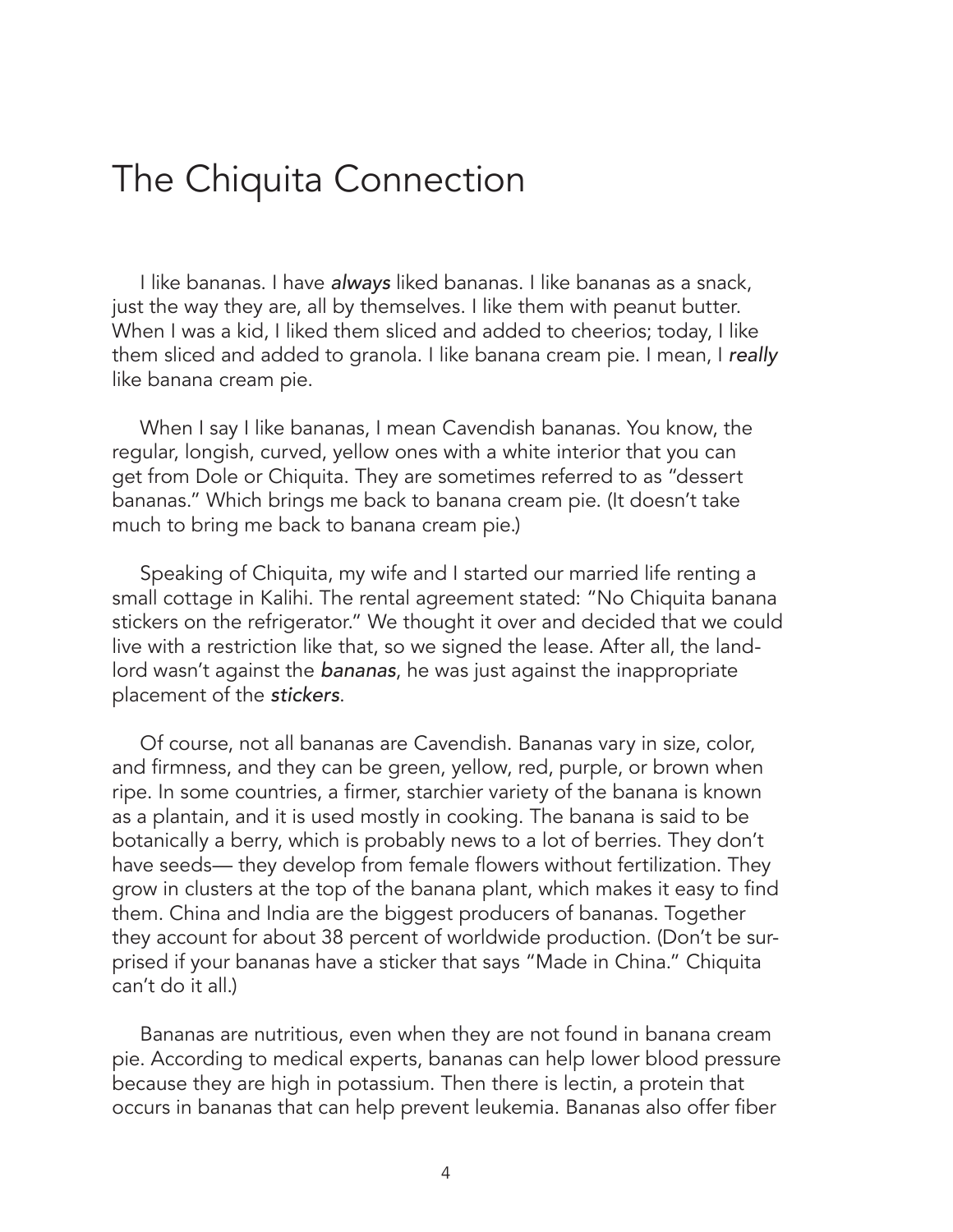and antioxidants like vitamin C. Best of all, from my personal point of view, bananas contain tryptophan, an amino acid which is believed to help preserve memory. (Just in time, just in time!)

Alas, bananas are not good for everyone. Bananas can trigger an allergic reaction in some people. They can also trigger migraines in some people. I am really sorry for those people. They cannot safely eat banana cream pie.

It is estimated that the earliest domestication of bananas occurred in New Guinea between 10,000 and 6,500 year ago. (That's a pretty big *between*, but it's the best we can do.) Bananas spread from there to Oceania, East Africa, South Asia, and Indochina.

Bananas changed a lot of lives in Africa. John Reader, in his book, *Africa: A Biography of the Continent*, said that bananas and plantains arrived in Africa about 2,000 years ago. They revolutionized food production throughout the equatorial regions and rapidly became a staple food. They had a lot of impact because they produced high yields with minimal labor. It doesn't take much labor to establish and maintain a banana garden that can continue to produce for thirty years. Once bananas proved that they could meet the subsistence needs of families with only minimal labor, the birth rate increased, and the population grew. There were also more people in local communities than were needed to feed the community. That meant that people became free to do other things, like gathering kola nuts, or mining gold, or… well, unfortunately, hunting elephants. (Sorry.)

Bananas changed a lot of lives in Costa Rica, also. And it seems that a distant, probably *very* distant, ancestor of mine had a lot to do with it. His name was Minor Cooper Keith, and he lived from 1848 to 1929. He was born in Brooklyn, New York, the same place I was born exactly 100 years later. He developed a multi-national company that grew and sold bananas. His banana interests were eventually absorbed by the United Fruit Company, which later became Chiquita Brands International. That's the company that produces the stickers you can't put on a refrigerator in Kalihi. (Just *mentioning* Chiquita at this point should give you chicken skin. Bananas, ancestors, and stickers are starting to come together, here.)

Here's how it happened. In 1871, Minor Keith's uncle entered into a contract with the government of Costa Rica to build a railroad from San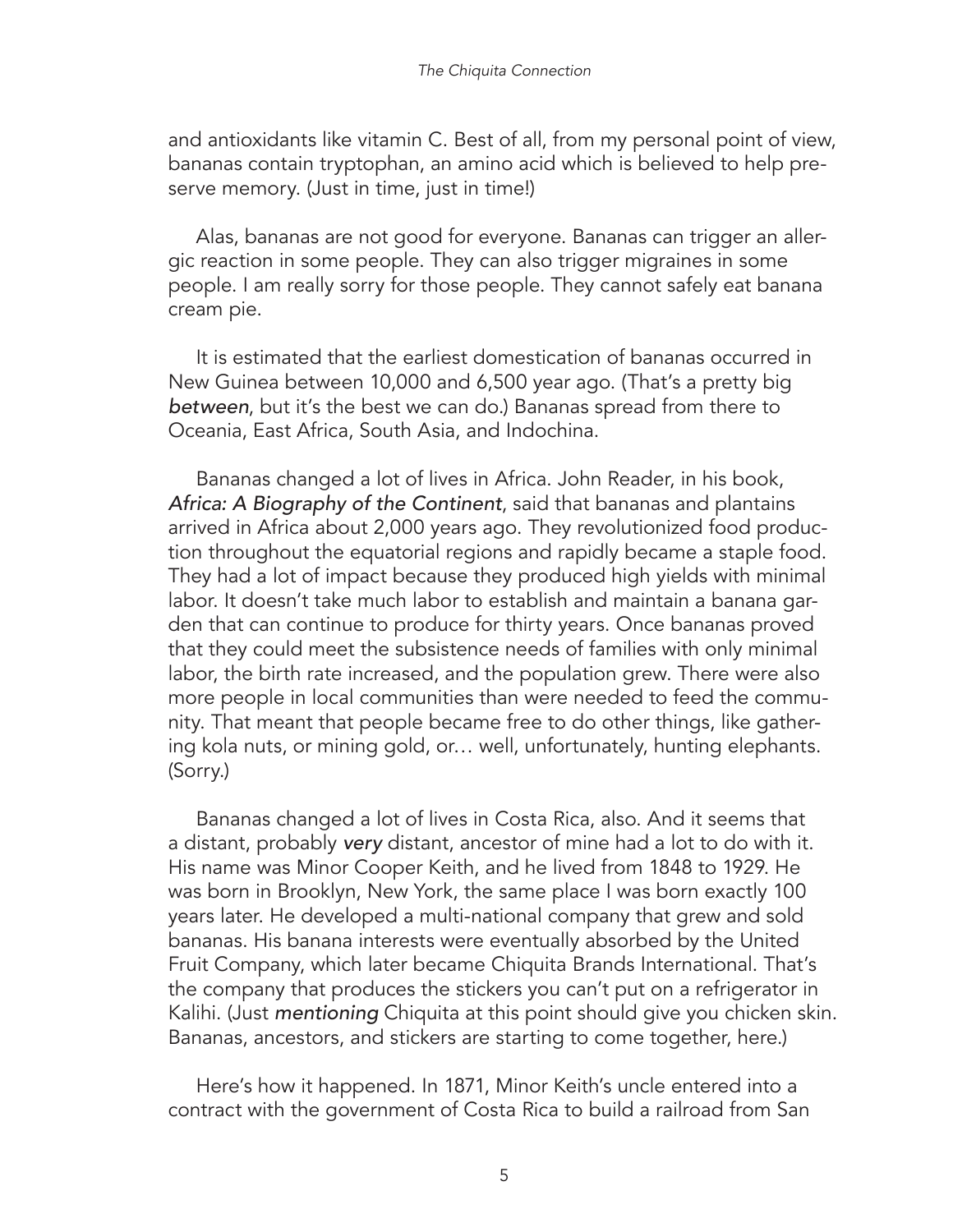Jose to the port of Limon, located on the Atlantic side of the country. Costa Rica is located in Central America, between the Pacific Ocean on the West and the Caribbean Sea (and then the Atlantic Ocean) on the East. When it comes to shipping, it can go either way. At the time, Costa Rica depended on the export of coffee. The coffee was being transported to the Pacific port of Puntarenas, which was inconvenient, since the market for the coffee was in Europe, on the Caribbean/Atlantic side. The Panama Canal had not yet been built, so a railroad to the Caribbean coast was the best way to solve the problem. Keith joined the railroad project and took it over after his uncle died in 1877.

The construction of the railroad was expensive and tragic. The topography, the jungle, the rain, and the lack of financing were bad enough. Even worse were the diseases— malaria, yellow fever, and dysentery— which were deadly. It is reported that four thousand people, including Keith's three brothers, died during the construction of the first twenty-five miles of track.

To make matters worse, in 1882 the Costa Rican government ran out of money and defaulted on its payments to Keith. Since the government was unable to pay, it did its best to make good by giving Keith 800,000 acres of tax-free land along the railroad route, which was about 5% of the entire country. They also gave him a 99-year lease on the operation of the train route itself. With the land and the rights, Keith was able to raise some money privately, and the railroad was completed in 1890.

But the problems weren't over. It turned out that there just weren't enough passengers or enough cargo to generate enough revenue to pay the interest on Keith's debt. What to do? What to do?

The answer was bananas. Keith grew lots and lots of bananas.

After all, he had 800,000 acres of land, and that land ran alongside the train tracks. Bananas grown on that land were easy to load onto the trains and send to the port of Limon, where they were shipped by steamboat to New Orleans. The banana trade was so profitable that Keith set up a company to market the bananas to foreign ports. He went on to dominate the banana business in Central America and Columbia. His success led to Chiquita, which led to those stickers that we couldn't put on our refrigerator door in Kalihi. (It would have been even better if it had all led directly to banana cream pie, but history is history.)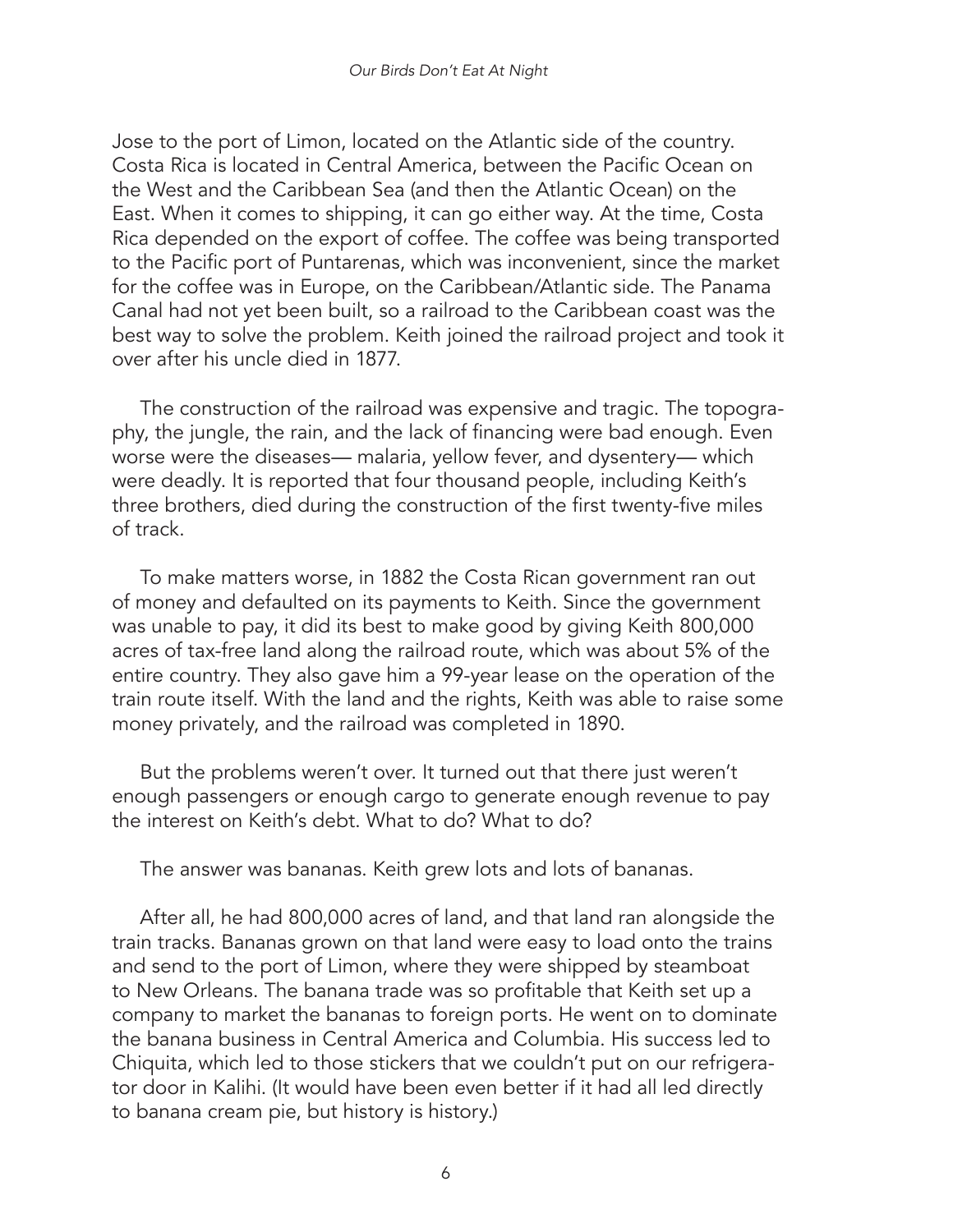In the interest of full disclosure, yes, I will eat other fruit. For example, I am fine with apples and pears. But my love for bananas might just be part of the Keith DNA. It might be some sort of deep ancestral thing. There might be something in our double helix that heightens our appreciation for bananas. I have thought about looking into it, but all things considered, I would rather spend my time eating banana cream pie.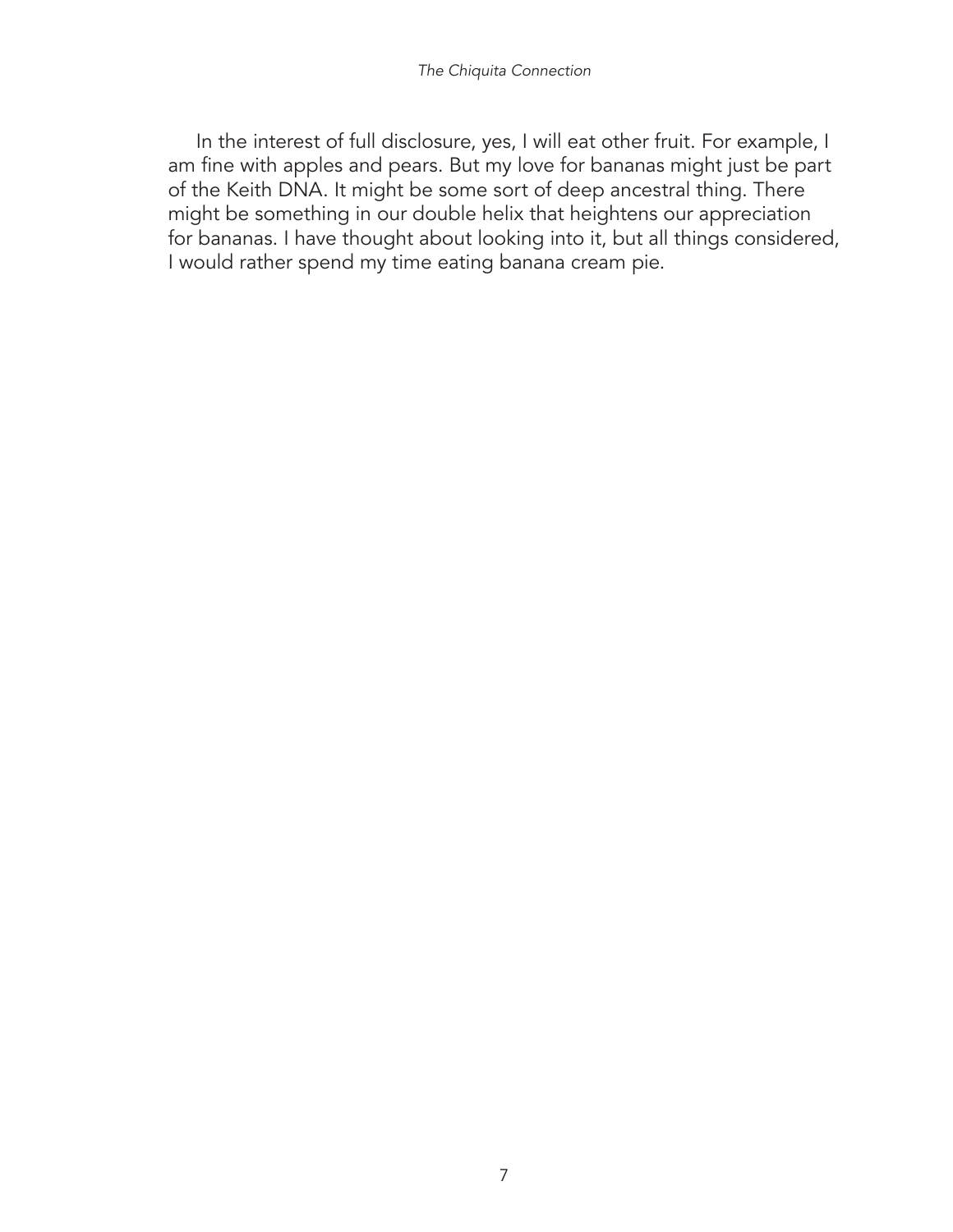#### Clouds

This is about clouds. Not the computer data cloud that provides IT services from a remote hub, or iCloud, which automatically stores all your photos and documents whether you like it or not. No— this is about those real, misty, fluffy, glorious things up there in the sky.

Clouds are not treated fairly. There are lots of negative expressions based on clouds. For example, we say someone's thinking is cloudy, or the future is cloudy. How can we blame the clouds for fuzzy thinking or uncertainty? Then there are dark clouds, considered a bad omen. But why? Those dark clouds may just be bringing rain, and God knows, we need rain. How else are things supposed to grow? And people say it is a beautiful day when there isn't a cloud in the sky. Is that fair to clouds? Clouds are beautiful. Why is the day supposed to be more beautiful *without* them? (I am sensing some anti-cloud bias here, and I don't like it.)

One reason this treatment of clouds is so unfair is that most of us don't even know what a cloud *is*. Can you describe a cloud? Well, I couldn't either, so I looked it up. Here is what our friends at Wikipedia have to say:

In meteorology, a cloud is an aerosol consisting of a visible mass of minute liquid droplets, frozen crystals, or other particles suspended in the atmosphere of a planetary body or similar space. Water or various other chemicals may compose the droplets and crystals. On Earth, clouds are formed as a result of saturation of the air when it is cooled to its dew point, or when it gains sufficient moisture (usually in the form of water vapor) from an adjacent source to raise the dew point to the ambient temperature.

Whoa. Did you know that? I didn't. Depending on who jumped into Wikipedia to write the article, it may even be true.

I am impressed with clouds. Nay, I will say more: I am *grateful* for these aerosols consisting of liquid droplets, frozen crystals, and other particles. They are wonderful. They enrich my life. I don't want a cloudless sky. I want one filled with clouds.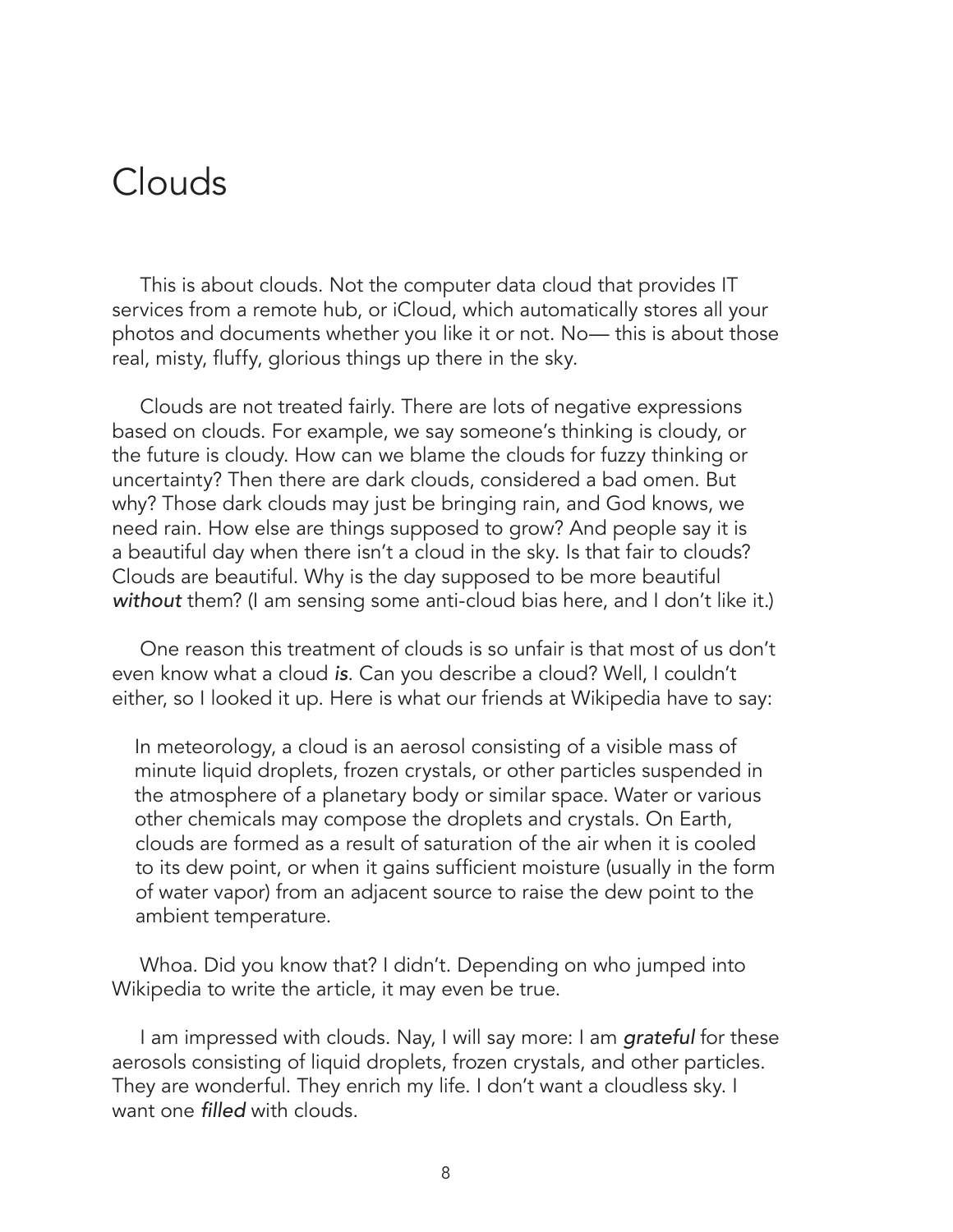*Clouds*

When I was in school, we were taught three cloud forms: stratus, cirrus, and cumulus. Stratus clouds are described as long and flat. They occur below 6,000 feet. Cirrus clouds are described as having long, sharp, misty fingers. They occur above 18,000 feet. Cumulus clouds are described as being expansively puffy, like cotton piled on cotton. They occur from near ground level all the way up to 50,000 feet. According to various websites, there are also other cloud forms, like stratocumulus and cumulonimbus. Not to mention the ones that look like rabbits, sailing ships, and Uncle Mervin (but only when he is having a bad day).

We live at the mouth of Manoa Valley in Honolulu. The trade winds blow about 72% of the time, and they blow from Northeast to Southwest. The trades keep the clouds moving. I can sit on my *lanai* (which happens to be a balcony) and watch clouds as they gradually move across the sky from left to right, a slow and dignified parade. No matter when I look, the clouds are always different. This is pure entertainment, and it's free (not counting the cost of the house and the *lanai* which happens to be a balcony, but otherwise).

Just so you know, "nephology" is the science of clouds, "nephophilia" is the love of clouds, and a person like me who loves clouds is a "nephophile." Now that you know, I don't recommend using these words. I especially wouldn't tell anyone that you are a nephophile. There is no need to alarm people. Just tell people that you love clouds.

That love of clouds includes rain clouds. Yes, rain clouds are foreboding, but they provide worthy information— to wit, that it is about to rain. We see the dark clouds and we head for cover or we try to find an umbrella (we keep buying them but they always seem to disappear— why is that?). Then we hear a "whoosh," which means the rain is very close, and then the rain arrives, rolling down the valley in successive sheets, often causing rainbows while soaking nearly everything.

Clouds are essential to spectacular sunsets because they give the sky depth and texture. The setting sun can bounce its rays off a lot of different clouds, achieving dramatic and varied effects. I have seen clouds spread out across the sky, filled with bright yellows, oranges, reds, blues and purples. I have experienced sunsets in Phuket, Thailand, and Manoa whose brilliant colors rivaled any painting I have ever seen. Such a palette!

My most intimate moments with clouds are, not surprisingly, when I am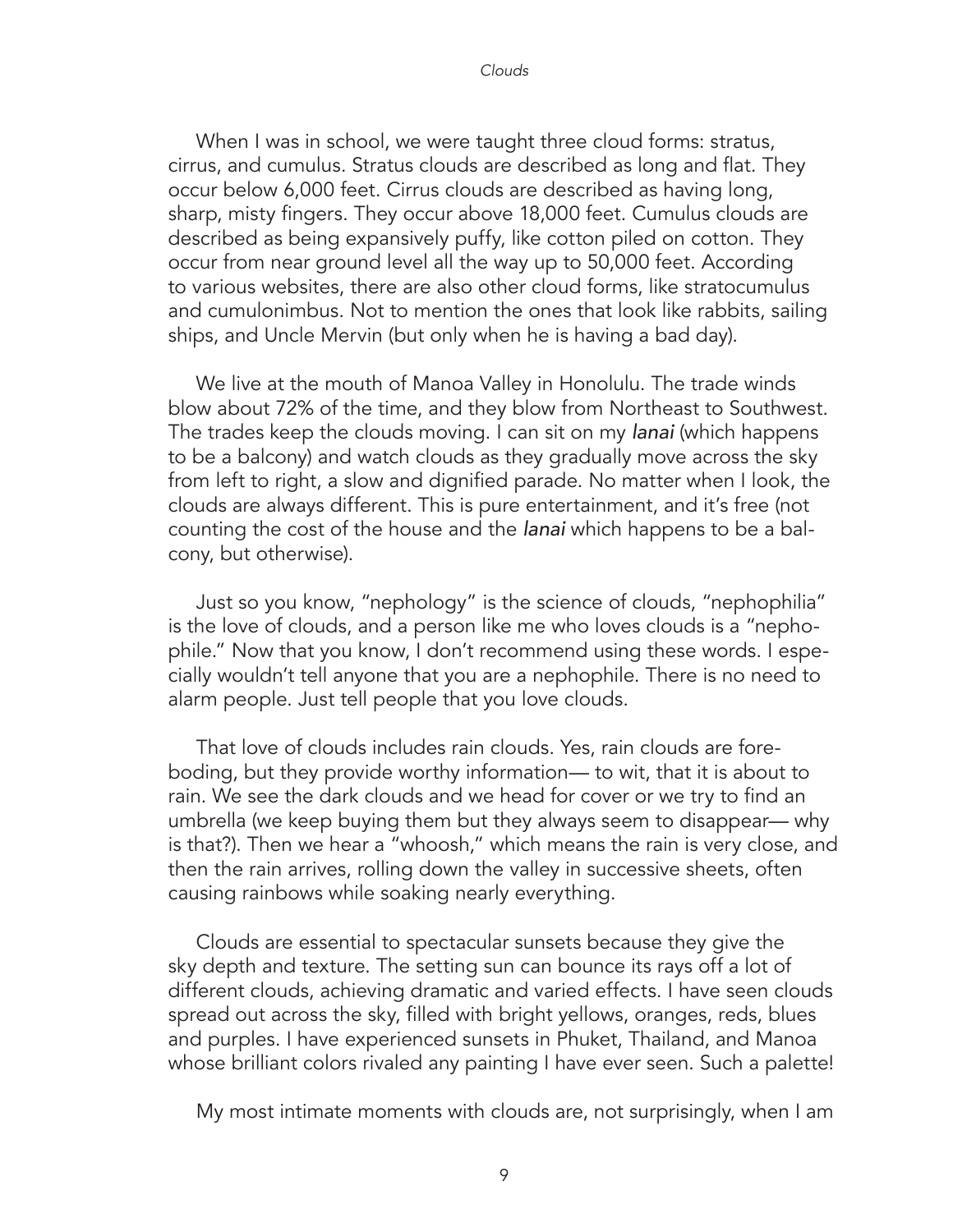up in an airplane. We often fly up through clouds on our way to our cruising altitude, and we usually descend through clouds on our way to landing.

Hundreds of times, I have enjoyed looking out of my small airplane window to see a fluffy field of clouds. To me, it is a magical world, peaceful and quiet, as if this is heaven, and if we look closely enough we will see angels cavorting in the distance. I know that God is everywhere, but it is easier to imagine He is here, in this serene field of fluffy calm whiteness.

It all looks solid, and yet it is a mist. We descend through the mist, temporarily engulfed in wispy clouds, and then Earth appears in all its colors and complexity. The magic is over, but I am grateful to have had those moments of profound peace, looking out of the window from seat 28K in United economy coach. A bit of heaven now, and a hint of heaven to come.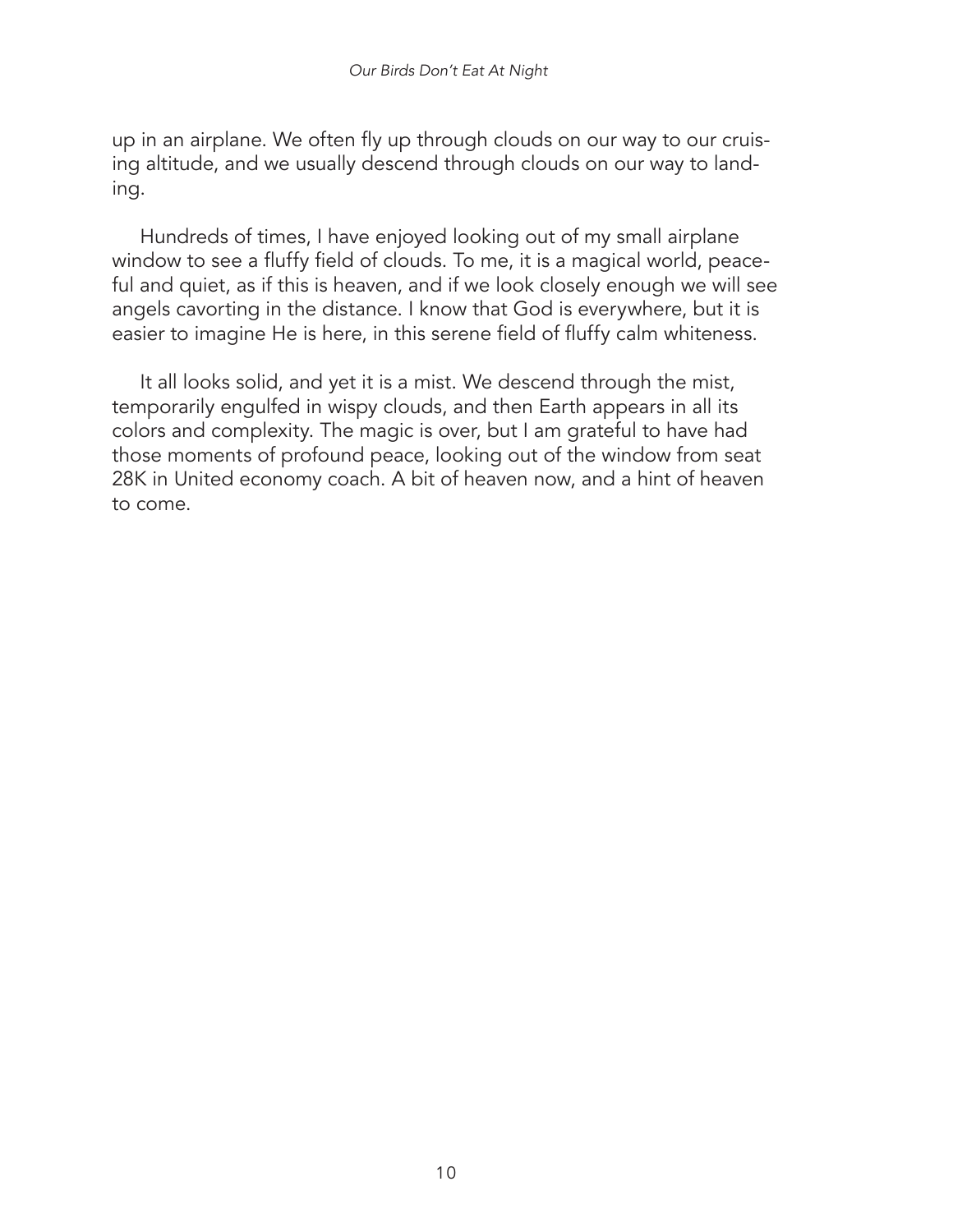#### We Are All (Relatively) Related

I have been watching the TV ads for companies that offer to analyze your DNA sample and tell you who you are descended from or what part of the world your ancestors came from. After a careful sofa-based analysis, it seems to me that the various ads give us three different reasons that we should learn about our ancestry. If we do, we will (1) find more meaning in life; (2) attain more security regarding our identity in the cosmos; and (3) discover that we are related to a famous person.

The first message is that we should know our ancestors and their countries because that will add meaning to our lives. These ads show a parent or grandparent sharing ancestry information with a child or grandchild, or the reverse— younger generations connecting with older ones. They also show people discovering that some of their ancestors did really interesting things.

I like this. I agree that it can be meaningful. So did my father. After he retired, he spent hundreds of hours doing serious genealogical research, and he typed hundreds of pages about our ancestors. He included our own family in his documentation as further proof that we exist.

So, what do I know? Well, three of my four grandparents had Scottish last names: Keith, Johnston, and Berry. One never knows who married whom with what last name, but it is possible that sometime in the distant past the ancestors of these three grandparents had something to do with Scotland. I am happy to think so. I like the Keith clan tartan, which makes a very distinguished necktie. I feel uplifted by the very regal Keith coat of arms, complete with a stag head and the clan motto. The clan motto is "Veritas Vincit," which means "truth conquers." I appreciate the optimism. Perhaps we should add the word "eventually." In any case, it is a noble sentiment, and I am quite fond of it.

The Keiths used to have castles in Scotland, and there were twentyseven Keiths who held the title of Lord Marischal, Earl Marischal, or Great Marischal from 1010 to 1715. Yes— a total of 700 years! A "marischal" was a general, and Scotland had only one of them at a time, so those Keiths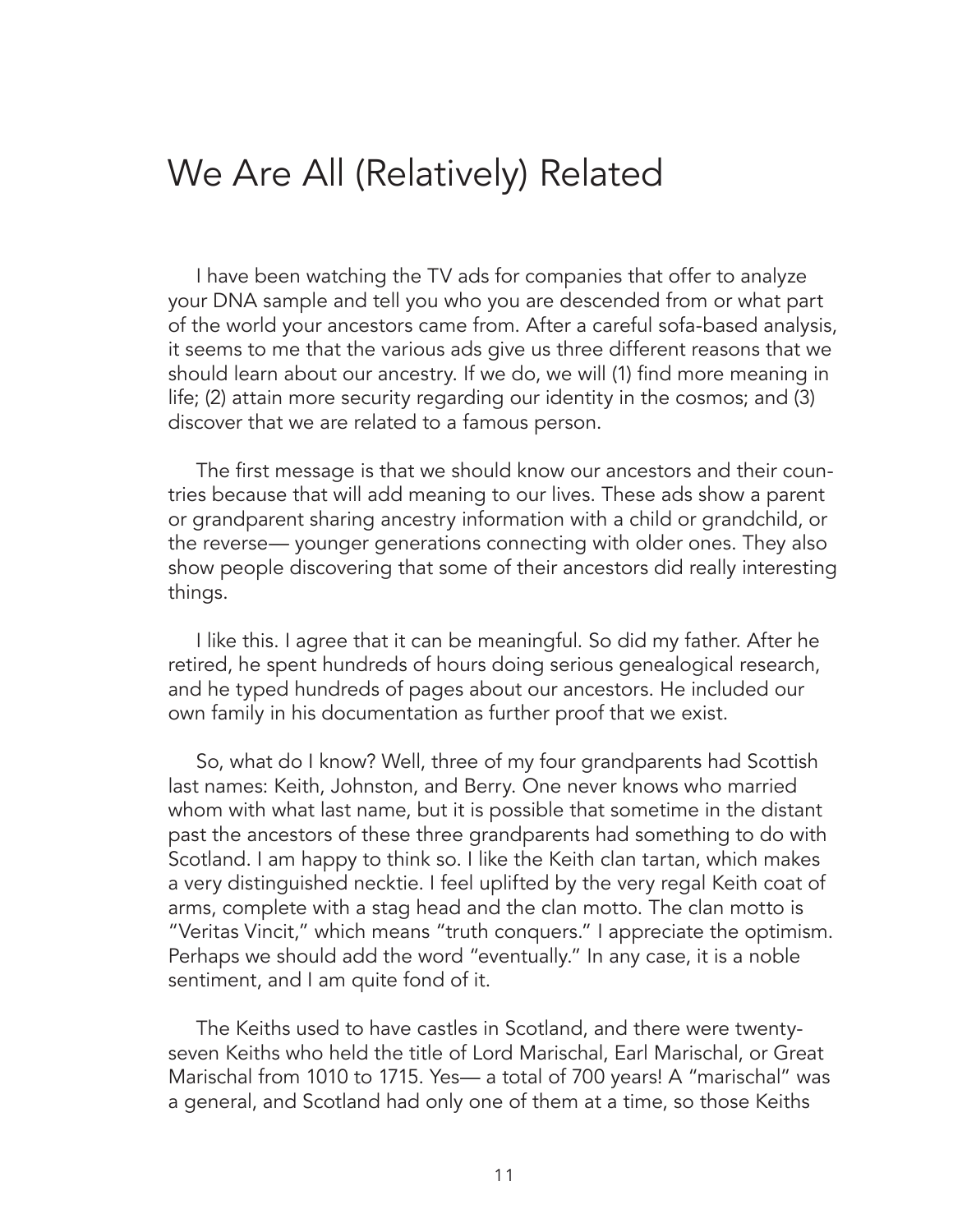must have felt pretty special.

My fourth grandparent had the last name Marsteller. The Marstellers were German, and seem to have come from the German Palatinate, which is in Southwest Germany. My parents decided to make Marsteller my middle name. It was my grandmother's maiden name, and she was a great lady, so I am honored. I feel like I should go to the German Palatinate some day to find out what a wonderful place I already know that it must be. Until then, all this ancestral information has indeed added meaning to my life.

The second reason given in the ads is that we should know our ancestors because *we may not be who we think we are*. In one ad, a woman seems to pause while brushing her teeth and says: "We're Polish? I thought we were Hungarian." Then there is the ad with a man dressed in traditional German attire, including classic lederhosen, who discovers that he is Scottish, and has to switch to a kilt. Or the other way around. I can't remember. (Either way, he looks like he would be more comfortable in beach shorts.)

This idea that we may not be who we think we are is such a profound philosophical question that I am not sure it is fair to spring it on us at all, least of all during a TV advertisement that occurs while we are anxiously waiting to see if Leroy Jethro Gibbs and his NCIS team will defuse the bomb in time or become splattered all over the landscape (although subconsciously we know they will survive, because they are going to be on TV again next week—at least *most* of them). But I digress.

To come to the point: Are *any* of us who we think we are? For that matter, are any of us who *other people* think we are? This goes far beyond the question of whether our grandpa and grandma were really law-abiding Greeks. Yes, they lived their last days on the Greek island of Ikaria, but Ikaria is so far from mainland Greece that it is only fair to wonder if they were trying to escape from someone or something, or whether they were actually Italians on their way to Turkey when they got tired and decided to stop at Ikaria and settle down there instead, eventually changing their names and doing their best to blend in. It could have happened. We don't know.

While some people are learning about their ethnic identity, there is no need for any of us to worry about our *racial* identity. Our racial identity is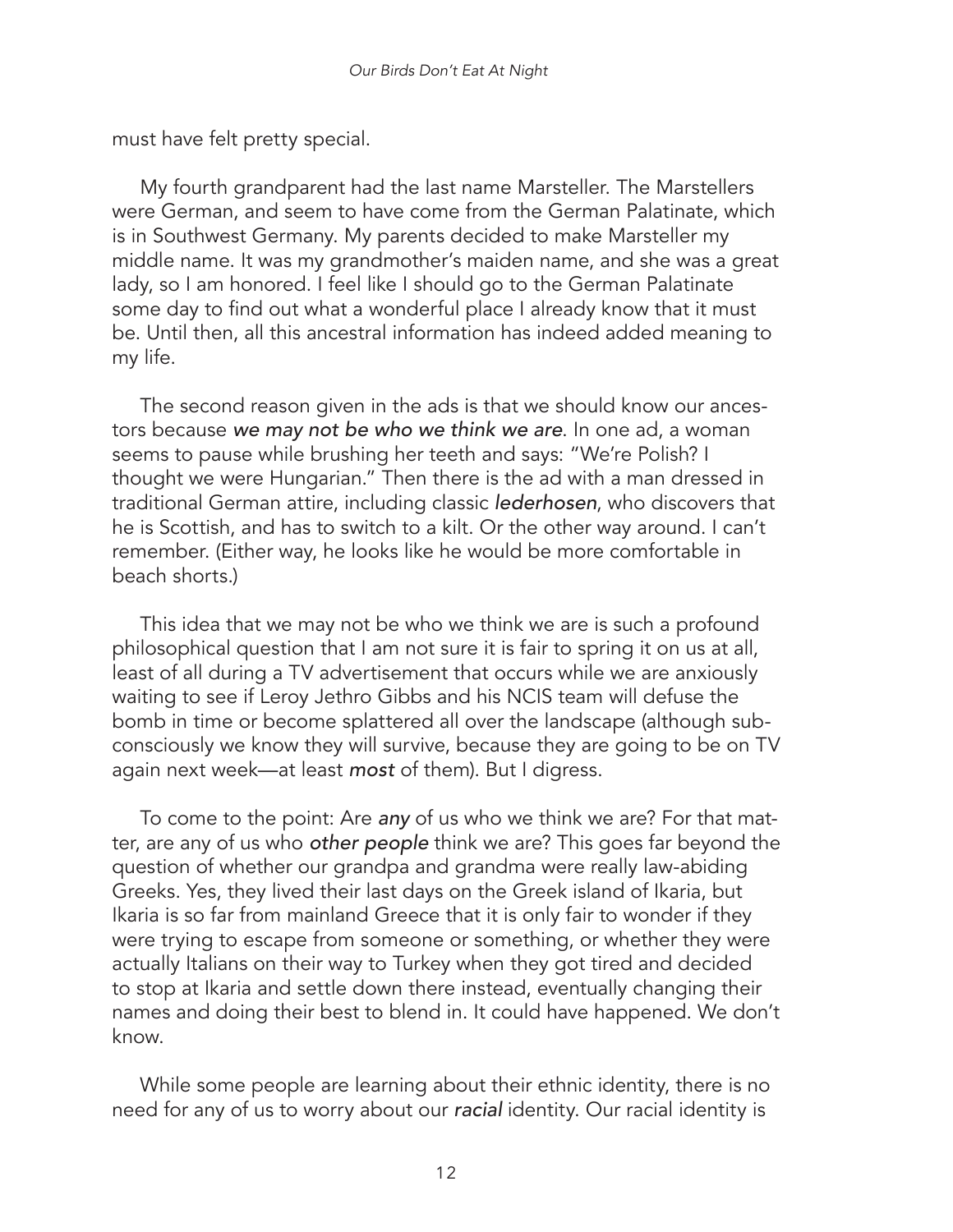already clear, because we are all the same race. That's a fact. There is only one race, the human race. That's our most fundamental identity. We are all *homo sapiens*. "Homo" means "man," and "sapiens" means "wise." That label is hard to defend, given the condition of the world today, but there it is. What can you do?

Some scientists and anthropologists call us *homo sapiens sapiens*, to make sure the reference is to modern humans, a subset of all humans*.* It seems to me that the second *sapiens* is really a stretch, given the aforesaid not-so-great current condition of the world. Humans who are **doubly** wise? I don't think so. But we can hope. It is healthy to have some positive, long-term aspirations.

Since we are all one race, it follows logically that we all have common ancestors. It not only follows logically, it also follows Biblically. Think: Adam and Eve. I rest my case.

Some scientists don't follow Biblically, but they are not to be outdone by the Sacred Book. They have their own Eve, known affectionately as "African Eve." Using mitochondrial DNA that is passed from mother to daughter, they claim to have traced all humans today back to one woman who lived in Africa about 200,000 years ago. Other scientists disagree. They admit that *homo sapiens* may have emerged from Africa, but they are not ready to accept African Eve as everybody's mother. Stay tuned.

While you are staying tuned, the main point is that we are all one race and we all have common ancestors. It follows that we are all related. (I suggest you stop here, for a few minutes, to let this sink in. Inhale deeply. Exhale slowly. Good.)

This makes it very easy to address the third reason given in the ads, about being related to somebody who is famous. Since we all have common ancestors, it follows that we are *all* related to somebody famous. Everybody is related to everybody who is famous. Not directly, perhaps, but still related.

Since we are all related to everybody who is famous, we can just decide which famous people we want to claim as our relations. So go ahead. Pick somebody. Seriously. How about Lincoln, or Sun Yat Sen, or Crazy Horse, or Clara Barton, or Harriet Tubman, or Einstein, or Eleanor Roosevelt, or Joan Baez? There is no reason to be shy, here.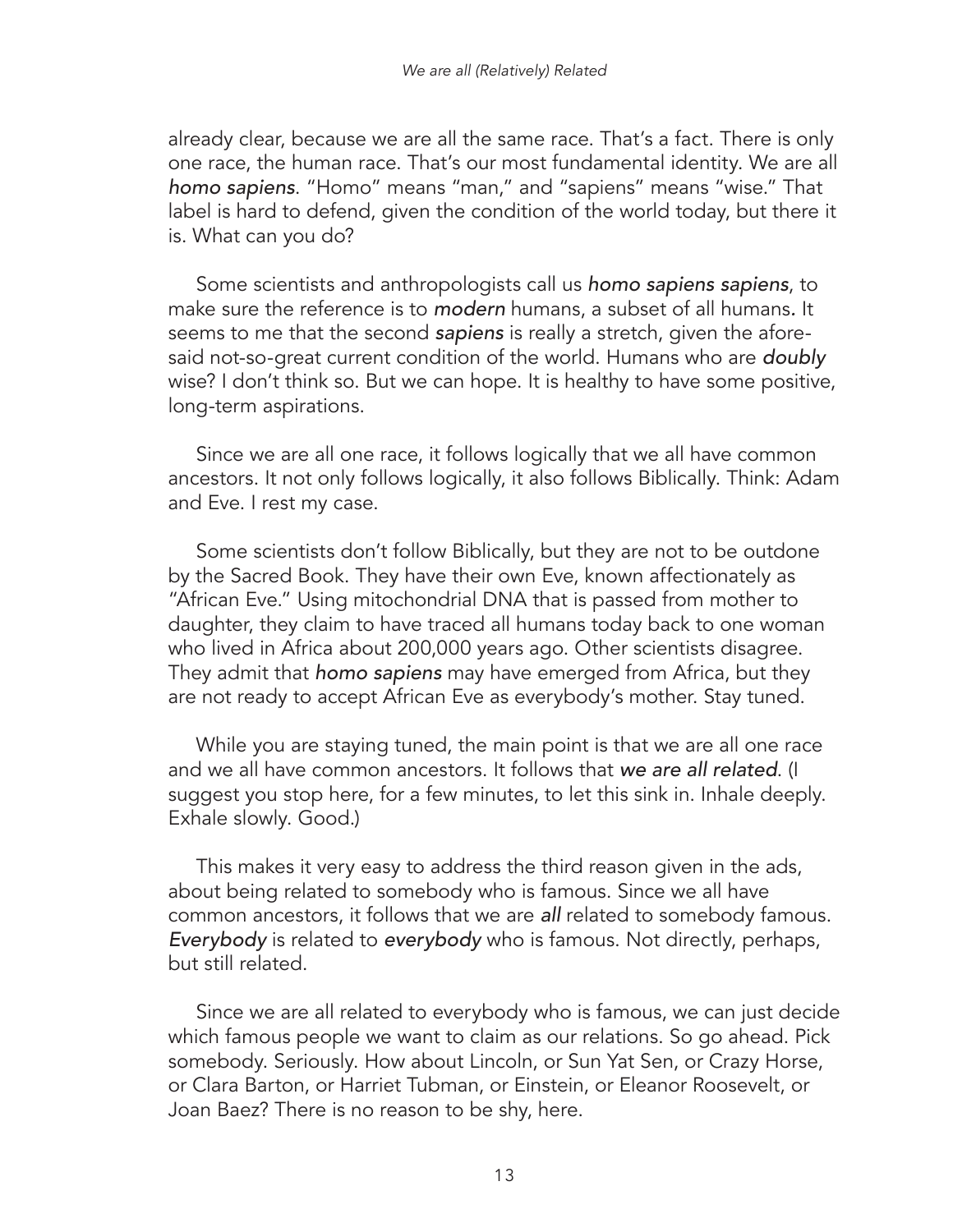Since I am not shy, I am going to pick somebody as my slightly famous relative. Remember the Marstellers who came from the German Palatinate? Yes, *them*. Well, when I was a boy, we lived in Alexandria, Virginia, and my parents took me to see the grave of Colonel Philip Marsteller.

Philip was born in 1742 in Pennsylvania, the son of German immigrants. He was active during the American Revolution. He helped raise troops, participated in the Continental Congress in 1776, served as a lieutenant colonel in the militia, and was a paymaster and agent who managed the purchase of flour for the French fleet in 1779. After the war, he moved to Alexandria, where he and his son were merchants and auctioneers. He was elected mayor of Alexandria in 1791. Along the way, he became friends with George Washington, and they conducted business together for many years. Marsteller was the only one of Washington's honorary pallbearers who was not a Mason. He died in 1803 and was buried in the yard of Christ Church in Alexandria, which is where we visited his grave.

That's all I know about him. Based on that brief biography, I think of him as a quiet, solid citizen, not flashy but practical. I think of him as a reliable and responsible person who knew how to get things done and was willing to do them. I think of him as the kind of man who wouldn't let you down. Or your coffin, either. So I am happy to choose him as my slightly famous relative.

So there it is: It can be meaningful to know more about your ancestry. I like what I know about my own. And our various heritages and ethnicities should be respected. All these differences can enrich our own lives, as well as the lives of our communities and countries. We are even free to pick whomever we want to be our famous relatives.

Let's just not lose sight of the fact that we are all related. We are one family, all of us on this planet. That means that you, dear reader, are my brother or sister. And while family life can be messy, family members usually love each other. So let's do it. Let's love each other. If we do, it is very likely that we will change the world. Forever.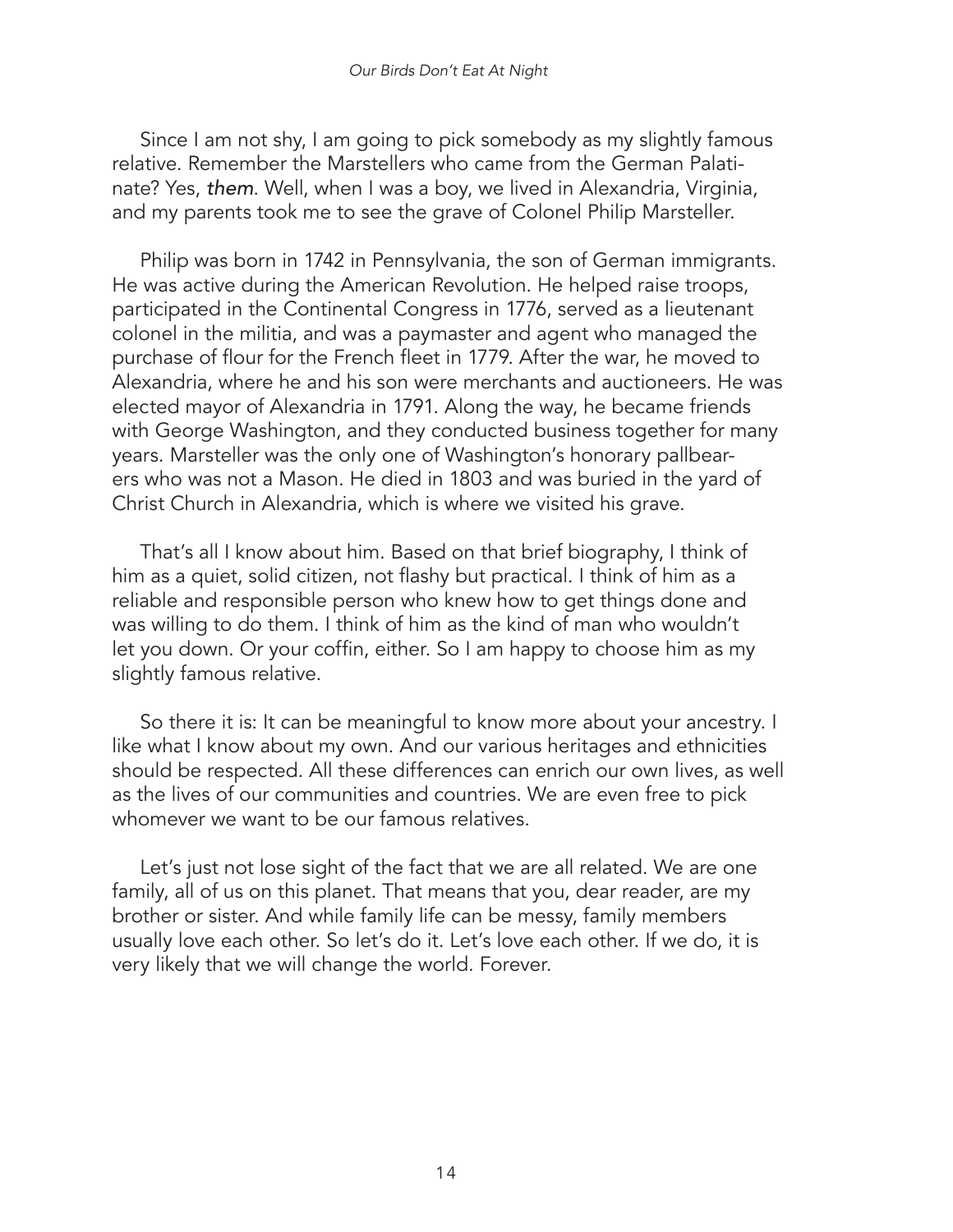#### Sounds

I feel blessed that I can hear. It means that I can enjoy many wonderful sounds. The sound of a baby cooing. The sound of children laughing. The sound of a bird singing in a nearby tree. The sound of a loved one saying "I love you!" And the sound of the fourth movement of Beethoven's  $9<sup>th</sup>$ Symphony, the finale, a call to universal brotherhood based on the "Ode to Joy" theme. When the chorus holds that high note, the doors of heaven seem to open, just enough so you can peek inside. Ode to Joy, indeed!

Of course, there are also sad sounds. The sound of a lone bugle playing taps. The quiet weeping at a funeral. The sound of a loved one saying good-bye. The sound of a song that brings back unhappy memories. The sound of a wrecking ball taking down an old historic building. The sound of a power saw cutting down ancient trees. The sound of cars crashing together. The sound of sirens.

I don't take sounds for granted. The physical mechanics of hearing are truly miraculous. Here's how I understand it. The outer part of the ear collects sound. The sound pressure is amplified through the middle portion of the ear and passes from air into a liquid medium. Sound waves moving through fluid push filaments that cause hair cells to fire, transforming sound waves into nerve impulses. The nerve impulses travel from the left and right ears through the eighth cranial nerve to both sides of the brain stem and up to the portion of the cerebral cortex dedicated to sound. The brain interprets the sounds; "hearing" becomes meaningful listening.

Air to liquid to filaments to hair cells to nerve impulses to the cranial nerve to the cerebral cortex. That's quite a journey, and I am only giving you a summary. I didn't even mention the tympanic membrane, hammer, anvil, stirrup, cochlea, and a lot more stuff. Even without every detail, it's totally awesome.

Dr. Judi Brownell's book, Listening: Attitudes, Principles, and Skills, is based on the HURIER model, which defines the listening process as involving six components: hearing, understanding, responding,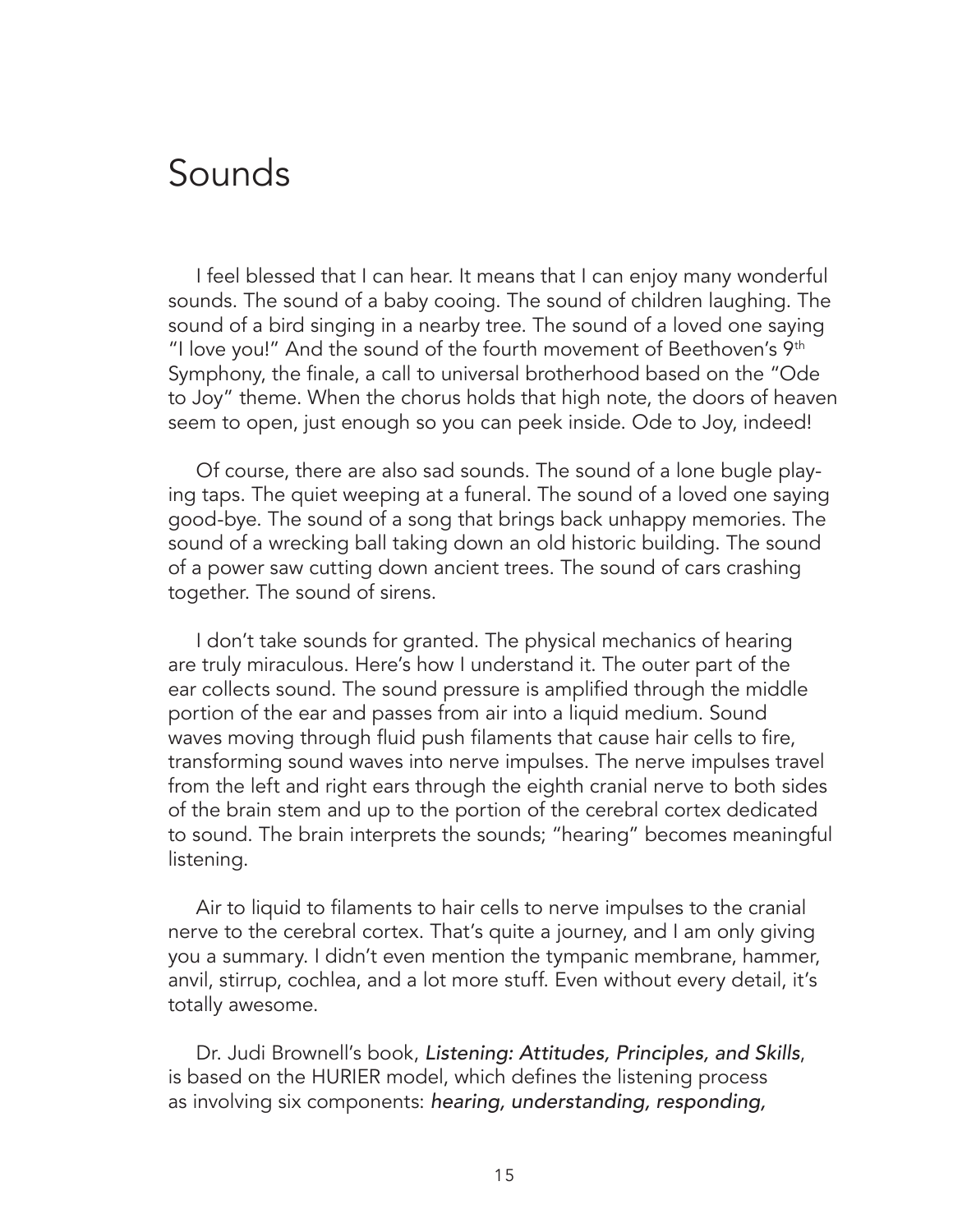interpreting, evaluating, and *remembering.* She points out that even if the sound waves register on a human ear drum, the sound waves may not be "heard." You have to be paying attention or you won't hear anything. For example, if you are fishing in a nearby stream, you may not "hear" a tree fall because you are focused on catching the fish that has just bitten your line. Brownell says:

Attention is a selective process that controls our awareness of events in the environment. Every day there are literally hundreds of sounds all around you that you never notice because you aren't paying attention to them… If you don't pay attention to something, it's as if it never existed.

I think we all know this. When your spouse asks you to do something, if you aren't paying attention, you really don't hear. It's as though your spouse's request never existed. (Okay, okay, you're right— it's not an *excuse*, it's just an *explanation*.)

I am sensitive to sounds, so I notice a lot of them. My wife and I live on the side of a hill in a mostly quiet neighborhood. Perhaps because the neighborhood is usually quiet, when there are sounds, they travel far. In fact, they seem to drift right up to our house, even when the noise source is hundreds of yards away. My neighbor is stapling shingles to his roof, and the *snack!* sound of the stapler travels to my ear, where it moves from air to liquid to filaments to hair cells to nerve impulses to the cranial nerve to my cerebral cortex, and I think: Oh, my neighbor is stapling shingles to his roof.

On a typical day, we get to hear someone enthusiastically wielding a power saw, or a car going by with very loud music (why is it never Beethoven's 9<sup>th</sup>?), or the sirens of police cars or fire trucks heading into the valley, or the noise in the middle of the night generated by the proud owner of a muffler-less car showing off his or her lack of a muffler. I understand. It's all part of daily life. But there is one sound that drives me crazy.

The sound of a leaf blower.

I can take the steady humming sound of a lawn mower. I am even okay with weed whackers so long as they maintain a steady if somewhat higher hum. The problem with leaf blowers is that they go louder and softer, their pitch goes up and down, and they start and stop, in order to be as irritat-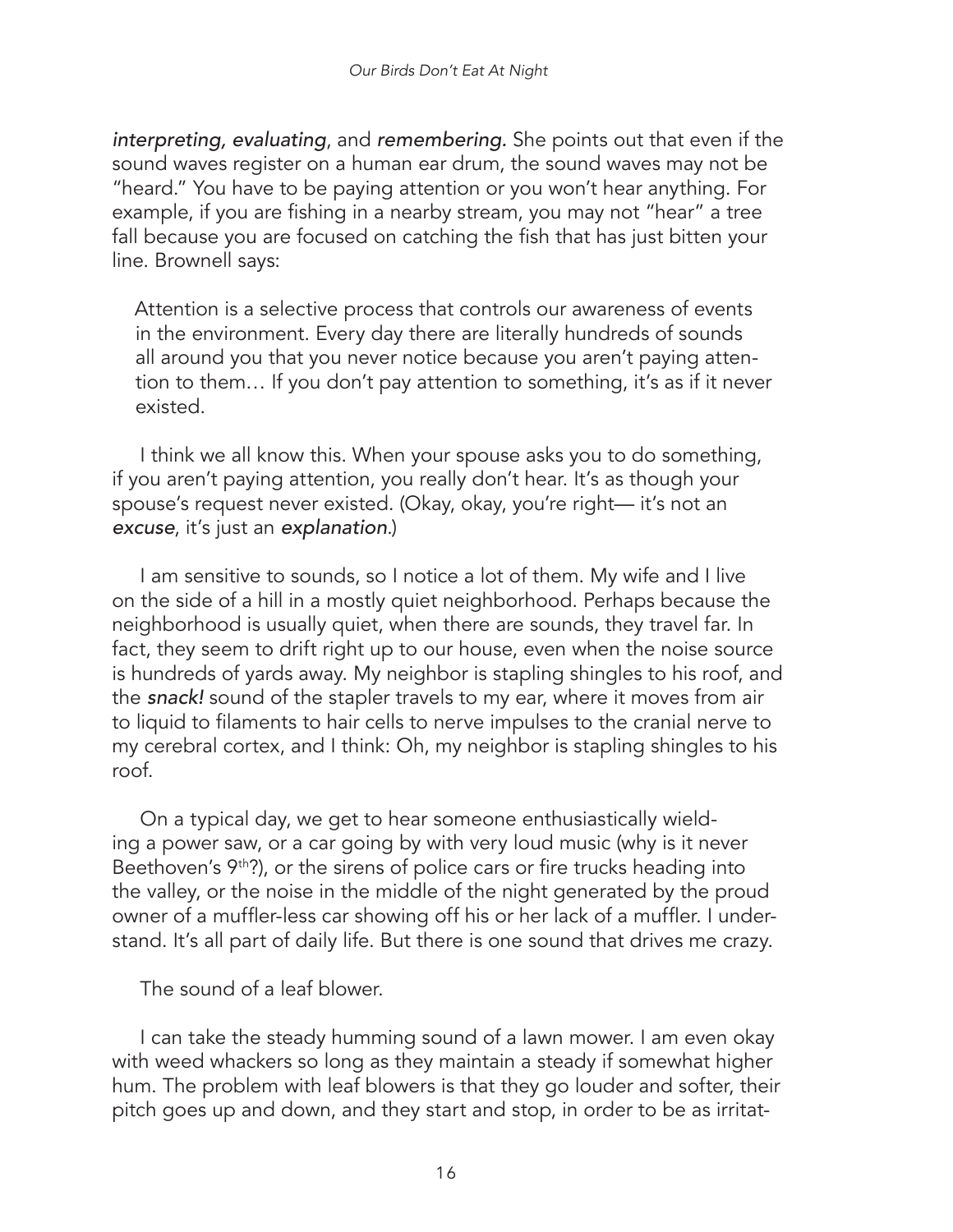ing as possible. Hmmmm. HMMMMMM! Hmmm. Hm. HMMMMMMM! Hm-hm-hm. Louder and softer, up and down, long and short.

Actually, I should not say "louder and softer," because even when it is softer, the sound of a leaf blower is so loud that it knocks out all other sounds. If there is a leaf blower anywhere in our neighborhood, it is hard for us to hear each other talk, whether in person or on Zoom. It takes over the entire environment. It dominates. It does not care that we might prefer to be hearing more pleasant sounds. No other sounds count. No other sounds can be heard. If a tree falls in a forest and a leaf blower is going, can anybody hear the tree fall? No, of course not.

What is a leaf blower? Oddly enough, it is known as a gardening tool. It shoots air out of a nozzle in order to move leaves and grass cuttings. It just blows them from one place to another. Leaf blowers are powered by electric or gasoline motors. They can be handheld or mounted on one's back like a backpack.

The origin of these machines seems to have been the invention of fogger machines in Japan back in 1947. They were followed by misting machines in 1955, and leaf blowers in 1977. By 1989, more than a million leaf blowers had been sold in the United States. (Most of them in my neighborhood.)

It was noticed right away that gasoline-powered leaf blowers were a source of both air pollution and noise pollution. The pollutants from the exhaust gas have been linked to cancer, heart disease, and asthma. Leaf blowers also generate dust clouds that potentially contain substances like pesticides, mold, and animal fecal matter that can cause irritation, allergies, and disease. As for noise, leaf blowers can emit noise at levels above those that can cause hearing loss for the operator as well as people who happen to be nearby.

It should not be a surprise that leaf blowers were banned in a few cities after they were first introduced. The manufacturers responded, eventually shifting to battery-powered blowers with no emissions, and models that generate less noise than earlier ones. They still generate *a lot* of noise, however, and the problem with dust has not gone away.

So I ask, why? Why are there leaf blowers? Is it all that difficult to use a rake? Did the universe run out of brooms?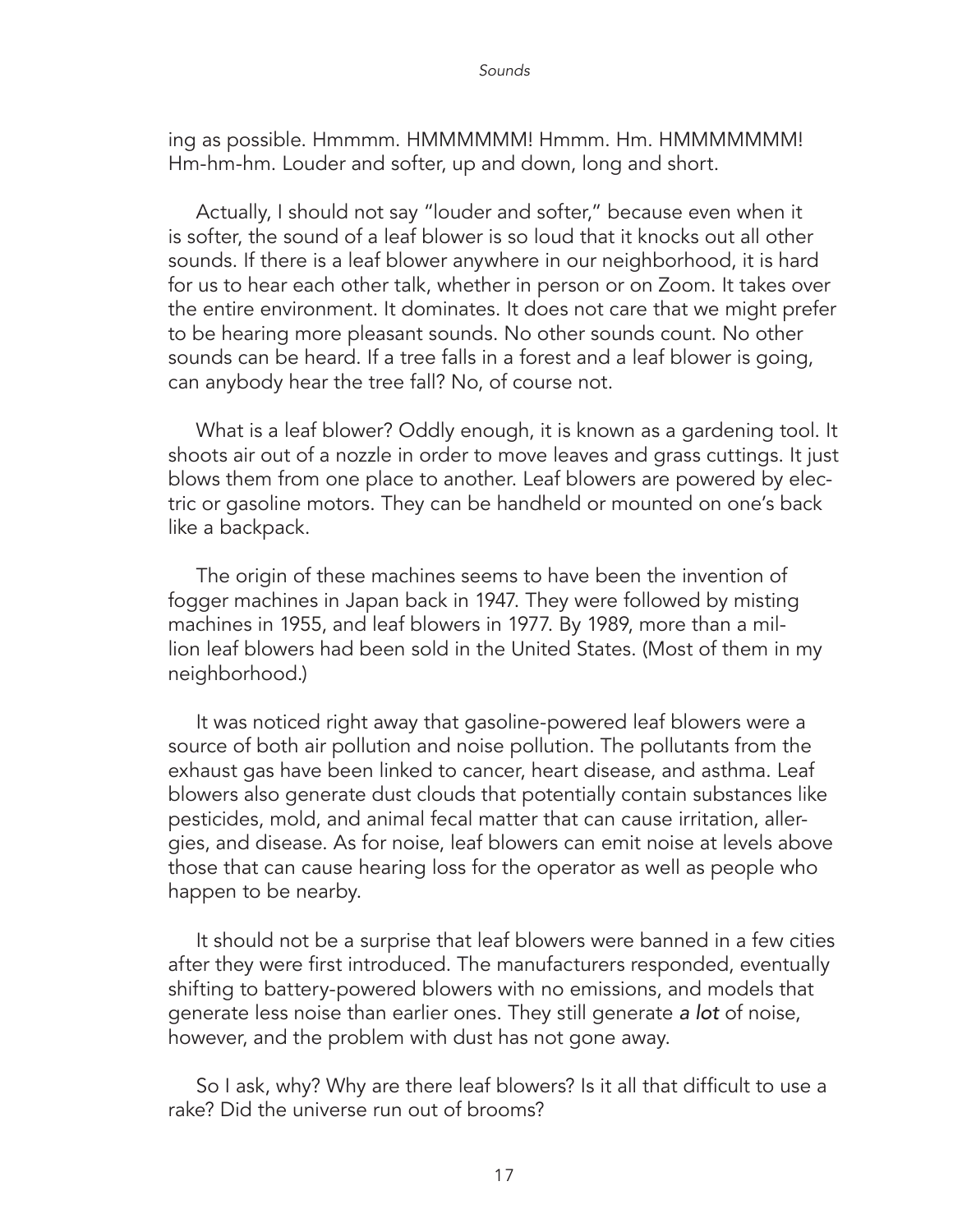When I was growing up, we used rakes and brooms. We raked leaves, and we swept up the dust with brooms. Rakes and brooms are effective, quiet, and inexpensive. A rake may make a scratching noise if it is used on pavement, but it is still very quiet. You'd have to get down on your hands and knees and listen closely to hear anything at all. And I have never heard a noisy broom. It's just not who they are.

You can get a specially designed leaf rake for \$15, and a professional one for \$40. A broom and dustpan combo can cost anywhere from \$10 to \$25, depending on what style you prefer. A leaf blower can run from \$60 to \$300, depending on how much you want it to blow, for how long, and how many people you want to disturb.

Here's an important point: Leaf blowers don't pick up the leaves. Leaf blowers just blow the leaves from one place to another. Sometimes, they blow the leaves from a driveway into a street, or from one yard into another yard, or from public parking stalls into a public park. Leaf blowers are an easy way to make the leaves somebody else's problem. (Here— I am giving you my leaves. No charge.)

When I was a boy, we picked up the leaves. We felt responsible. These were our personal leaves. When we lived in New England, raking the leaves was a fall tradition. The leaves were yellow, red, and brown, and we stacked them into a nice, beautiful pile. Leaf blowers can't do that— they can't create a pile of leaves. Only rakes can do that. Our piles of leaves ended up in the trash, or better yet, they were recycled as mulch or compost. As I said, we were *responsible*.

One thing you can do with a pile of leaves is this: you can jump into the pile. So as kids, we made piles of these beautiful multi-colored leaves, and then we jumped into them, laughing and screaming and having more fun with leaves than should be legal in any jurisdiction. I remember it, even decades later. I remember the sound.

It was a *happy* sound.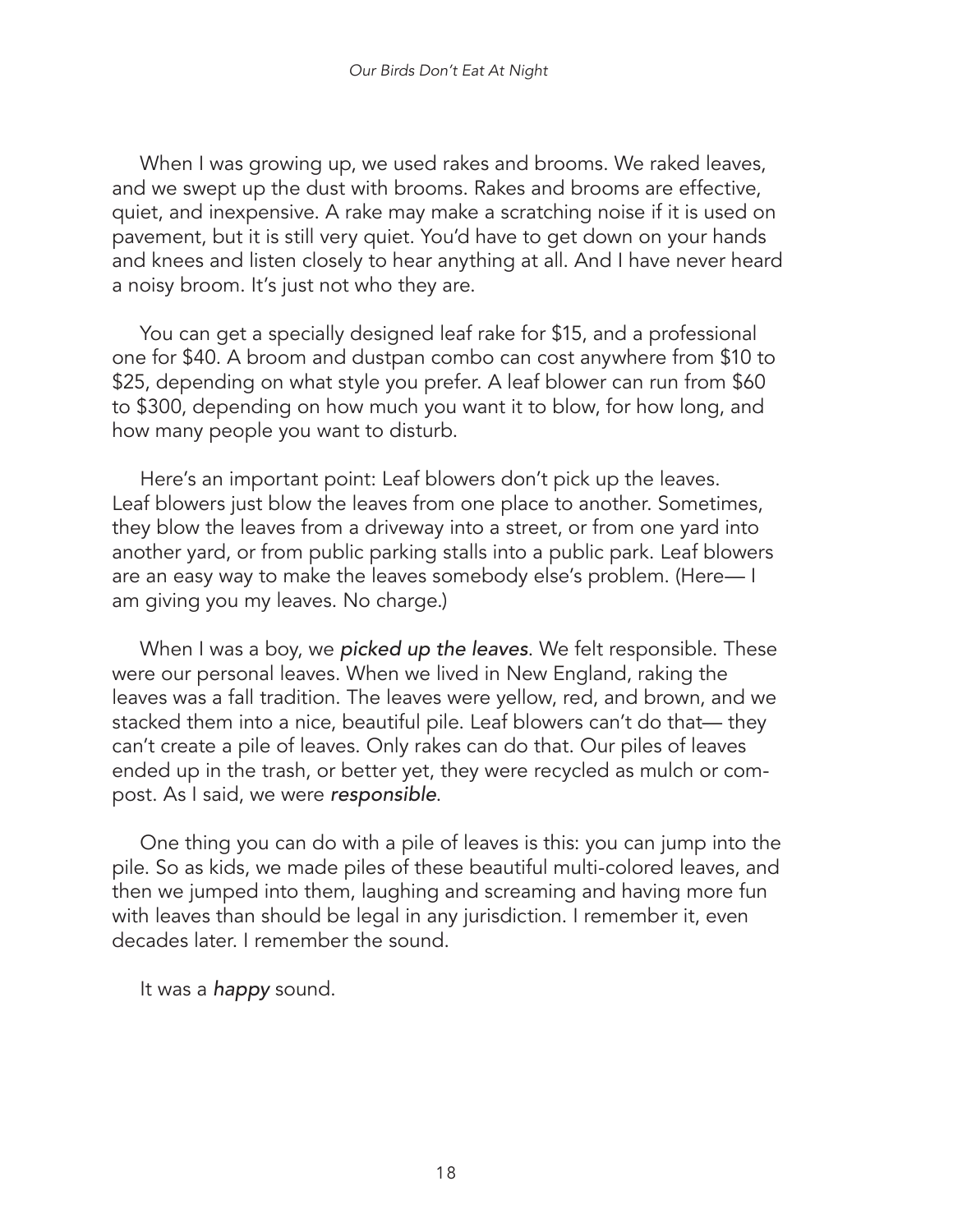#### The Nose Has It

It is probably not a good idea to start an essay on a down note, but here goes: We humans have a lousy sense of smell. There it is. I said it. We are not the best smellers in the animal kingdom. Not by far.

Edward O. Wilson is a noted American biologist and naturalist. In his book, *The Meaning of Human Existence* (which is mostly about human existence and not much about meaning), he points out that we humans rely on sight and sound instead of smell and taste. Here are his harsh words for us:

… we are chemosensory idiots. By comparison most other organisms are geniuses. More than 99 percent of the species of animals, plants, fungi, and microbes rely exclusively or almost exclusively on a selection of chemicals (pheromones) to communicate with members of the same species. They also distinguish other chemicals (allomones) to recognize different species of potential prey, predators, and symbiotic partners.

This is about "pheromonal communication," which is known by many of us non-scientists as "smelling."

Wilson explains how odor molecules drift out from a gland in the body of an animal, with enough of those molecules in the center of the plume so that it can be detected by other organisms of the same species. He gives the example of a female moth summoning males of her species. The nearest male may be a kilometer away (which to Americans is six-tenths of a mile or 3,168 feet, which is also 1,056 yards, which only becomes comprehensible when we learn that it is the length of ten football fields). The male moth can be stirred to action by as few as 1.3 million molecules per cubic meter. Since we are talking *molecules*, that is a tiny amount of smellable stuff.

The challenge is to attract the right kind of male of the right species, and not a moth-eating predator. "So precise are some sex attractants of moths that those of closely related species differ only by a single atom," says Wilson. That is about as precise as it can get. According to Wilson,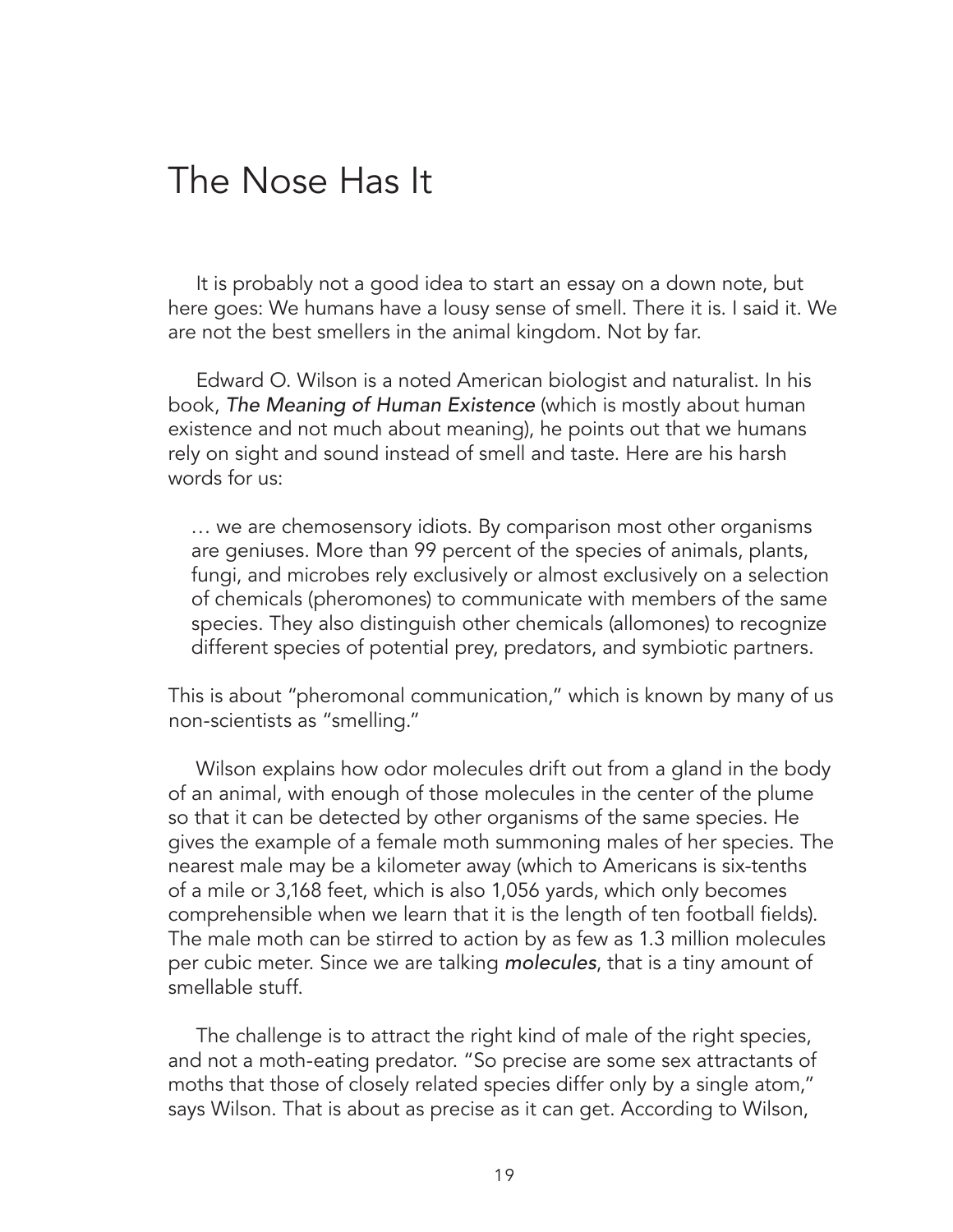this kind of "olfactory power" is common throughout the living world.

Our dogs take olfactory power very seriously. One is a black miniature pinscher or "minpin," and the other is a maltese-poodle combo or "maltipoo." They are both little yappy dogs, and of course they run the place. While they are running the place, they are very focused on smelling the place. *Every* place. We say that we walk our dogs every morning, but for them it is not about walking, it is about sniffing. The first ten minutes of every walk is a total *snifferama*. All that our dogs want to do is sniff. They move in a trance from one sniffpoint to the next sniffpoint. I assume they are taking in all sorts of odors that I cannot smell, and as a result, they are learning a whole lot that I will never know.

I find it very humbling to discover that I am inferior to my own pets. I have never gone for therapy, but this could trigger it.

 Alas, I am not only worse than my dogs. When it comes to smelling, I am also worse than most humans. I live in fear that my wife will ask me if I recognize her perfume. She asks me because I bought it for her. I bought it for her because I know that she likes it, not because I can tell it apart from other perfumes. I am in the olfactory dark.

I am not much better when it comes to a related topic: wine. Wine is an interesting case because it involves both a sense of smell and a sense of taste, those two things humans are not so good at. The fact is that I cannot smell or taste the difference between a \$15 bottle of wine and a \$125 bottle of wine. That inability has saved me a lot of money.

My wife is far better than me (in general, but in this case I refer to her ability to smell). It is possible that she is not a "chemosensory idiot" but rather a "chemosensory savant." I suspect this because of something that happened during a visit to Bordeaux, a popular wine-growing region of France. While we were there, we signed up for a tour of the vineyards of Saint-Emilion. There were six of us on the tour, riding to Saint-Emilion and back in a van with our guide.

In the van on the way back to Bordeaux, our guide entertained us by opening up a small box with tiny vials that contained little bits of liquid with different aromas. She passed the little vials around the van, and we each sniffed and guessed before our guide revealed what it was. For example, we detected cherry, strawberry, cinnamon, and apple.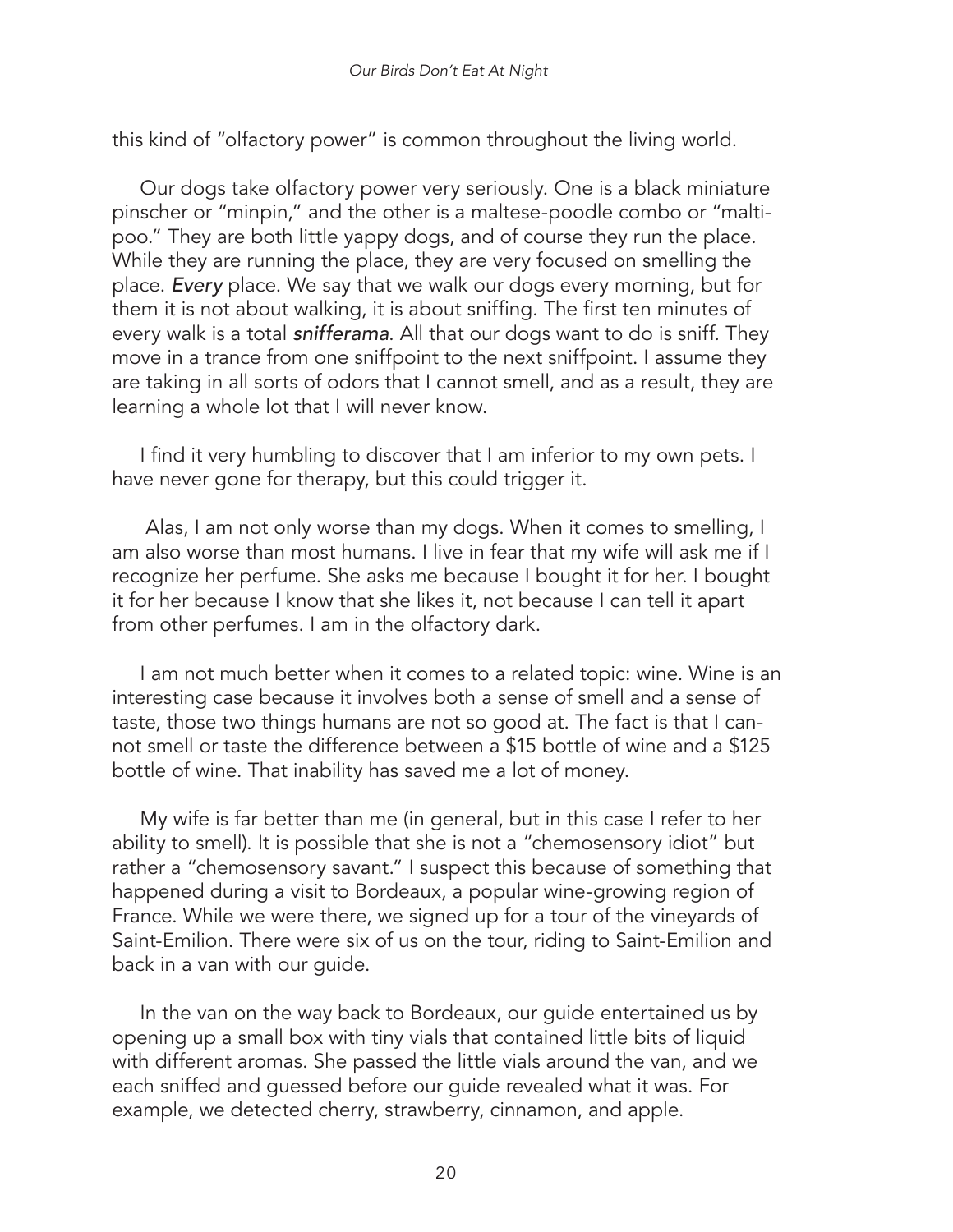Then came a vial that none of us could identify. That is, except Elizabeth. She announced that it was bell pepper. How does anybody smell bell pepper? But she did. I was stunned. When I asked her, Elizabeth said she could smell it because she had a cold and her nose was stopped up. That would explain her ability to speak French, not her ability to smell bell pepper. We were all amazed.

Those boxes of little vials with various scents are used to train professional wine tasters and wine stewards, also known as *sommeliers*. Some people become really good at smell and taste, in spite of being human beings.

I should note there is some disagreement as to the relative importance of the smelling and the tasting. For example, it is reported that Kevin Zraly, founder of New York City's Windows on the World Wine School, said that a tongue can detect only four main tastes, while a nose can identify more than 2,000 different odors. He said that anyone can tell whether a wine is good or bad based on its *smell*. That's why restaurant customers are offered the opportunity to swirl and sniff a sample of the wine in a glass before accepting a bottle of wine. According to Zraly, it's all in the nose! Even more controversially, Zraly claims that because it is all in the nose, "the first taste of a wine is always a shock to your tastebuds."

But enough controversy. Let's get back to those people who are better at smelling and tasting than most humans. One indication of their chemosensory talents is found in the labels on wine bottles and the descriptions of wines found on vineyard websites.

My wife and I are not gourmet wine connoisseurs, but we have been to a few vineyards in Napa Valley, and we like Merlot. The merlot grape is dark blue. The name *merlot* is thought to have come from *merle*, which is the French name for blackbird. Merlot is used as a blending grape as well as a varietal wine in its own right. It is the most widely planted grape in the Bordeaux wine region.

 So far, so good. But wait. Take a look at just three descriptions of Merlot wines at three of the Napa Valley wineries that we have visited:

Sterling Vintner's Collection, California Merlot 2018: "Sip our Merlot and savor the cherry-berry and black fruit aromas with notes of juicy plums and oak spices."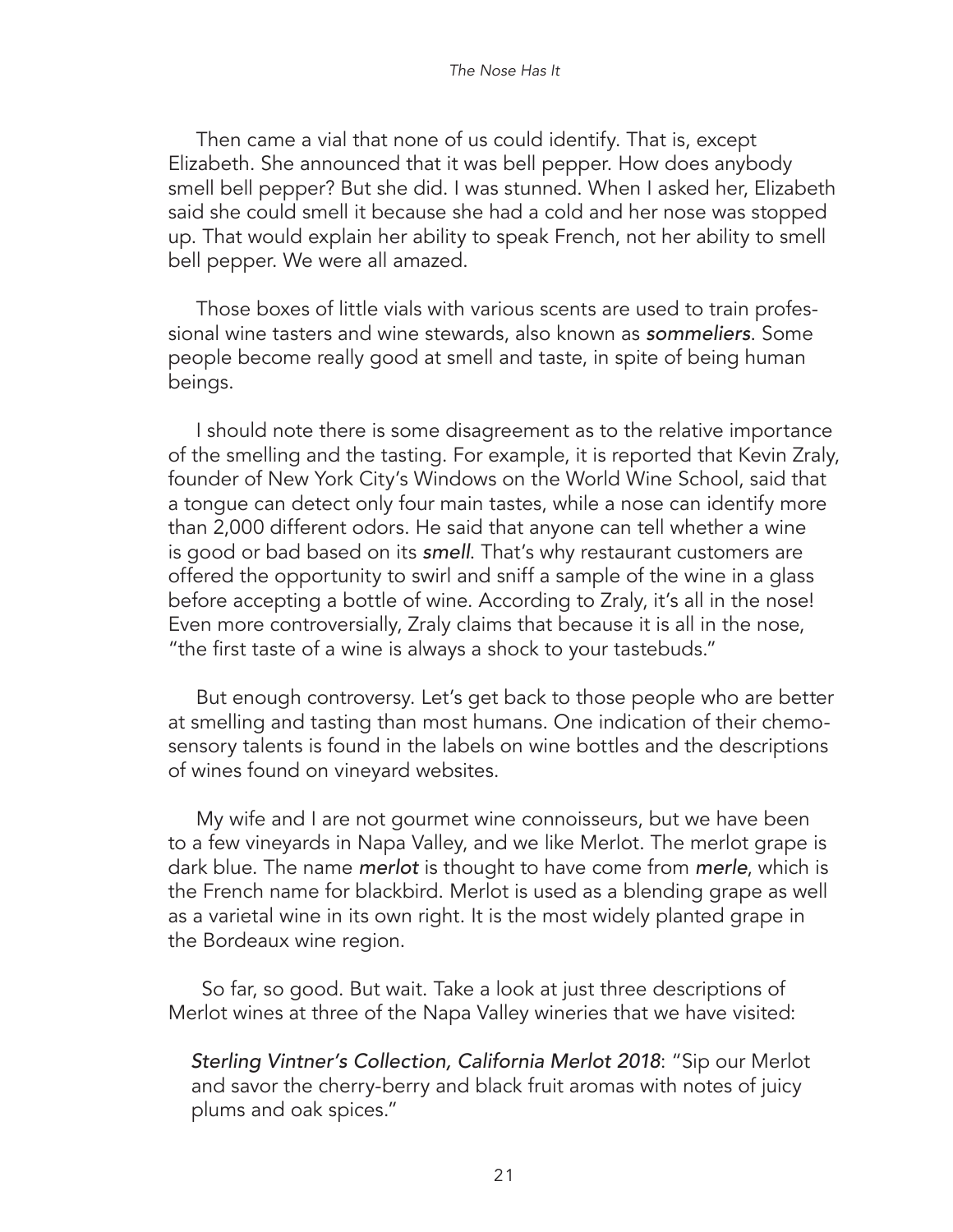Regusci Merlot Napa Valley 2018: "Our 2018 Merlot features aromas of clove, sandalwood, and black peppercorn. On the palate, flavors of blackberry bramble and rhubarb intermingle with soft tannins with lingering berry and spice on the finish."

Mondavi 2017 Merlot Napa Valley: "Welcoming aromas of Bing cherry, blackberry, and raspberry are layered with vanilla, fresh nutmeg, licorice, and warm, toasty, just-out-of-the-oven pie crust notes."

So what does a Merlot taste like? After reading these three descriptions, we have no idea. Maybe the descriptions are different because each Merlot is a blend, and each vineyard blended their merlot grapes with a different set of *other* grapes. Perhaps it would also help if we knew what it meant to have "notes," or to "intermingle" and "linger" or to be "layered."

While being confused about all this, we should not miss the really important chemosensory point. Based on the descriptions of these wines, it seems that wine tasters are confident that (1) a single wine can have four to seven distinctive aromas and (2) a human being can taste *all of them* in a single sip.

I understand that there are many stages of wine tasting, from the presniff visual inspection, to the first sniff, to the first taste, to the middle taste, to the after taste, to the afterglow. Still, it is impressive to think that anyone can taste between four and seven distinct aromas in a single sip. It gives me pride in us humans. Some of us— to wit, professional wine tasters— are super-human! They are chemosensory heroes, not chemosensory idiots. Hooray!

Either that, or the people who write those wine descriptions should be given an award for their creative writing. How should we describe the award? I don't know. Maybe we should call it an award for writing with a note of fantasy intermingled with lingering illusions layered with the aroma of marketing.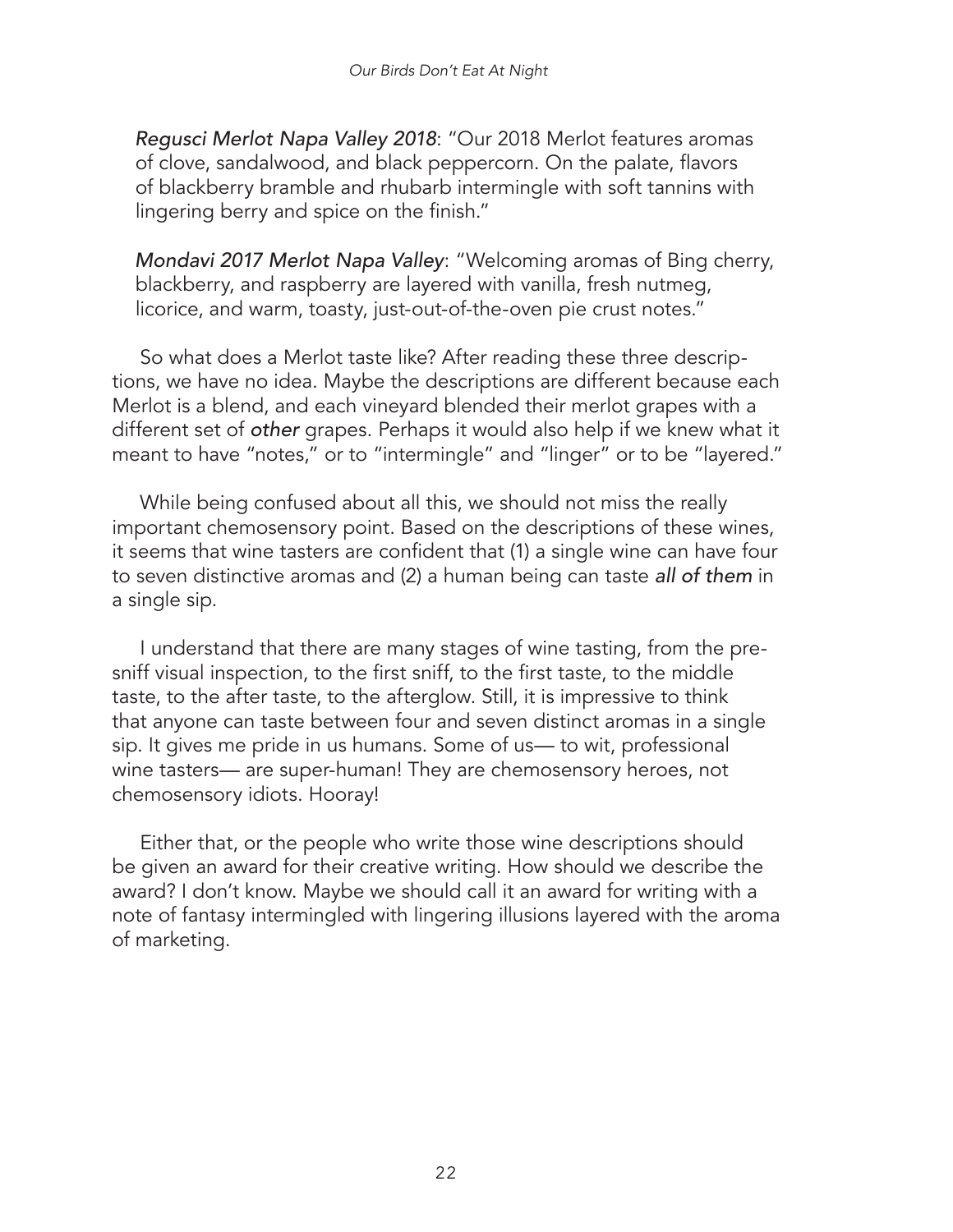#### Why Do Roosters Crow?

Why do roosters crow? I ask this on behalf of all the young people who have already asked: Why is there air? Why is the sky blue? Why are there rainbows? Why don't the people who are living at the South Pole fall off the Earth?

Actually, as you surmised, I am asking on behalf of myself. I bring this up because I am seeing chickens almost every day. We walk our dogs in public parks, and the public parks we walk in have lots of free-range chickens and roosters. We see whole families, some with tiny chicks, others with teenage chicks, all moving together in a truly adorable fashion. So cute! Our dogs seem very interested in taking a bite out of them, probably because our dogs know that free-range chickens are better for them. (No hormones except the natural ones.) The roosters have all of the colors red, white, black, and yellow feathers— and some of them are really handsome for a chicken. And yes, they crow. And crow again.

We keep our dogs on leashes, but they can suddenly surge forward toward the nearest bird. Our miniature pinscher, Chibi, decided to get a closer look at a chicken family one day, and the hen came at him with a vengeance, squawking and flapping her wings. She was ferocious; she was defending her brood. Chibi got away with his life. So far as we can tell, he did not learn anything at all from that encounter. He still lurches forward at the chickens.

When it comes to the rooster crowing question, I am specifically interested in why roosters crow in the morning while it is still dark. They wake me up before I am in the mood to wake up. Who gave roosters permission to do that? I mean, *really*. Who do these roosters think they are?

The simple fact is that there are many answers to the rooster-crowing question. The internet is abuzz (nay, *acluck*) with theories, opinions, and even some evidence. You, dear reader, were probably unaware that all this passionate rooster-centric communication was going on. I didn't know, either. I am happy to report that I have discovered a significant sub-culture of chicken farmers, scientists, and hobbyists who are unselfishly willing to share what they know about crowing. As a public service, I will now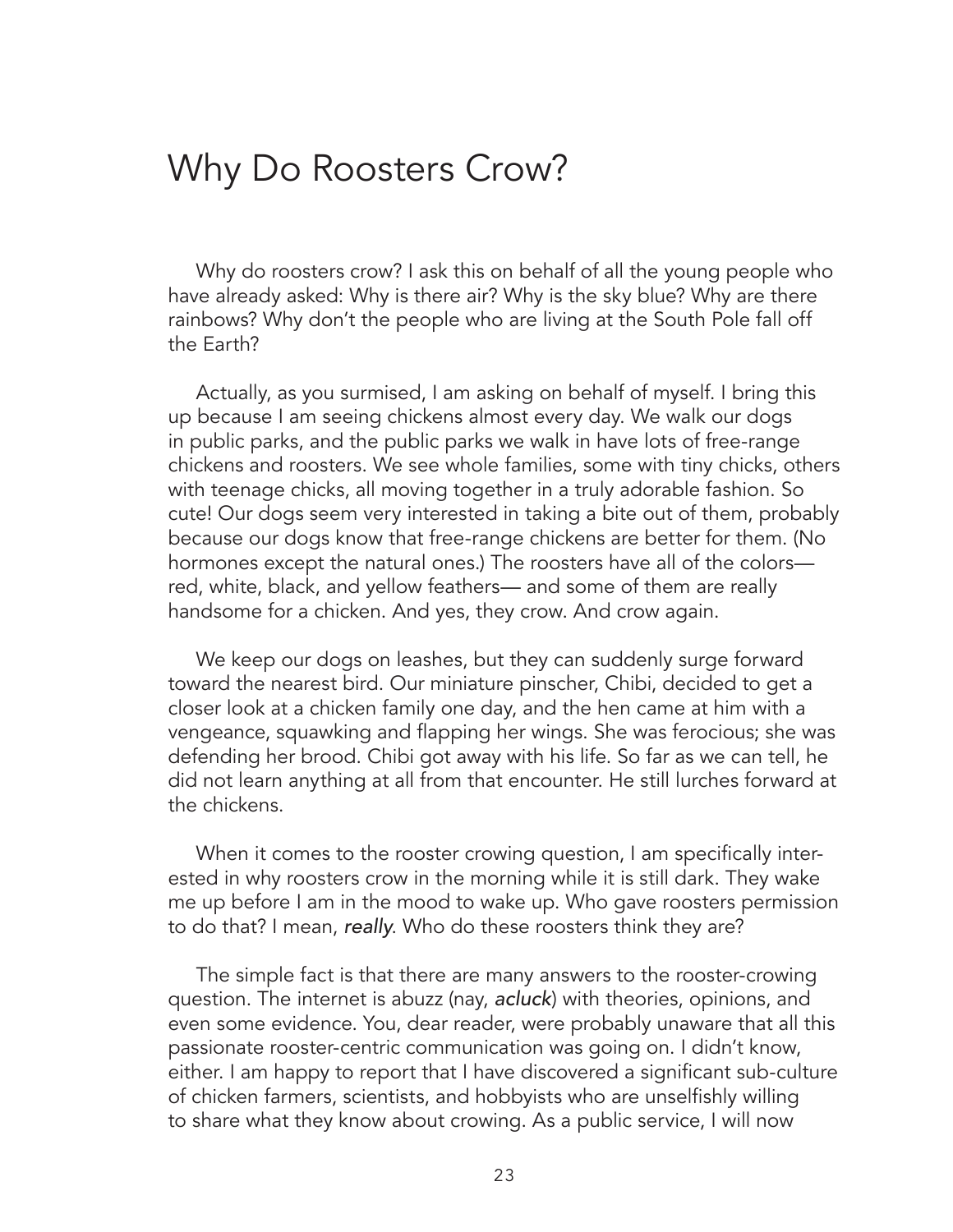provide some of the reasons they give for the crowing of roosters.

First, roosters have an internal clock that helps them anticipate daybreak. However, notice the words "anticipate daybreak." This means that their internal clock is set to go off *before* dawn. In my opinion, that's not a good clock, because it goes off while I am still sleeping.

There has been a little research on this. Tsuyoshi Shinmura and Takashi Yoshimura from Nagoya University published a paper in 2013 that revealed that roosters have a circadian rhythm of 23.8 hours that triggers them to crow at specific times. The specific times seem to include crowing before daybreak— about two hours early, in fact. Like 4:00 am when the sun doesn't come up until 6:00 am. That would be the same 4:00 am during which I still want to be sleeping.

For those whose circadian clock is a little later, there is crowing in response to daylight. The sun is now up! This is better. However, crowing during the day is likely to be noisier. Roosters often choose a vantage point for their crowing that will make it possible for their crowing to be heard far and wide. This helps them to establish and maintain their dominance.

Which brings us to the second reason, which is that roosters crow to defend their territory. This can be at any time. The crowing rooster lets the other roosters know that he is "the cock of the walk," and they should not trespass or there will be trouble. It could result in a cock fight. Depending on the jurisdiction, that could be illegal.

Third, a related reason, is that roosters crow to set boundaries to their territory. This can be blamed on the fact that their ancestors came from jungles in countries like Thailand, Myanmar, India, and China. It is very hard to see through the dense vegetation of a jungle. Crowing was a means of communication between different groups of birds. Roosters turned out to be good at this. They crow to let other flocks know where they are, and that has the effect of setting boundaries.

Chickens are good at hearing, so all this crowing helps them understand if they are near another flock. Being near another flock raises the question of fight or flight. According to one internet source, chickens don't like to fight. (Yes, chickens are *chicken*.) They don't like to fight because fights cause injuries, loss of territory, and even death. Those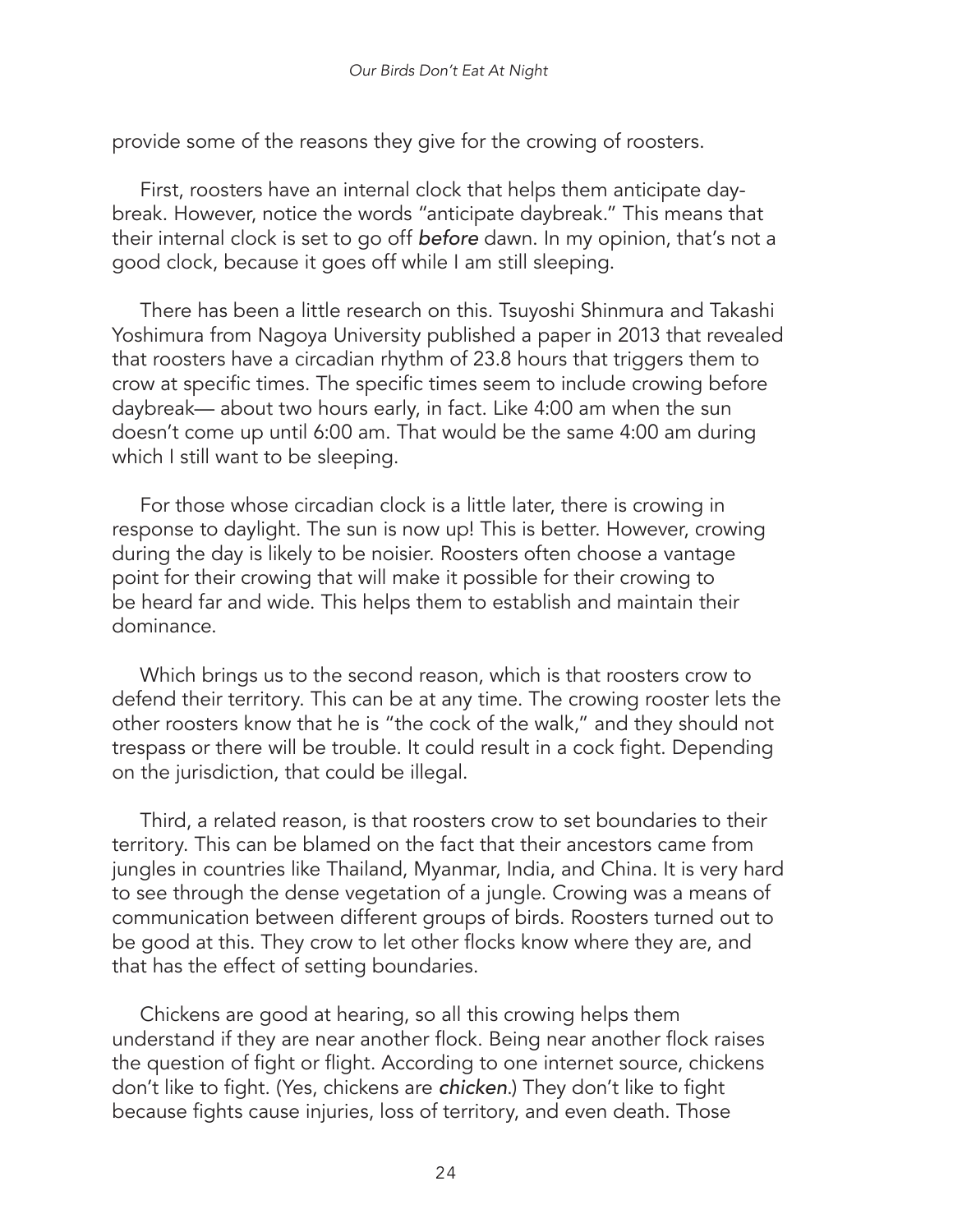seem like reasonable reasons to be chicken.

Fourth, roosters crow because they wake up with a surge in testosterone and feel like mating. They crow to impress the ladies with whom they would like to mate. This involves throwing out one's chest, flapping one's wings, and letting out a very boisterous crow.

Fifth, roosters crow after mating. Enough said.

Sixth, roosters will crow when one of their hens lays an egg. I get this. I like eggs. Laying an egg is a good thing. I just think that roosters shouldn't take much credit for it. The hens are doing all the work.

Seventh, roosters crow when other roosters crow. This is not good news. If one rooster crows while I am still sleeping, others are likely to go off as well. These others are referred to as "subordinate" roosters, who are lower down on the— wait for it— "pecking order." A rooster may have a circadian rhythm urging him to crow before the dominant rooster in his flock, but he will hold his circadian urges in check and wait for the dominant rooster to crow first. The dominant rooster then leads the other roosters in a crowing ceremony or competition. This is a good reason to not have more than one rooster.

Eighth, it is believed that roosters crow during the night because something disturbs them. Nobody knows for sure, but it is possible they crow because they hear something or someone around the chicken coop, or a car headlight wakes them up, or a machine starts up and makes a noise. The rooster crows as a warning to the others in the flock. Danger!

Ninth, it is believed that roosters crow sometimes for no reason at all. Or just for fun. Or because they are bored. They are roosters. They don't need a reason.

Internet sources indicate that people who own multiple roosters can distinguish their different crow sounds. There is apparently a subtle difference in each rooster's crow. (For the record, I never imagined using the word "subtle" in the same sentence as "rooster's crow." We live in an amazing world.)

While loud enough to irritate people or wake them up, it is claimed that a rooster's crow is not all that loud. When measured in decibels, it's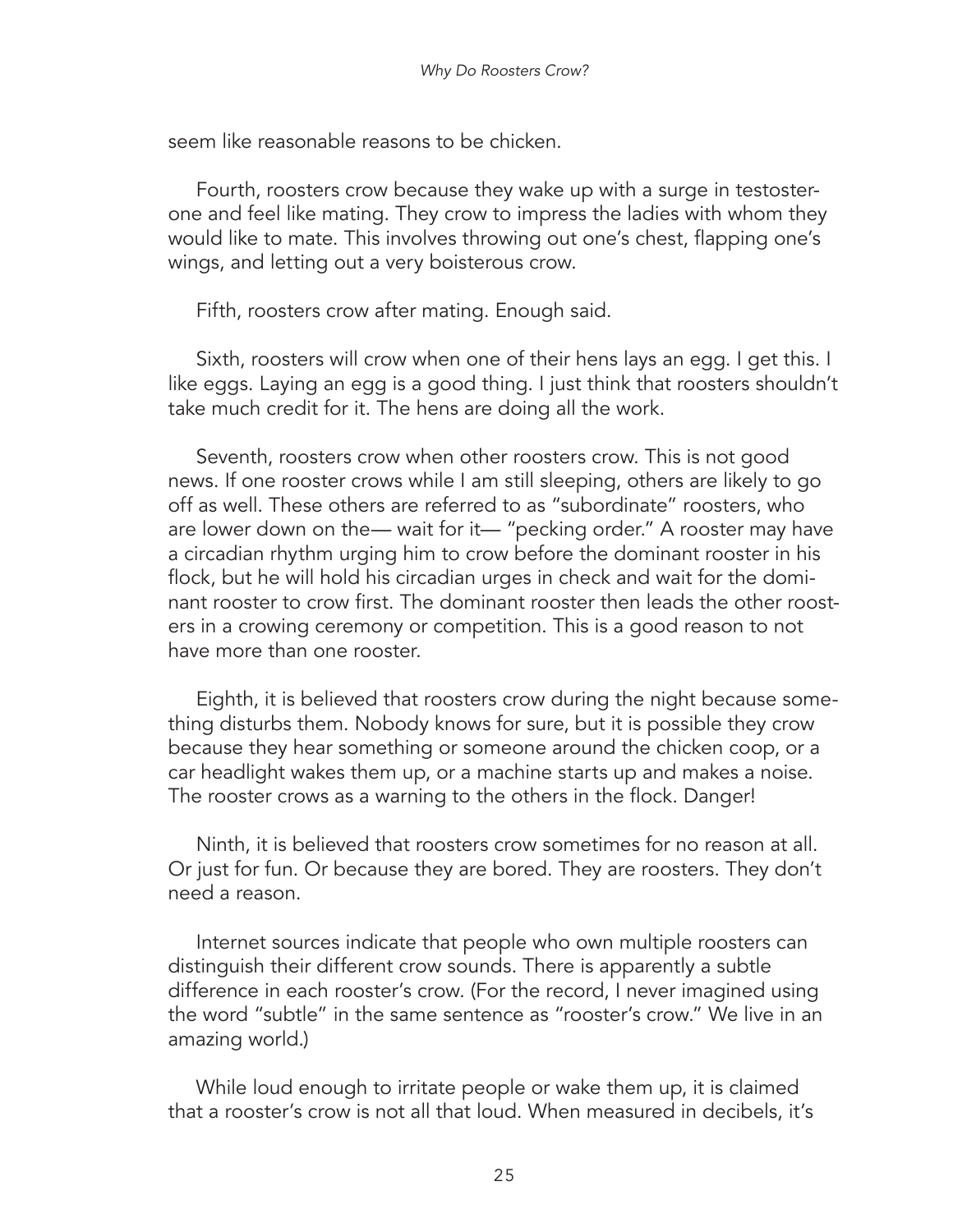about the same as a barking dog, which is around 90 decibels. (That really doesn't help me. I don't like the sound of barking dogs, either.)

The crow of a rooster can vary in length. The rooster can go on as long as he wants. It's a free country. Most will crow for only a few seconds, but there are reports that a Kosovo Long Crower Rooster will go for 20 to 40 seconds, and in exceptional cases, as long as 60 seconds. It's hard to believe that roosters have been bred to be long-winded, but reports are that poultry-breeders really like them. These roosters must have other redeeming features.

So there you have it. Everything you need to know about the crowing of roosters. You are welcome.

Just don't ask me why there is air.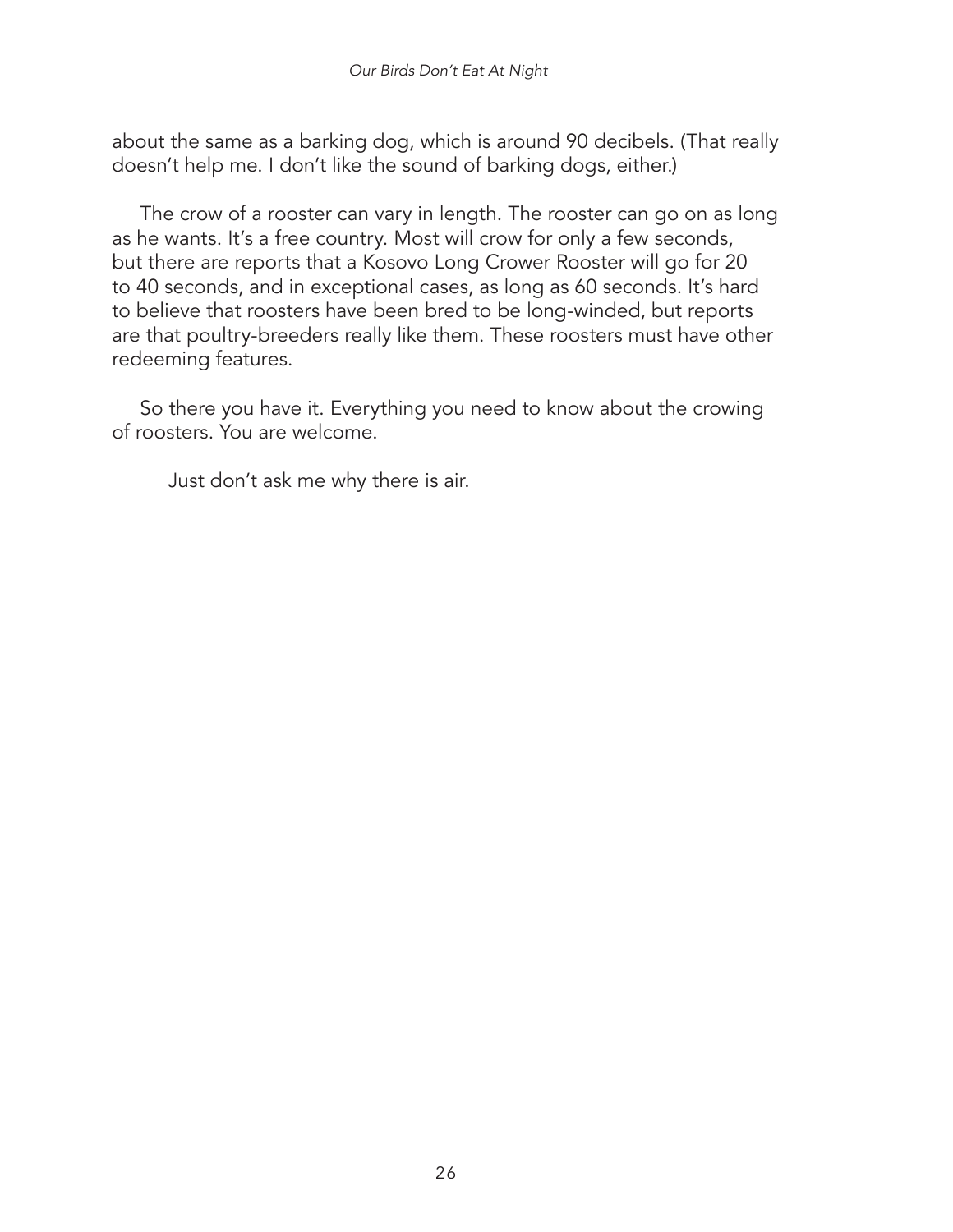#### I'll Drink to That

I went to college a long time ago. If I recall, it was just after the Great Pyramid of Giza was completed for the Fourth Dynasty pharaoh Khufu (also known as Cheops). He died; his nation mourned; his children schemed; and I went to college. Something like that.

Okay, it wasn't that long ago, but the part about going to college is correct. It was Harvard College, and at the time, it was for men only. There was a relationship with Radcliffe College, a women's college, but many activities were not co-ed. For example, the swimming test. Each of us freshmen had to pass a swimming test. In the nude.

I'm not kidding. I showed up at the pool in my swimming trunks, and was told that I had to take them off before I dove in. The official explanation was that lint from swimming suits clogged up the drains, so swimming suits were banned. The unstated but more likely explanation was the desire to adhere to the Greek ideal of beauty, which included nudity while exercising or performing on athletic fields and at the Olympic games. We are reminded of this by all of those nude statues of Greek men with perfect bodies, remarkably unlike mine. I think there may have been a third reason, which is that nude swimmers swim faster. Much faster. The swimming tests go more quickly. *Much* more quickly.

So there I was at this weird college for men. During the first week there was a social event so that we nude swimmers could get to know each other with our clothes on. I dutifully showed up, shook a few hands, and listened. After half an hour, it was clear that the three main topics were women, sports, and alcohol.

I didn't know anything about women, sports, or alcohol, so I went back to my room. And stayed there for four years.

I still do not know much about women or sports, but I have learned some things about alcohol. I will be sharing some of those things, in the hope that you will forget that I don't know much about women or sports.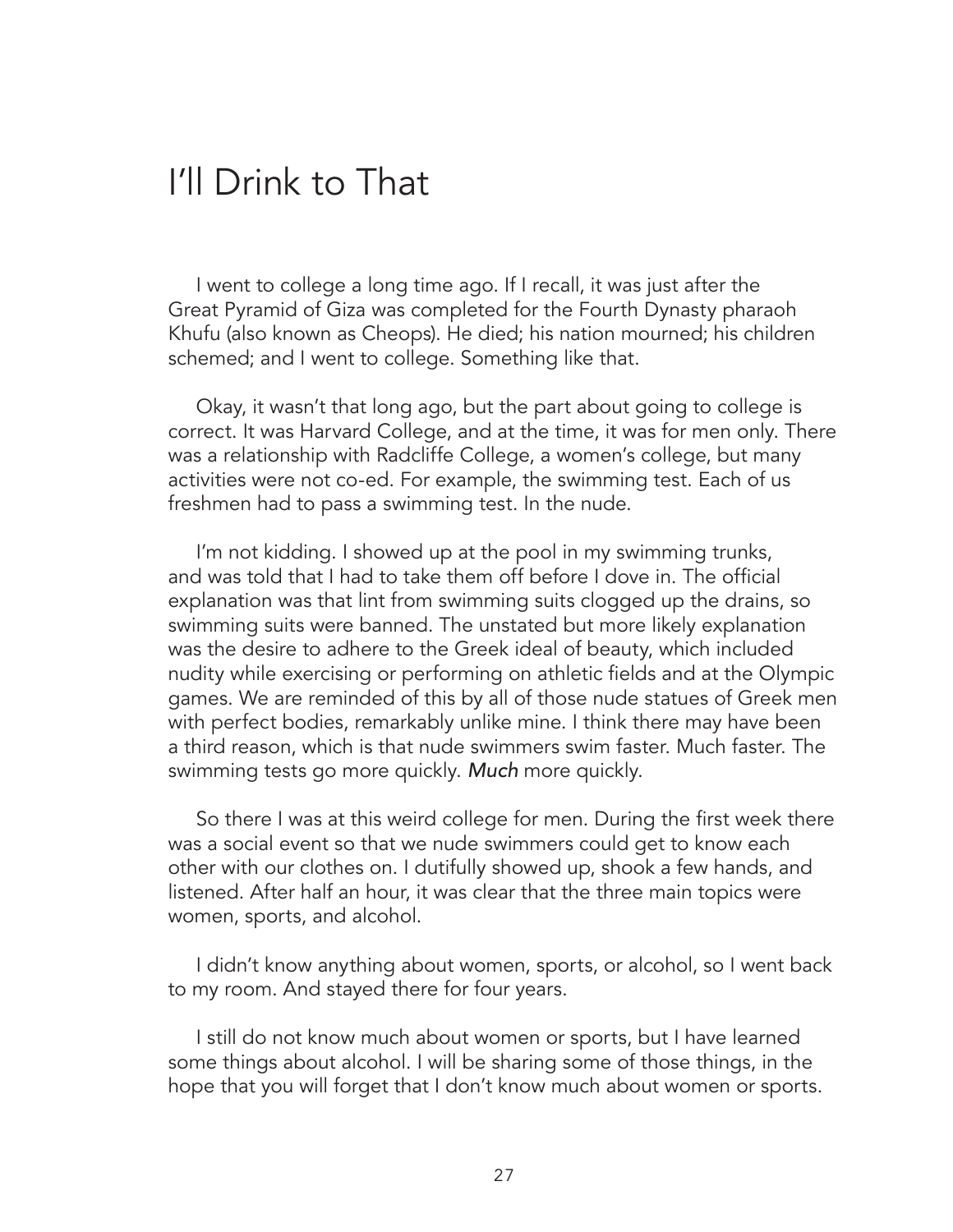When it came to learning about alcohol, I was blessed to get off to a slow start. My parents did not drink. They didn't say that drinking was bad, they just didn't do it. My father was a United States Marine for 30 years, but he did not drink, smoke, or swear. He was so disinterested in drinking that when he was stationed on Johnston Island in World War II, they put him in charge of the alcohol. They knew he wouldn't touch the stuff himself.

Later in life, when my father was retired, I convinced him to try a glass of wine before going to bed at night. This was a very risqué step for him. He ended up enjoying what I call the "cough syrup" variety of wine, which includes Manischewitz Concord Grape Wine and Mogen David Concord Wine. They are both very sweet and syrupy. I also like these wines, especially when I have a cold.

So I wasn't raised in a drinking family, and that was fine with me. Once, when I was 14, a friend invited me over to his house when his parents were out. He went to the secret cabinet and brought out a bottle of red wine. I drank a few sips. It didn't taste good. That was my only experience before heading off to college. I wondered what the excitement was about.

Harvard is in Massachusetts, and the legal drinking age when I was there was 21. However, nobody— not the college administration and certainly not the local liquor shops— wanted to enforce the age limit. So it was easy to get alcohol.

It was made clear to me right away that *real* men drank beer. So I tried it. My initial reaction was that it tasted like bad water. Who would want to drink that stuff? But everybody was drinking it, so I did, too. I gradually got used to it.

Today, I cannot imagine eating *sushi* without drinking beer (usually a Japanese beer like Asahi, Sapporo, or Kirin). For me and my wife Elizabeth, our favorite date is sushi and beer, followed by a movie. Sometimes we are so happy after the sushi and beer that we don't make it to the movie. (It's okay. The main thing is that we are happy.)

By the way, I have never been drunk. I don't believe in it. It's not necessary. Life is exceptionally interesting while sober.

Okay, while it is true that I have never been drunk, I have gotten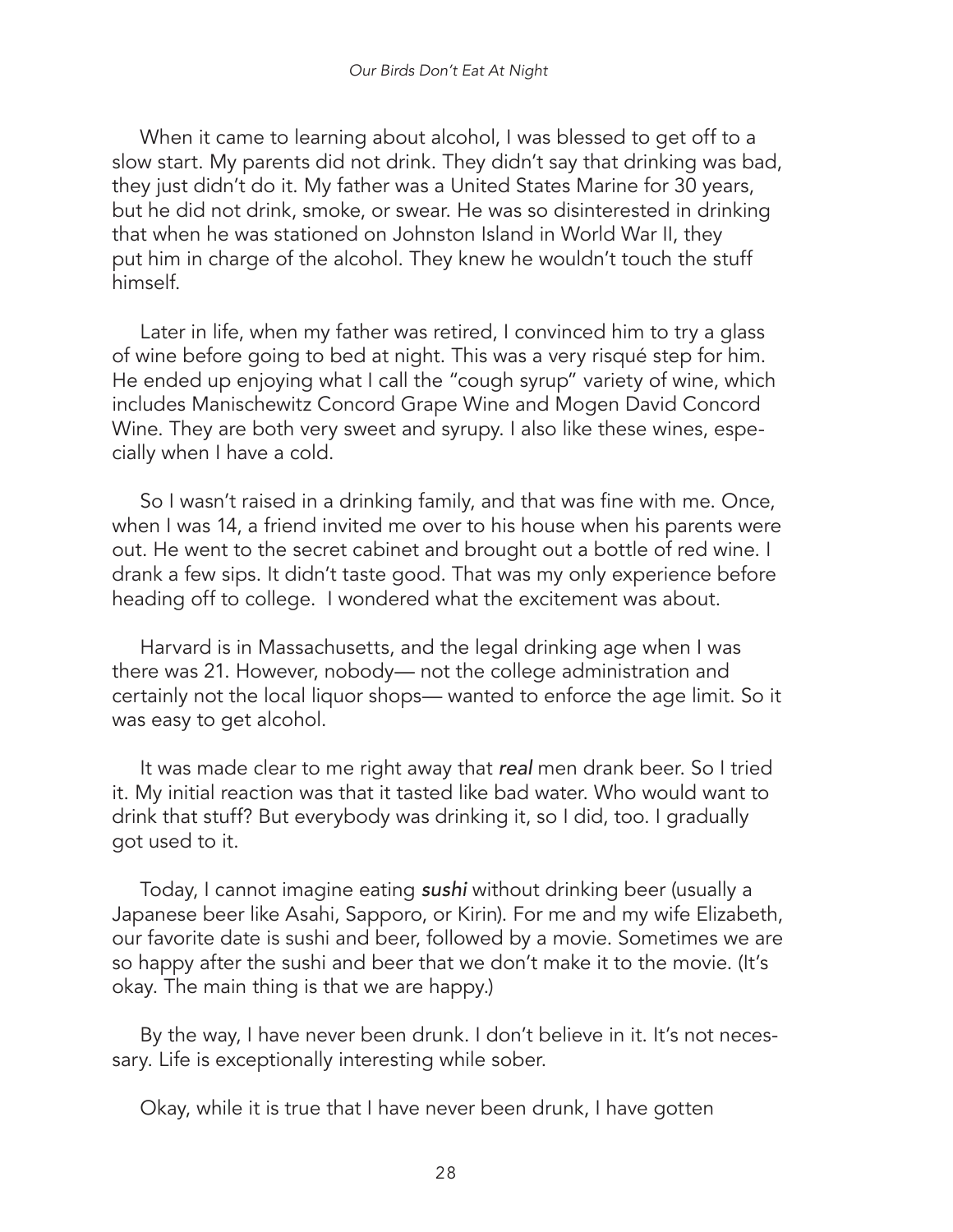#### *I'll Drink to That*

"buzzed" and felt a little high a few times. And once I felt woozy and had to go lie down. An hour later I was okay. I was probably close to being drunk that time.

The point is that I did my best to avoid being drunk. That meant that I had to learn my physical limits, so I did some testing. I found that I could drink a can of beer every 30 or 40 minutes for several hours and not get drunk. I could feel the alcohol, but I could still walk and talk normally. That 30 or 40-minute interval gave my body enough time to process the alcohol. When it came to hard liquor, the important thing was to keep drinking water. Lots of it. Before, during, and after drinking hard liquor.

Looking back, it seems to me that we humans often drink things that don't taste good until we get used to them. And we get used to them because everybody else has gotten used to them. We associate drinking with fun social events, camaraderie, prestige, or a positive self-image. The first time you drink a dry champagne it may make your sinuses shriek and your ears curl; your first gulp of a cognac may inflame your head and make you want to beat it against a wall. But they are fashionable and expensive drinks. Sophisticated people say they are wonderful, so we learn to like them. As the phrase goes, "it's an acquired taste."

Today, I celebrate the alcoholic drinks that were *not* my acquired tastes. These are the drinks that tasted good to me the first time I drank them.

When I turned 21, I was eligible to attend wine tastings. The first one I went to featured Rhine wines. I tasted Riesling, Traminer, and Gewurztraminer, all white wines that are fresh, fruity, and slightly sweet. I loved them at first taste, and I still love them today— as well as sweet white wines like Moscato and Asti Spumante, and dessert wines like Barsac.

The next thing I really liked the first time I drank it was rum and Coke. This was known as the "poor man's" drink, which might have been true when rum was cheap. I still like to celebrate once in a while with rum and Coke, accompanied by home-popped popcorn. (Actually, my taste has evolved, and I now use Pepsi instead of Coke, for a sweeter taste.)

The next thing I liked the first time I drank it was port. About twenty years ago, Elizabeth and I were traveling in Europe and we got bumped up to Business Class on a Luftansa flight. During the meal, we were served port that was absolutely exquisite. We asked and were told that it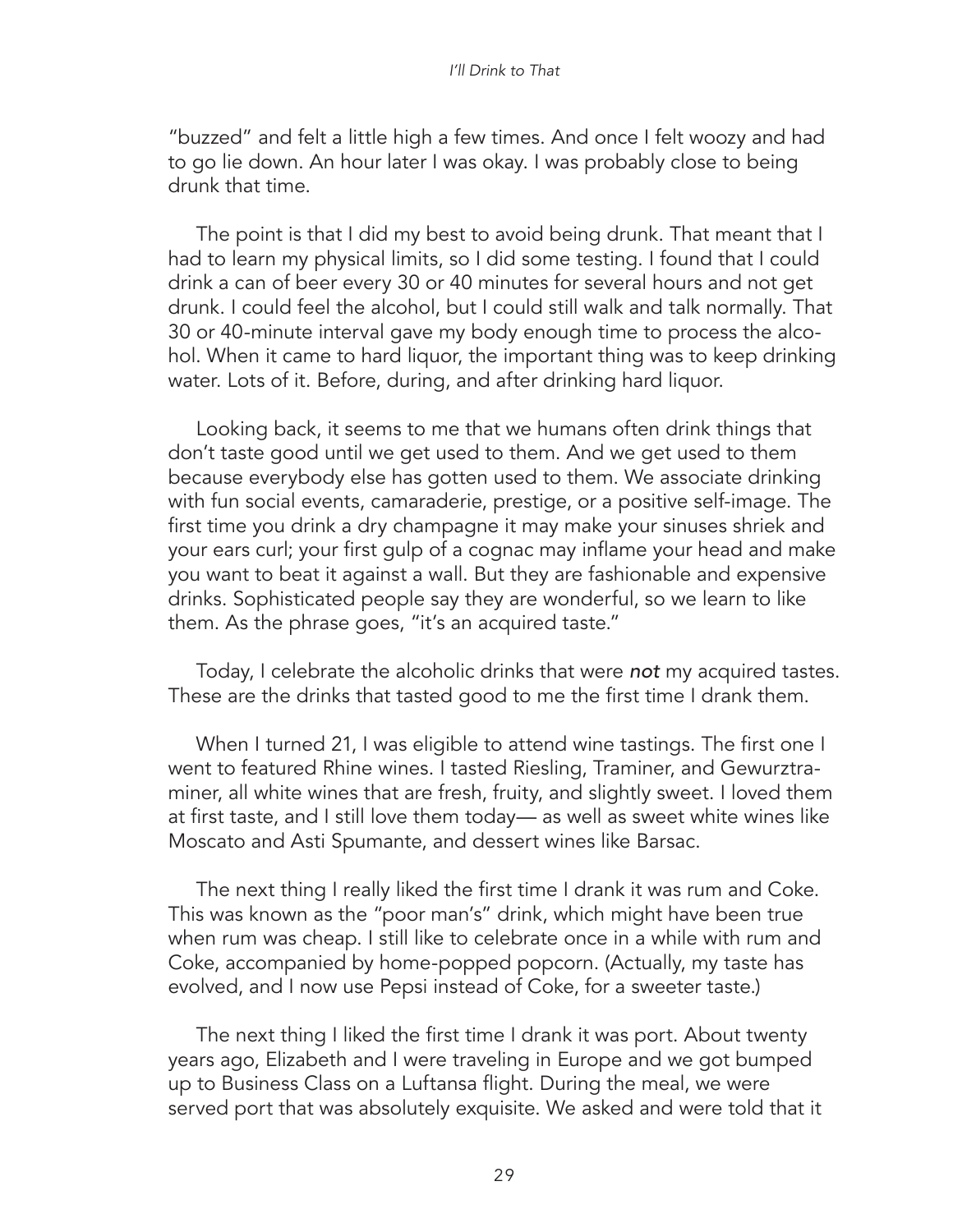was Graham's 10-year-aged Tawny Porto. Two years ago we traveled to Portugal and visited the city of Porto, the world center of port production, to confirm this important discovery. We sampled and compared a number of ports, and I can confirm that Graham's 10-year-aged Tawny Porto is still our favorite.

The most recent alcoholic beverage that I liked the first time I tasted it requires some explanation. It was the result of a long search, which I am of course compelled to tell you about.

Ten years ago I was in Indianapolis having dinner with some fellow Rotarians. One of them ordered a porter. On a whim, I decided to order one as well.

Porter is a dark beer that was developed in London in the early eighteenth century. The name supposedly came from the fact that it was enthusiastically consumed by street and river porters. It was dark because it used brown malt. According to our friends at Wikipedia (I couldn't find any friends at Britannica), porter was so popular that it became the first beer style to be brewed across the world. By the end of the eighteenth century, they were making it in Ireland, North America, Sweden and Russia. Strong porters were marketed under the name Stout Porter, a drink that was later referred to as Stout, in order to confuse people for the next two centuries.

So back to that dinner. I liked the porter that was served, so I went to my local liquor store to explore. I was on a quest. Something was drawing me in; I felt a kind of cosmic pull. I was compelled to find the perfect porter. I started by buying six different brands, drinking them with great seriousness, and then rating them. I went back to the store and bought a few more. More tasting and rating. The quest continued.

Then one day I walked over to the store shelf that held the porters, and there it was, like a light shining in the alcoholic dark: Alexander Keith's Nova Scotia Style Brown Ale. It didn't say "porter," but it was brown. This had to be it. I bought a six-pack and took it home. Almost trembling, I popped the cap on the first bottle and took a sip. Immediately, I knew that the quest was over. I loved it from the first taste. And why not? It was made by *Keiths.*

Alexander Keith's is a brewery in Halifax, Nova Scotia, Canada. It is part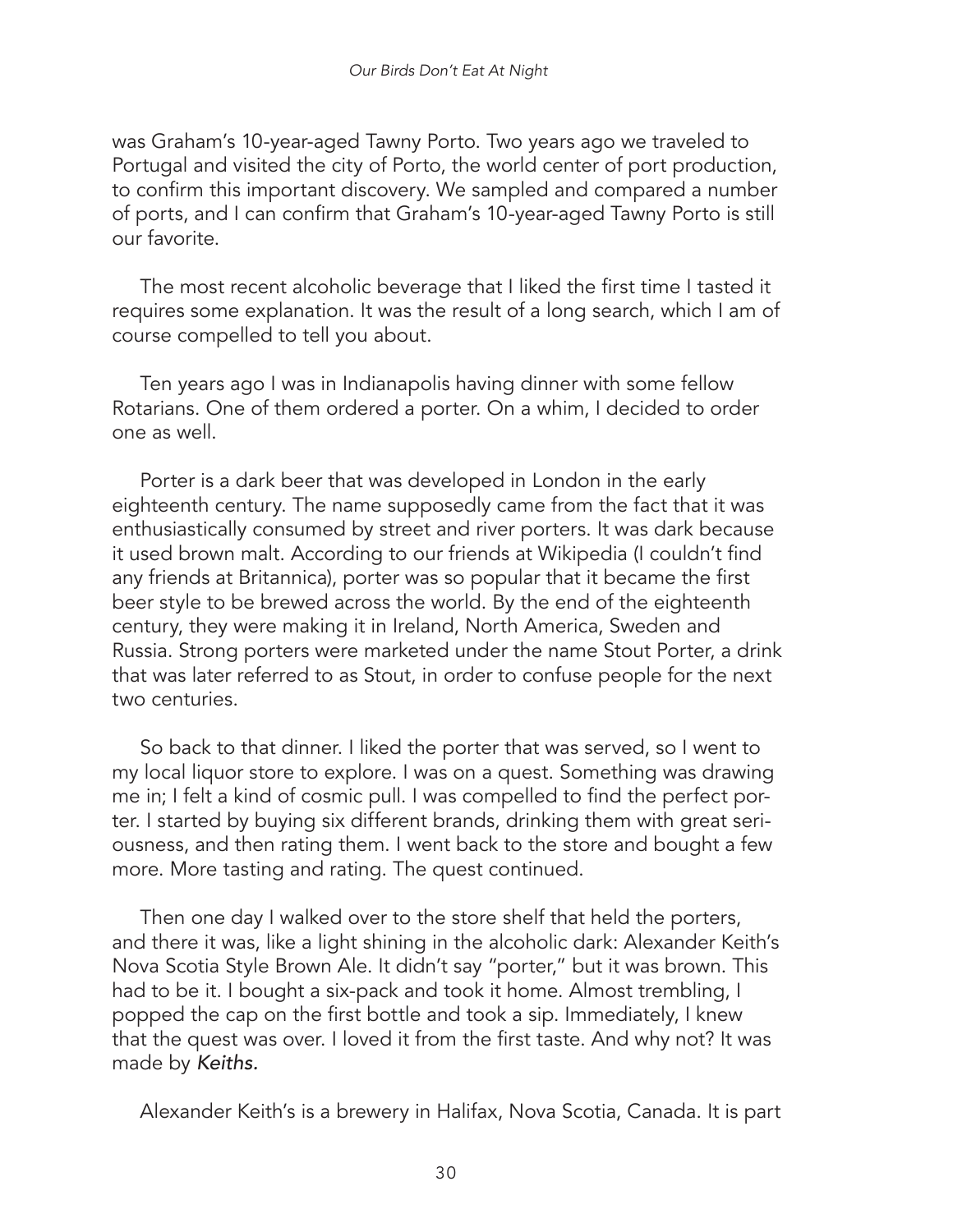of Anheuser-Busch InBev, a holding company based in Leuven, Belgium, which owns over 400 beer brands globally. The brewery was founded in 1820 by Alexander Keith, who had immigrated from Scotland three years previously.

My family and I were in Halifax, Nova Scotia forty years ago, when I attended a Law of the Sea Institute conference that was held there. While we were in Halifax, we visited the Alexander Keith brewery. We bought some beer glasses with the company logo and brought them home. It had not occurred to me during my "porter quest" thirty years later that Alexander Keith made a beer that was like a porter. I was delighted to have found it.

So here's my advice: Life is too short to spend much time learning to like drinks that don't taste good to you. Just drink what you like the first time you taste it. It doesn't matter if the drinks you like are fashionable or "sophisticated." If you like them, that's all that counts.

I am not the only one who thinks this. Years ago we toured the Mondavi vineyard in Napa Valley. At the end of the tour, the guide brought out a number of Mondavi wines for us to taste. After the tasting, she said: "Wine should be enjoyed. So buy and drink whatever tastes good to you. Don't worry about what other people think. Just drink what you like."

I'll drink to *that*.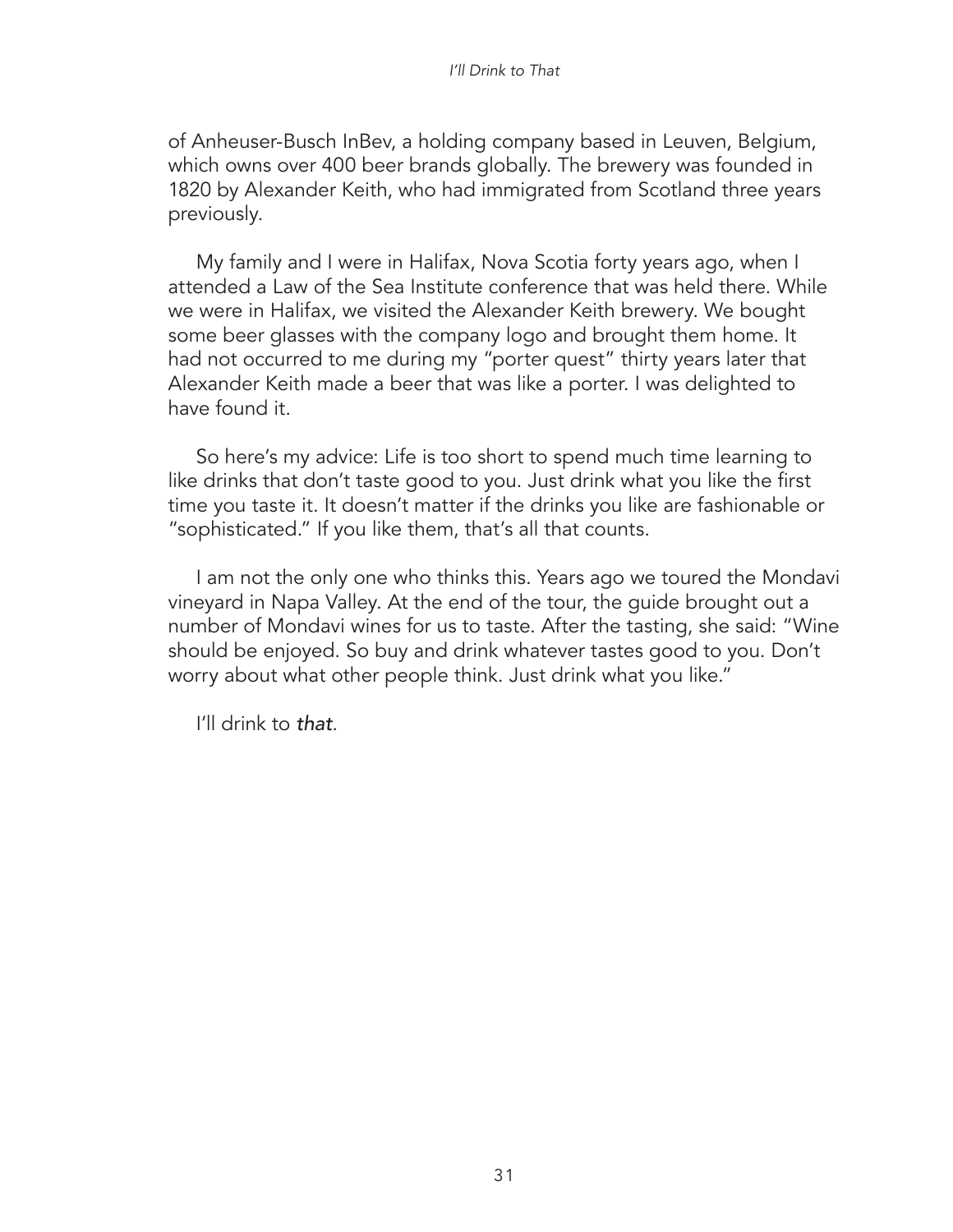# Naps

I love naps. I have always been a napper. I was born to nap.

My earliest memory of napping is the naps I took as a toddler. I took naps by standing in front of a chair, leaning over, placing my head on the chair's seat, and falling asleep. Of course, I always chose a chair with a cushioned seat. So there I was, standing and napping at the same time. (Looking back, I am pretty proud that I was able to do two things at once.)

In high school, I had trouble staying awake during my first class after lunch. I would sit there in English class, my eyes crossing, trying to stay awake while we scanned a poem in iambic pentameter (thank you, Shakespeare, for that very dreamy sonnet). Day after day, I struggled to stay awake after lunch.

I promised myself that if I ever had control over my life, when I became sleepy, I would sleep. I didn't know when I promised myself perpetual, blissful napping that I was following good scientific advice. I didn't nap because it was the smart thing to do. I napped because *I was sleepy.*

When I went to college, I took a nap every day after lunch, usually for an hour. This gave my body the opportunity to focus on digestion. (As mentioned, it has always been hard for me to do more than one thing at the same time.) I think the nap also helped me to stay awake at night, which was important because I did most of my studying between 7:00 pm and 2:00 am. Research suggests that a 60-minute nap improves alertness for up to 10 hours.

What I didn't know at the time was that those naps probably helped me to learn better. For example, a Harvard study concluded that a 45-minute nap improves learning and memory. And research by Dr. Sara Mednick, a psychologist at the University of California-Riverside, concluded that people performed just as well on a test after a 60-to-90-minute nap as they did after a full night's sleep. She also found that an afternoon nap was about equal to a dose of caffeine for improving perceptual learning. Not only that, but people who napped did a *better* job on a verbal word-recall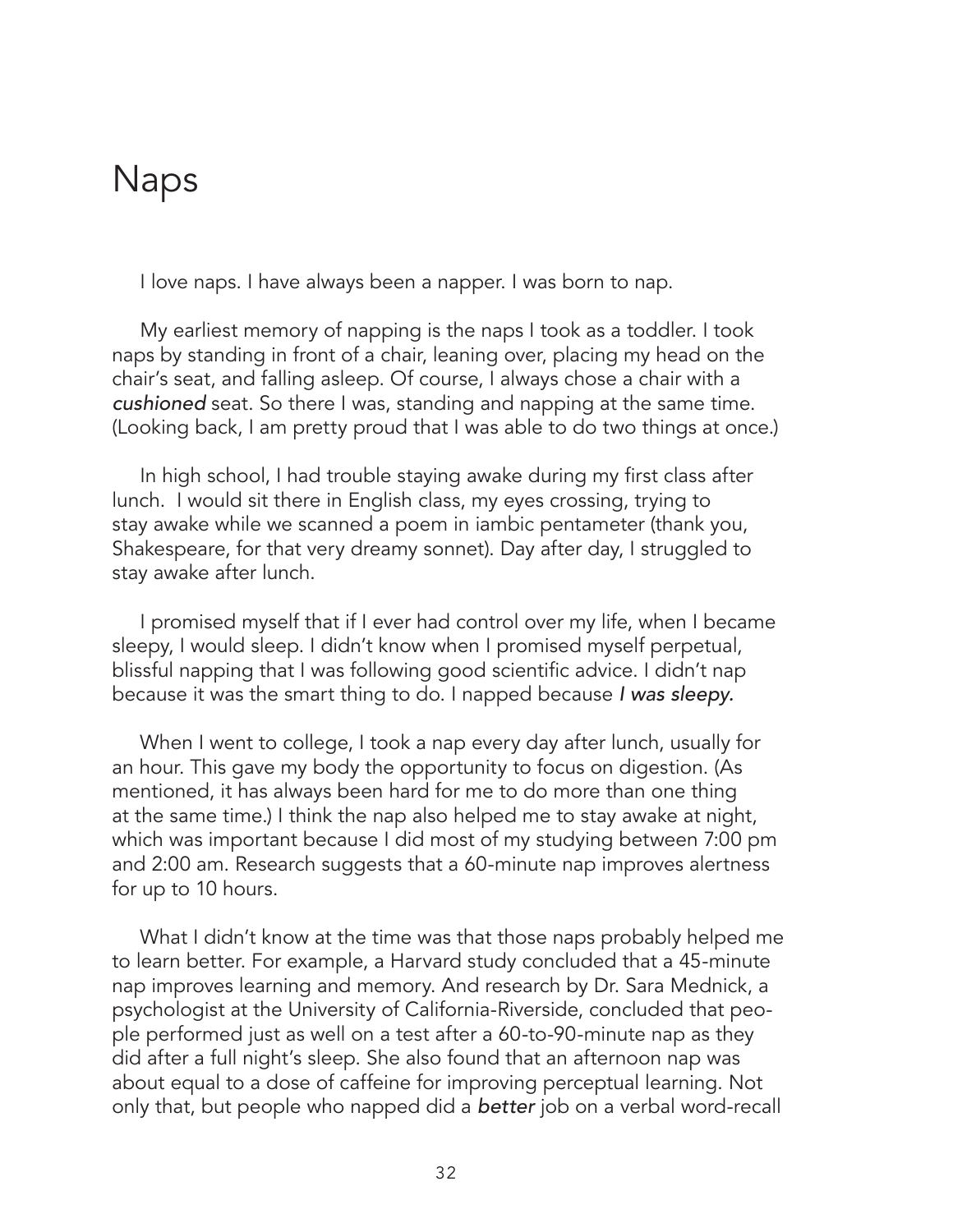task an hour after waking compared with people who took caffeine.

(I didn't drink much caffeine in college. Now I know why. I didn't need it. I was napping.)

After college, I continued to take naps throughout my work career. What I learned later was that a nap can make you more creative and intelligent on the job. A nap at the right time is said to improve alertness, memory, and coordination. It can also make you more capable and productive.

Because of these benefits, some businesses are making it easy to take naps on the job. Ben & Jerry's, Zappos, Uber, and Google have reportedly installed dedicated nap spaces in their headquarters. And these naps are not just for the 35% of all Americans who are sleep-deprived, defined by the American Sleep Association as those who get less than seven hours of sleep each night. Naps are also for those who get the recommended seven to nine hours of sleep each night. Even when you are well-rested, a nap can improve your performance in areas such as reaction time, logical reasoning, and symbol recognition.

A nap can also improve your mood, as in "not being tired and cranky." No wonder there is growing interest in public napping facilities and sleeping pods at work. (Wouldn't it be awesome if we could reduce crankiness?)

When is the right time to nap? According to Jennifer Ackerman, writing in *The Boston Globe:*

even when we are getting a full-night's rest, we're still programmed biologically to take a nap in the early afternoon. Our bodies naturally slow and often produce melatonin between 1 and 3 p.m.

Entire countries are aware of this. That's when they have their siestas!

The length of your nap can make a difference. Ackerman reports that there are five stages of sleep. Stage One is when you've just begun to sleep. Stage Two is light sleep, which is typical of naps that are up to 30 or 40 minutes in length. The proverbial "cat nap" fits in this stage. The nap is restful, but it is easy to wake up and get back to work without being groggy. Stages Three and Four are deep sleep, during which you can dream freely, but if you wake up, you will be groggy.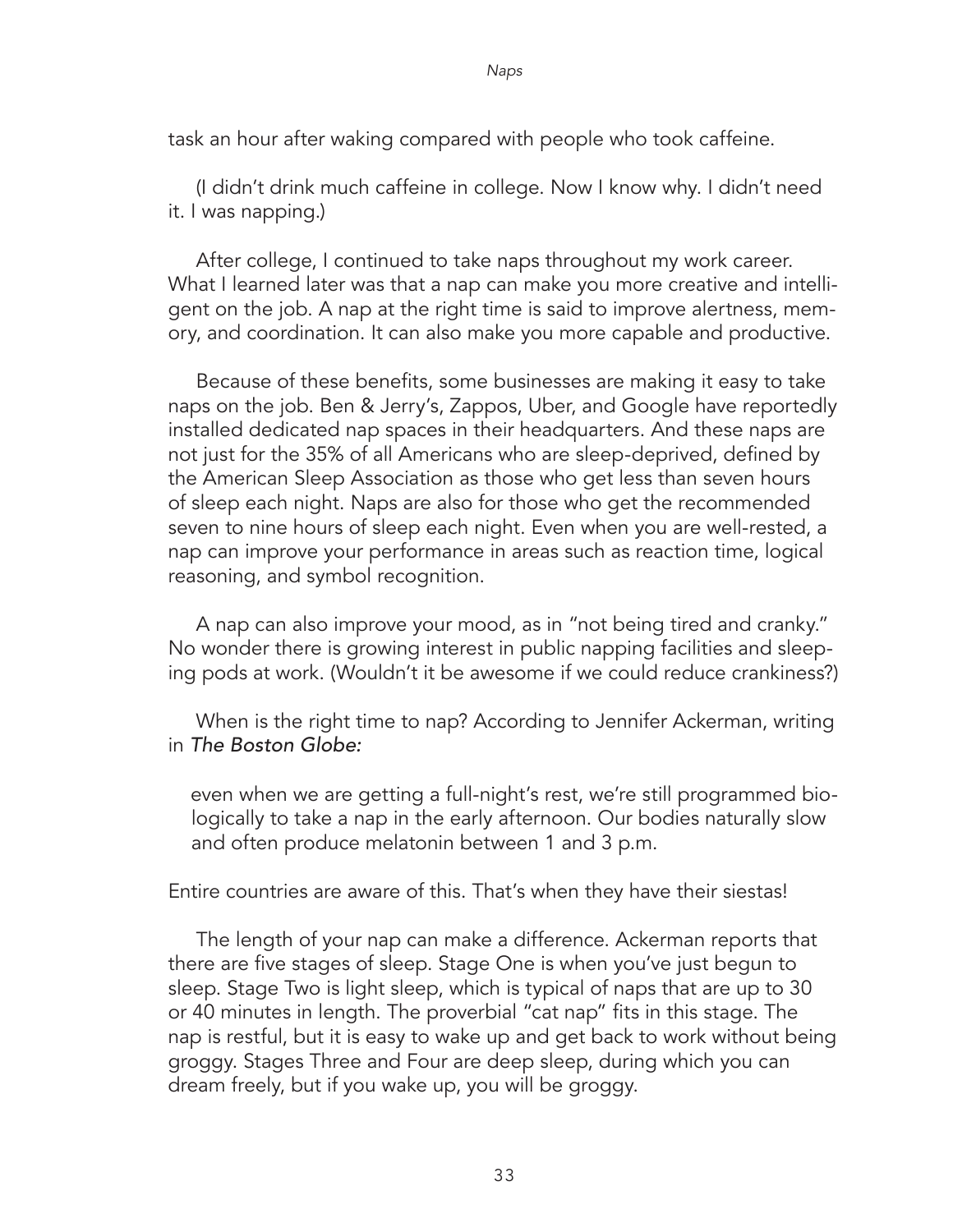If you want to avoid the grogginess of Stages Three and Four, you need to keep sleeping at least 90 minutes. That will take you to Stage Five, which consists of rapid eye movement (REM) sleep. This is the stage in which most of your dreaming will take place. If you sleep this long you will be more rested, will wake more easily, and will find that your nap boosted your creativity and mood. The idea, then, is to avoid waking up in the 45-90-minute zone, the "deep sleep red zone."

I worked at nine organizations during my career. Each one could put up a sign: KENT KEITH SLEPT HERE. (That would be nine signs, admittedly not as many as the MOZART SLEPT HERE signs found on nearly every building in Salzburg and Vienna.) My naps at work were almost all 20 or 30 minutes. I would set an alarm on a travel clock or my digital wristwatch. At four organizations, I slept on the floor in my office. (That was one reason for a short nap— the floor was hard!) At two organizations, I slept on a couch in my office. At one organization, I slept on a lazy boy in the office. At another organization, I slept on the floor of a conference room.

My best routine was at the YMCA. I went downstairs to the gym at 11:00 am, worked out, showered, had lunch at the in-house café, went back to my office, and took a nap on my couch. Exercise, eat, sleep. It was perfect! At the other organizations, I usually ate lunch at my desk and then took a nap, all within the approved lunch hour. If other people wanted to go out for lunch, fine. I wanted to stay in and sleep.

This napping, especially when lying on the floor, took a few people by surprise. When I was an Associate at Cades Schutte Fleming and Wright, a law firm, my office had a strip of glass that allowed people in the hallway to look into my office to see if I was there. One day during lunch, I was napping on the floor in my office when Fred Schutte, one of the senior partners in the firm, looked through that strip of glass and saw me laid out on the floor. He opened the door and called out, "Kent, Kent, are you okay?" I think he was really worried about me. He might also have been worried that a rumor would begin to fly around town about an Associate that had been overworked so badly by his law firm that he had collapsed and died on the floor of his office.

A couple of years later, it happened again, with a different result. I was a Coordinator in the Office of the Director of the Department of Planning and Economic Development. The Director was Hideto Kono, and my office was right next to his. My office did not have a glass panel, so you couldn't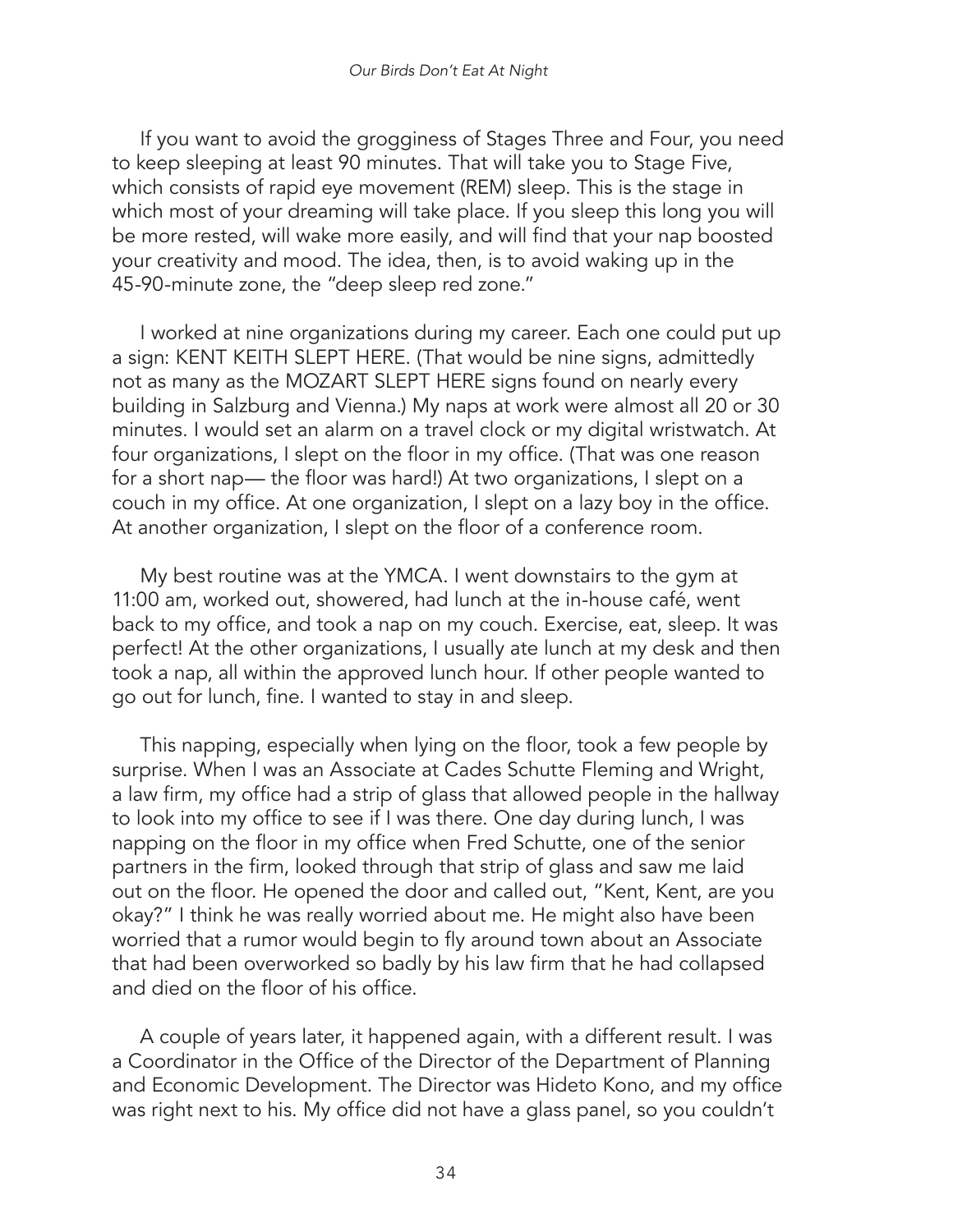see inside when my door was closed. One day during lunch hour, I was asleep on the floor when Mr. Kono knocked and opened the door. I awoke and stood up. He asked me a question, and I answered. Then he smiled and said: "Please return to your previous position." So I did. ZZZzzzz.

Years later, at Pacific Rim Christian University, the encounter didn't go as well. I was asleep on the floor in a conference room, with the lights out and a little tag on the door handle that said: "In Use." One of our young female students wanted to use the conference room. She didn't notice the tag on the handle, and opened the door. I heard the door open, began to sit up, and said: "Can I help you?" She screamed, turned, and literally ran out of the office. I don't think she came back the next semester. She is probably still running. I feel badly about that.

When it comes to naps, I can usually fall asleep within a few minutes after I lie down. The reason is that I only lie down for a nap when I am already sleepy. My body is telling me it's time to sleep. However, even when my body tells me it's time to sleep, I am not good at sleeping sitting up. As a result, I am not good at sleeping on overnight flights. My body really wants to be horizontal when it sleeps.

That's why my very-best-ever sleep experience on an airplane was the 18½-hour nonstop flight I took from Newark, New Jersey to Singapore. It was a Singapore Airlines flight, and every seat was Business Class (my client was generous!). On this flight, every seat flattened out to become a 6-foot bed with a thin but adequate mattress. I was in heaven. I slept soundly for eight hours. Talk about arriving fully rested!

For many years, I did a lot of long-distance driving on the Mainland. Whenever I began to feel sleepy, I looked for a place to pull over. I would push the seat back, set my alarm for 20 minutes, fall asleep quickly, and wake up refreshed and ready to drive safely for another few hours. Those naps probably saved my life. The American Sleep Association reports that drowsy driving is responsible for as many as 1,550 fatalities and 40,000 nonfatal injuries annually in the United States.

Naps are reported to help you live longer and healthier. In addition to not dying in a car crash, napping is reported to reduce stress and lower the risk of heart attack, stroke, diabetes, and excessive weight gain. A British study indicated that just *planning* to take a nap reduces blood pressure. As Jennifer Ackerman says, naps make you smarter, healthier, and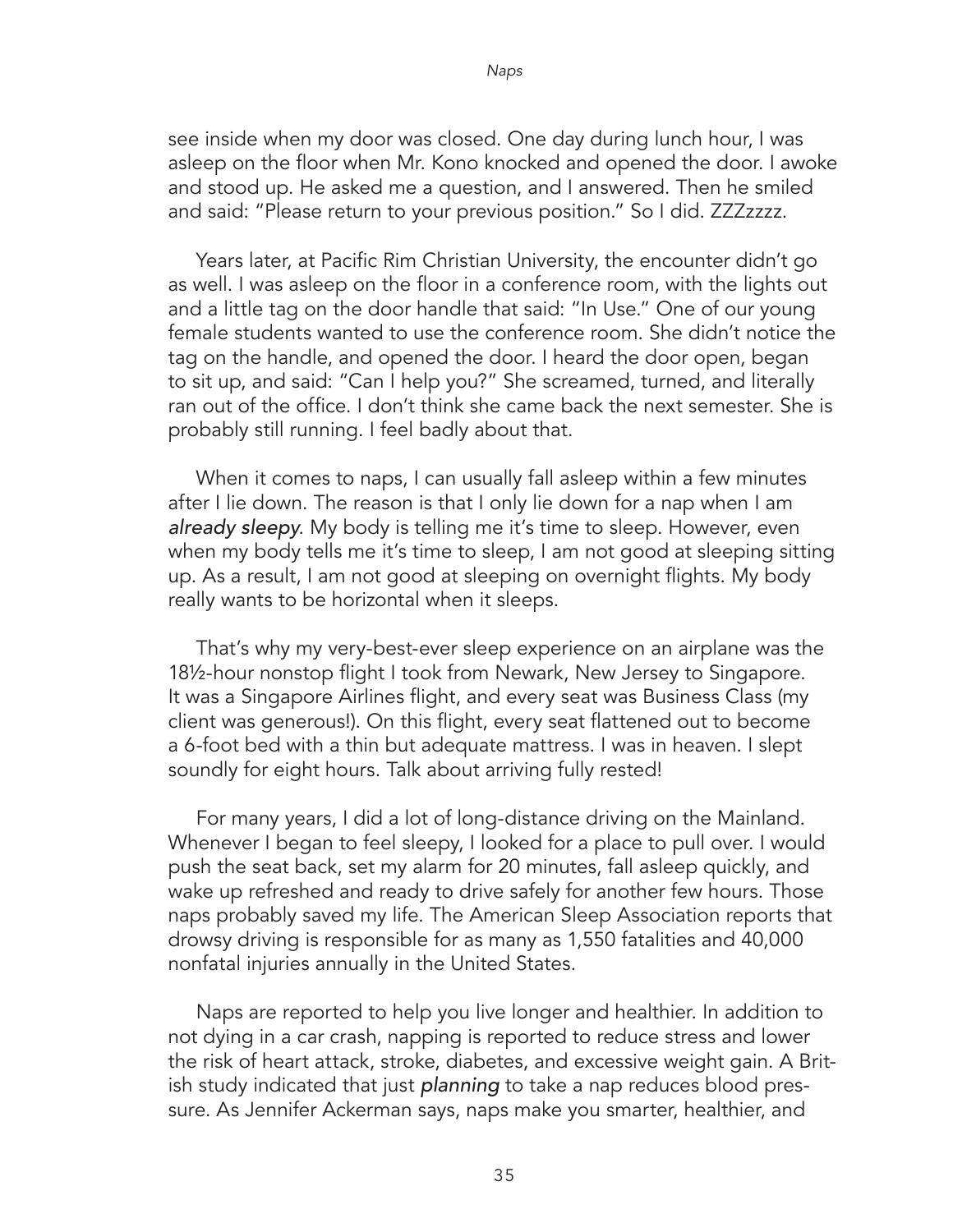safer. I didn't know all this when I became a committed napper. I just knew that I liked naps.

Many years ago, a friend told me that I should establish a certain habit that would help people to think that they know me *really well*. If a person hasn't seen me for a few years, he can ask me if I still have that habit, and when I say yes, he will feel like I am still the same good old Kent he has always known. Well, you guessed it. That habit is my napping. You don't even have to ask. I'm still doing it.

Good night!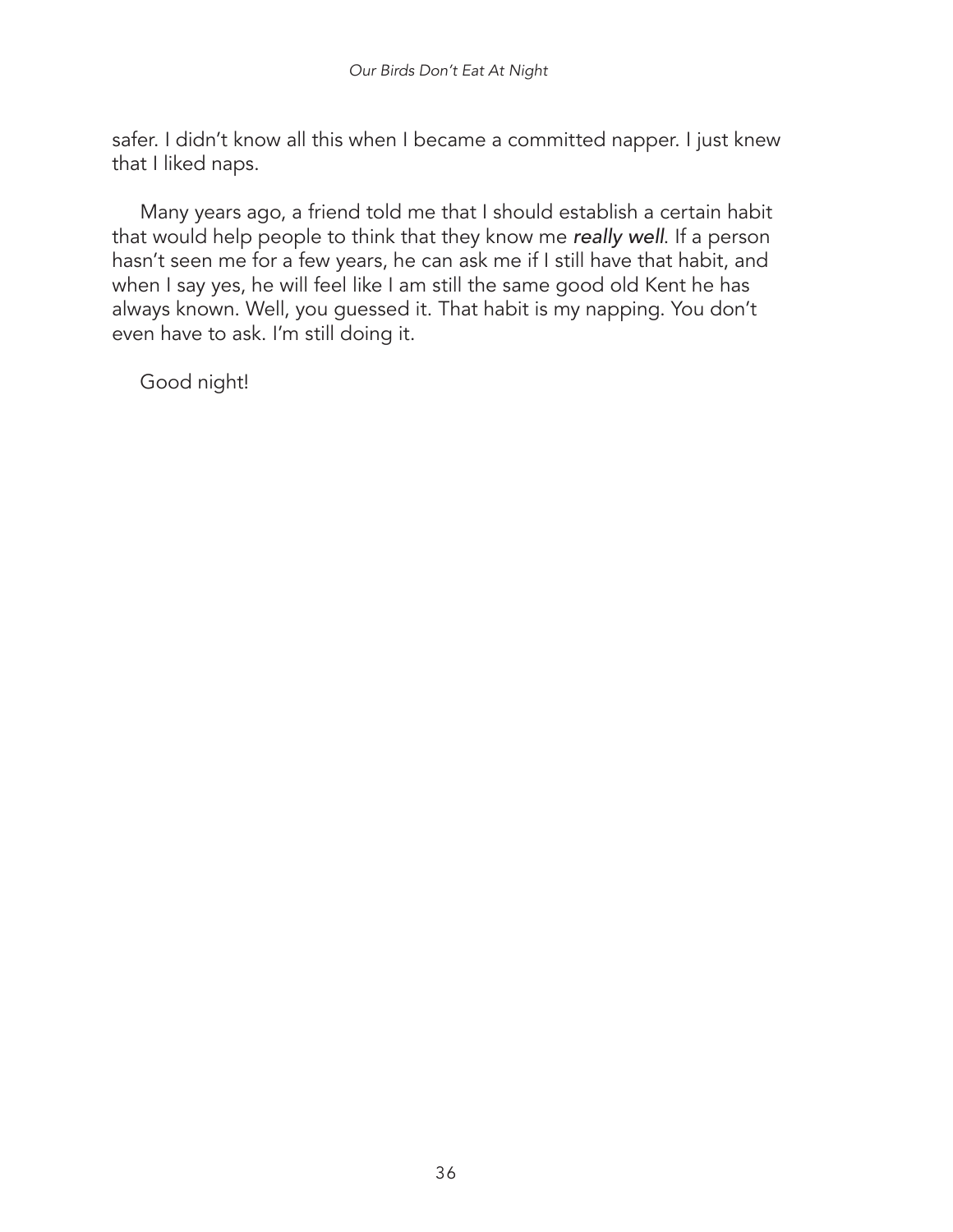# Dancing

I am not known as a good dancer. There is a reason for that. The reason is that I am not a good dancer. (Sometimes perception and reality match up really well.)

Actually, what I mean is that I am not good at dancing whatever dances people are dancing these days. I was trained in three old-fashioned dances: waltz, foxtrot, and cha-cha.

Yes, I know, I know. You have never heard of them. But that is what they taught us at cotillion.

Yes, I know, I know. You have never heard of *cotillion* either.

Okay. Cotillion was a dance class. I admit that's not what the dictionary says. According to one dictionary, a cotillion was a dance that was originally for four couples in square formation. It was a courtly version of an English country dance, the forerunner of the quadrille and, in the United States, the forerunner of the square dance.

According to another dictionary, however, cotillion was an 18th-century French dance based on the contredanse, or in the United States, it was a formal ball, especially one at which debutantes are presented. A debutante was defined as an upper-class young woman making her first appearance in fashionable society.

For us, it was none of those things. It was simply a rite of passage back in the late 50s and early 60s for nice boys and girls. Nice boys and girls needed to learn how to dance nicely.

At the time, my family lived in Vista, California, a small city north of San Diego. It was common in our neighborhood for young people in the  $6<sup>th</sup>$  or  $7<sup>th</sup>$  grade to dress up nicely and go to a large hall at night to learn dances that, years later, nobody will have heard of.

There was a stage at one end of the hall, which is where the instructor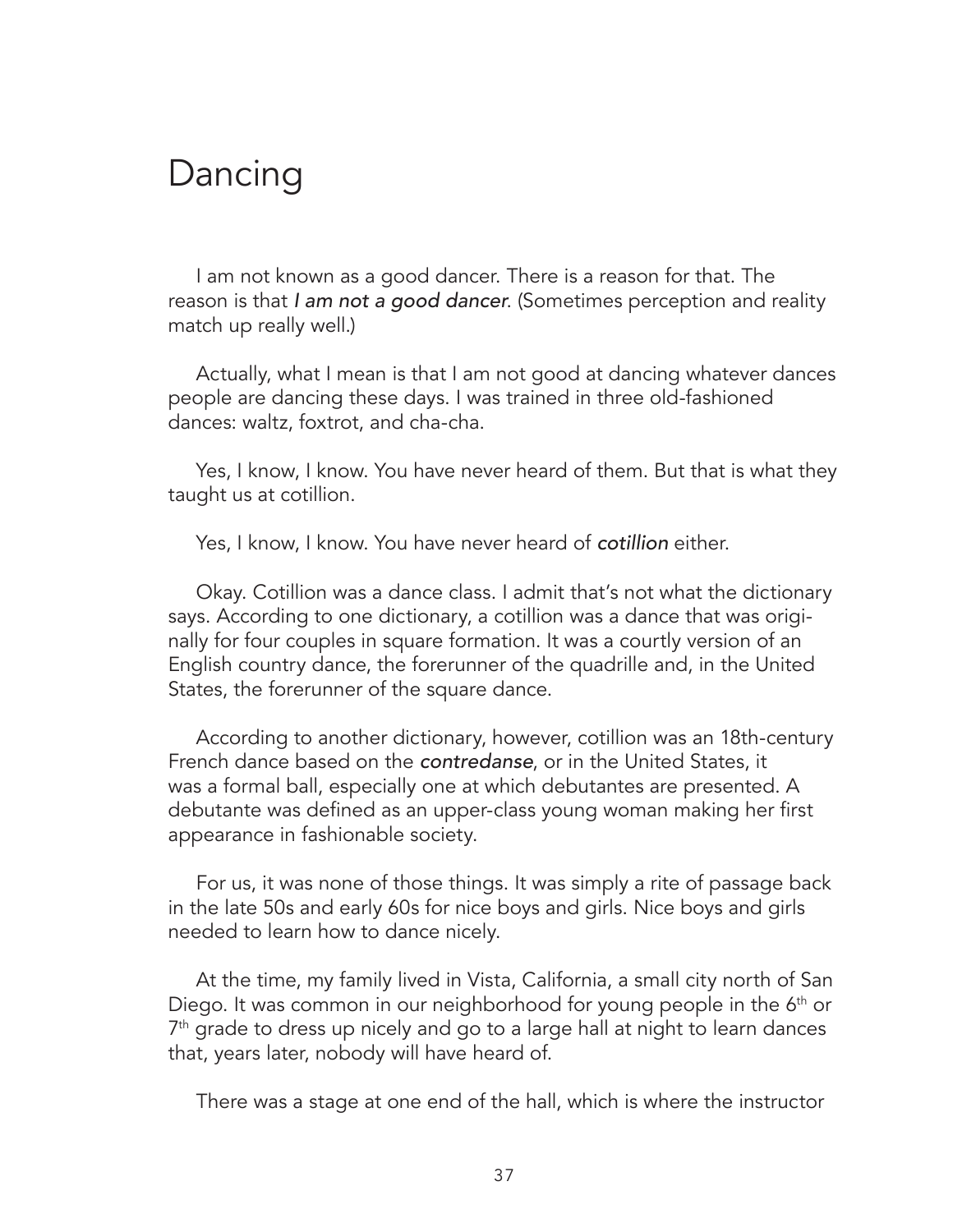did her instructing. She told the boys to line up on one side of the hall and the girls on the other side of the hall. The instructor taught the new dance steps, and then she said: "Gentlemen, get your partners." That was the cue for us boys to cross the hall to ask girls to dance. It was an open process: Each boy could ask any girl.

I am not endorsing this process. For one thing, I don't think it was ever imagined that a girl would be allowed to say no and decline to dance with any boy who asked. It was male chauvinistic. Fortunately, before the class was over, we rotated partners, so everybody got the chance to dance with everybody, at least briefly. That was part of the old definition of cotillion: the frequent changing of partners.

It turns out that the boys thought that some girls were more attractive than other girls. While the instructor addressed the boys as gentlemen, some boys decided to not be gentlemen. (Some of these boys, I suspect, grew up to be *men* who were not gentlemen, either.) These non-gentlemen would literally *run* across the hall to ask a girl to dance. There was a specific girl they really wanted to dance with, so off they went.

I, of course, wanted to be a gentleman, so I did not run. I walked. It was sort of a nonchalant stroll. Which meant that by the time I got to the other side of the hall, there were few choices. That was fine. The girls I danced with were nice girls.

The three dances we learned were the waltz, the foxtrot, and the chacha. For those of you who have somehow escaped even a scintilla of information about these dances, I offer herewith a simplified explanation. Here we go.

The waltz is 3/4 time, which means each measure of music is three beats, 1-2-3. The foxtrot is 4/4 time, which means that each measure of music is four beats, 1-2-3-4. With those two basic rhythms, you can dance to almost any music. Especially since, from a dancing perspective, 3/4 time can also be 6/8 time, and 4/4 time can be 2/2 time, through the magic of multiplying and dividing while still dancing.

When we danced, we struck a formal pose. The boy held the girl's right hand in his left hand, both hands raised to at least shoulder level. The boy's right hand went behind the girl's back, to hold her gently, while her left hand usually went to the boy's shoulder, where it rested lightly. Striking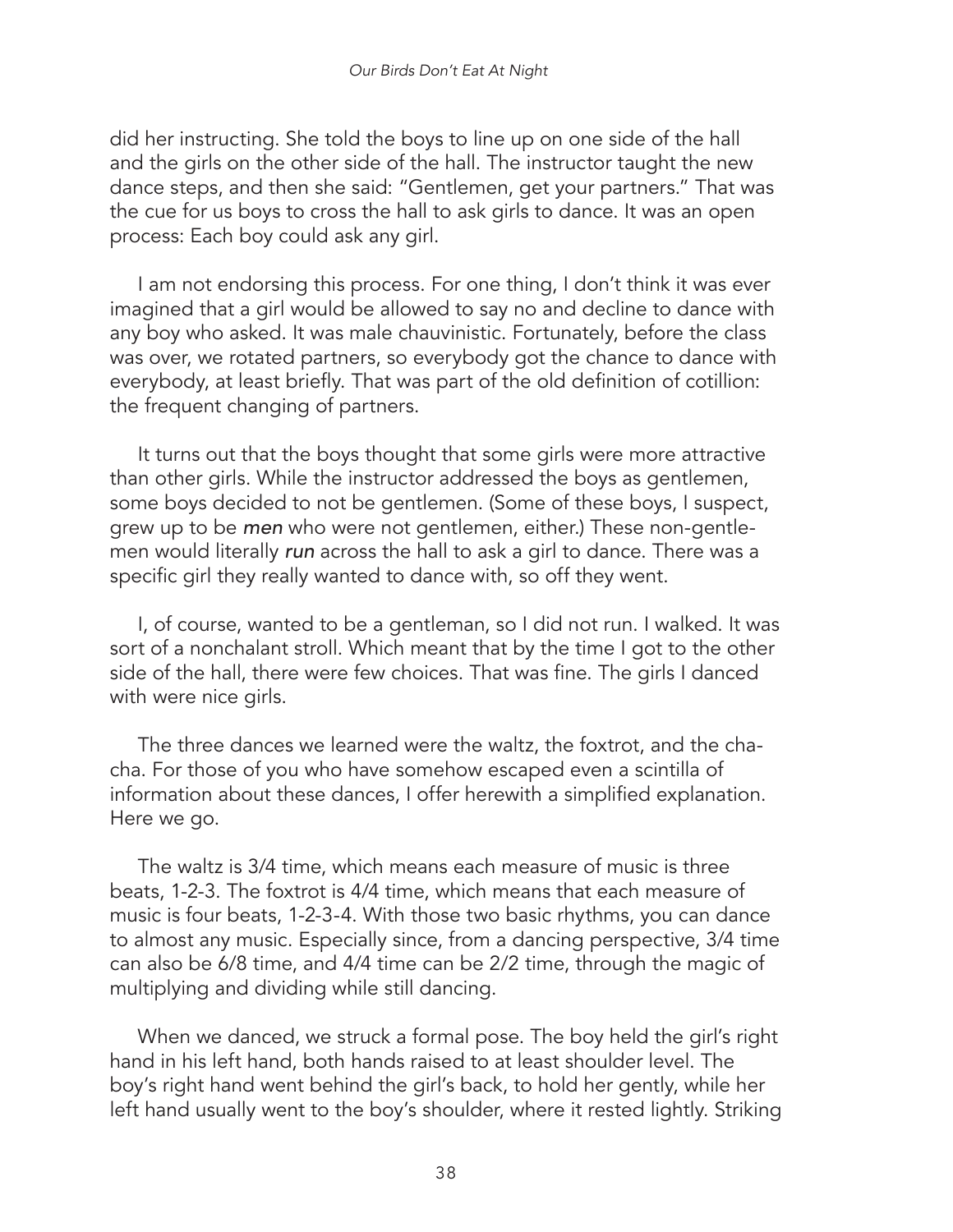that pose was the most dignified thing I had ever done. It made me feel very grown up.

The pattern of both dance steps is a square box. You move your feet within that box pattern. With the foxtrot, both feet go in succession to each corner of the box. With the waltz, one foot moves diagonally across the box, which makes it easier to dance more quickly. In fact, it makes it possible to careen around a room, joyously dancing to a wonderful Viennese waltz, 1-2-3, 1-2-3. I thought it was grand.

The cha-cha is a specialized dance. The steps are 1-2-cha-cha-cha. You and your partner turn to the side (that's the 1-2), then you come back and stomp your feet facing each other (that's the cha-cha-cha). I don't remember ever dancing the cha-cha outside of cotillion. I didn't think it would be safe.

I became pretty good at the waltz and the foxtrot, and then my social world collapsed, imploded, and was generally destroyed. A new dance took the nation by storm. It was called the Twist. It had nothing to do with 3/4 time or 4 /4 time or boxes or anything. Whatever it was, I couldn't bring myself to do it. Partly, I was too proud. After all, I was a traditionally trained graduate of a formal cotillion program. But mostly, I just wasn't sufficiently coordinated. I couldn't move that many parts of my body in different directions at the same time.

A dark shadow was cast over my dancing life. Girls would not dance with me. It was too embarrassing for them to dance the waltz or foxtrot when everybody else was doing the Twist. I didn't blame them. I understood. I stopped going to parties.

But the planet turned on its axis, years went by, and we got older. By the time we got to high school, we had changed. We were under the influence of hormones. We didn't want to be twisting at a distance from each other, we wanted to be close. We wanted to hold each other while we danced. Suddenly, the waltz and foxtrot were not such a bad idea.

However, there was an even better idea: the *sway*. It wasn't officially known as that, but that is what it was. You assume the formal waltz or foxtrot position, and then just stand together, feet firmly planted, and sway to the left and then to the right, as though you are on a gently rocking boat. Occasionally, you might remember you are supposed to be dancing,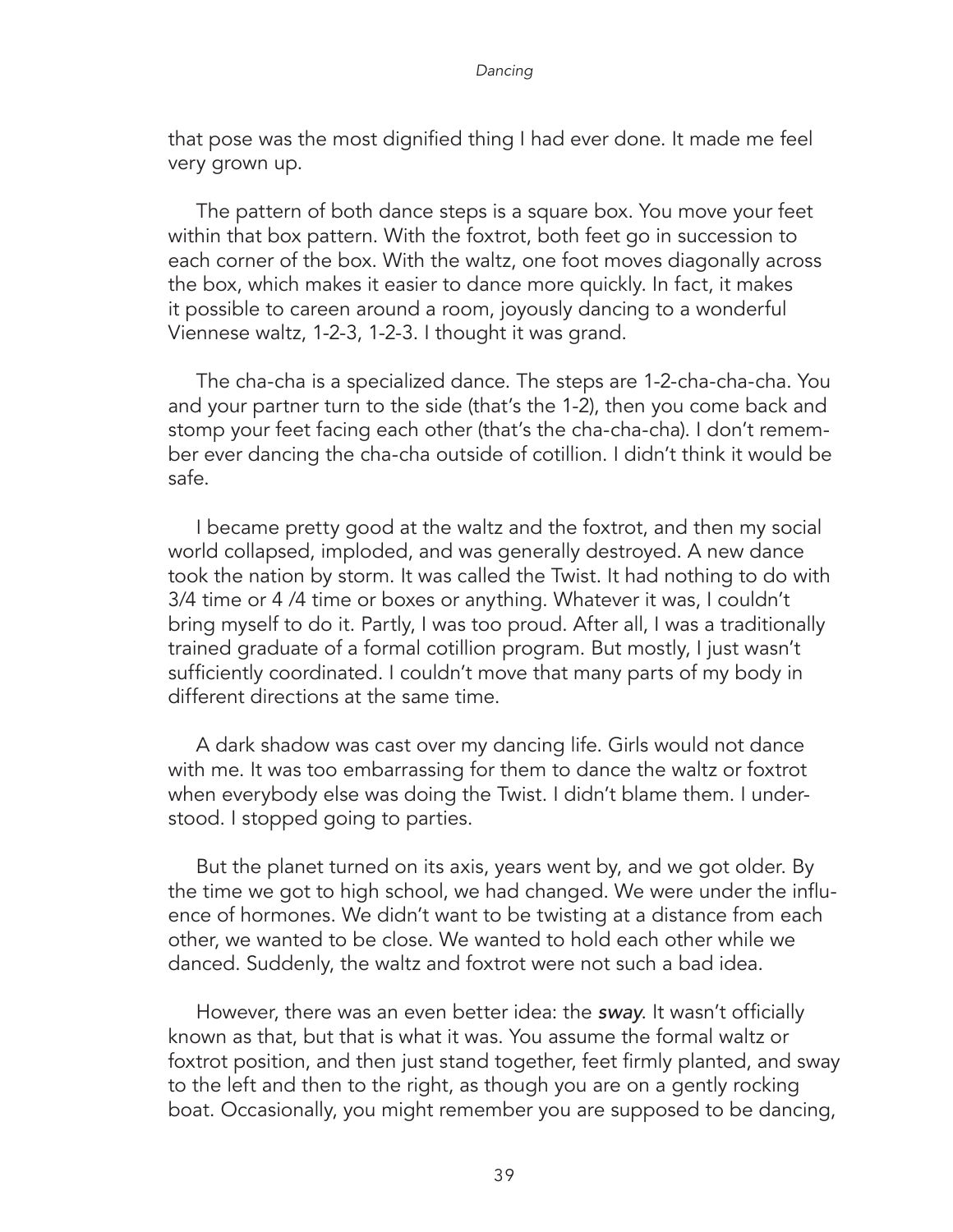and you might take a modest half step, before swaying again. In any case, there was no reference to the rhythm or the beat or anything else, because nothing else mattered much. The idea was to be together. The goal was not dancing, it was holding. As close as the chaperones would let you.

I am happy to say that the world of ballroom dance is still alive today, both socially and competitively. As of 2019, there were an estimated 54,000 dance studios in the United States generating \$4 billion in revenue. Those dance studios were presumably teaching ballroom dancing, along with ballet, hiphop, Latin dances, and modern dance. Ballroom dance clubs abound, with their total national membership estimated in the millions. There are wonderful movies about ballroom dancing like Strictly *Ballroom*, an Australian movie directed by Baz Luhrmann, and Shall We *Dance?* starring Richard Gere. There are also TV shows like *Dancing with*  the Stars.

Competitive ballroom dancing is referred to as "dancesport," and it is indeed recognized as a sport by the International Olympic Committee. Competitive dancing includes the waltz, Viennese waltz, tango, foxtrot, and quickstep, as well as the Latin pasodoble, Spanish bolero, Cuban bolero, samba, rhumba, mambo, cha cha, East Coast swing, jive, and salsa, to name only a few.

Synchronized dancing appears to be good for our health, not just because we are getting exercise. According to Marta Zaraska in her book, *Growing Young*:

…Singing and dancing release social neurohormones, such as endorphins and oxytocin, into the body… This may in part explain why ritualized dancing and singing is so widespread across cultures… When we dance or sing in synchrony, as opposed to just jigging or humming in dissonance, the endorphin kick can double.

Endorphins are a good thing. They inhibit pain and can produce a feeling of euphoria— without opioids. Notice that this is about the benefits of synchronized or ritualized dancing. (I'm hearing waltz and foxtrot here, not the Twist.)

So that's it. We don't have to go to cotillion, but we should dance. We should dance together, in synchrony, no matter where we are from or what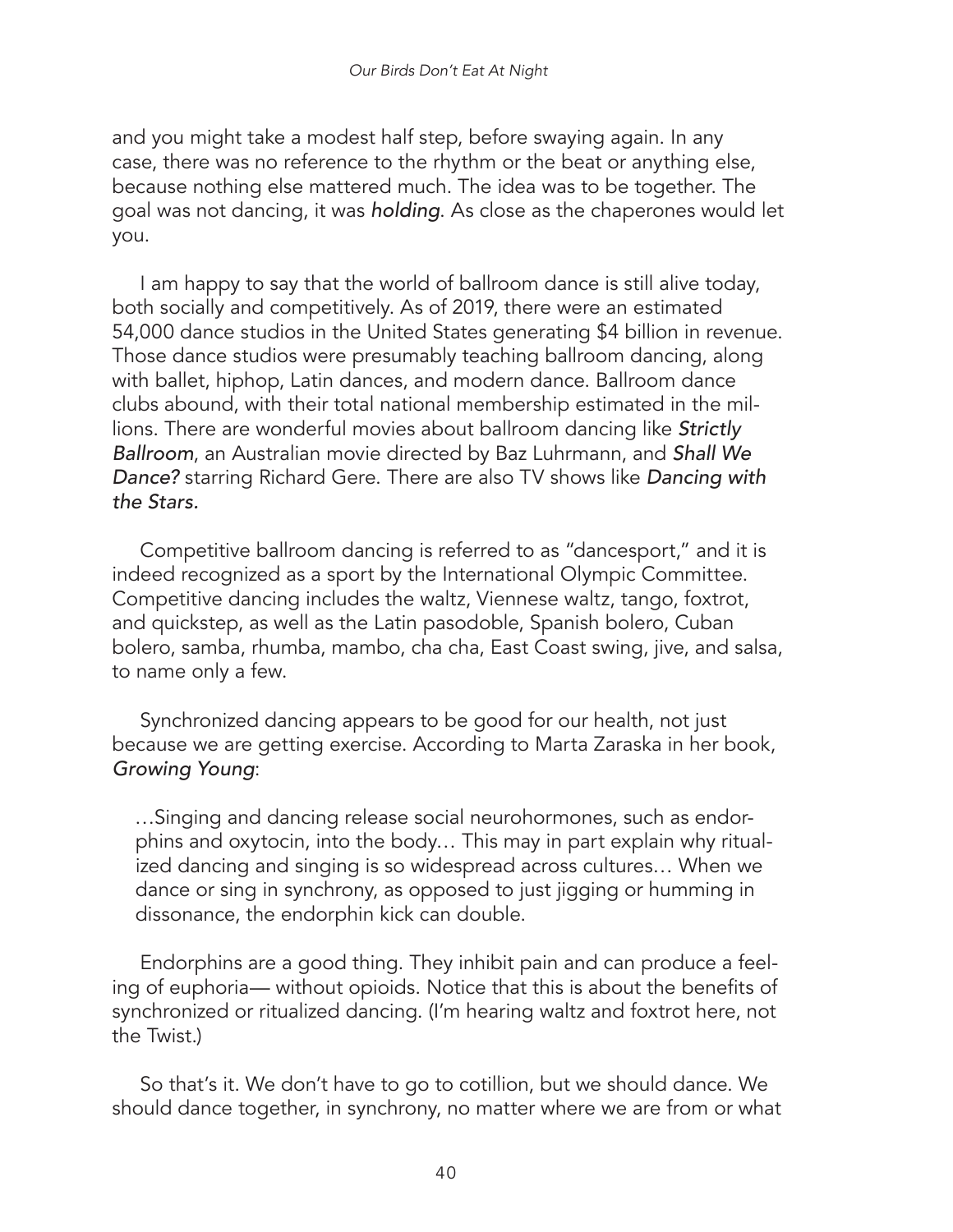we believe or how differently we may behave the rest of the time. We should dance.

Or at least sway a little.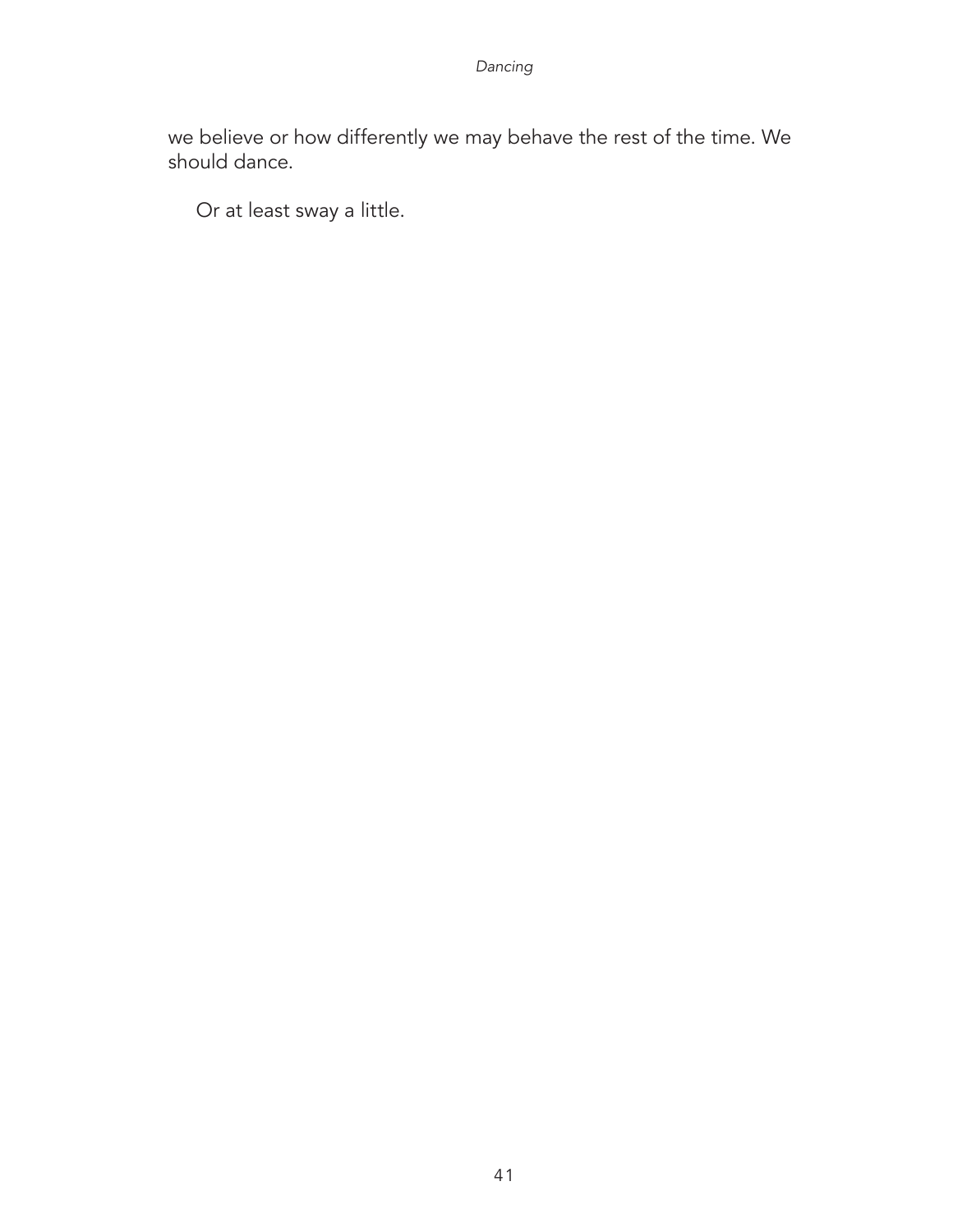# Mitochondria

You might not want to read this essay. I'm just warning you. Reading this essay could change the way you see yourself and the universe in general.

You don't have to read it. You can just skip to the next essay. I'll never know. Even if I knew, I wouldn't tell anybody. Please feel free to stop reading now.

Okay, for those who are still with us, this is not about a secret international cult or the apocalyptic end of the world. This is about the tiny mitochondrion, which joins with others like itself to become the plural, mitochondria. Mitochondria live within our cells and serve as "batteries" powering various cell functions. Our lives literally depend on them.

I first learned about mitochondria from Dr. Lewis Thomas in his essay, "The Lives of a Cell." He described how our bodies are occupied by these tiny organisms:

At the interior of our cells, driving them, providing the oxidative energy that sends us out for the improvement of each shining day, are the mitochondria, and in a strict sense they are not ours. They turn out to be little separate creatures… they have maintained themselves and their ways, replicating in their own fashion, privately, with their own DNA and RNA quite different from ours… Without them, we would not move a muscle, drum a finger, think a thought.

You didn't know about these little critters, did you? I didn't think so. Neither did I. I am still trying to get used to them. It's a little unnerving. Just think about it. There are tiny organisms within our cells that affect everything we do, and they are independent little buggers with their own DNA and RNA. Whoa.

I'm not claiming there is some kind of a conspiracy of silence about this, but I don't remember hearing about mitochondria in my ninth grade biology class. We talked about cells, yes; mitochondria, no. Maybe our teacher thought we weren't ready. Maybe the head of curriculum thought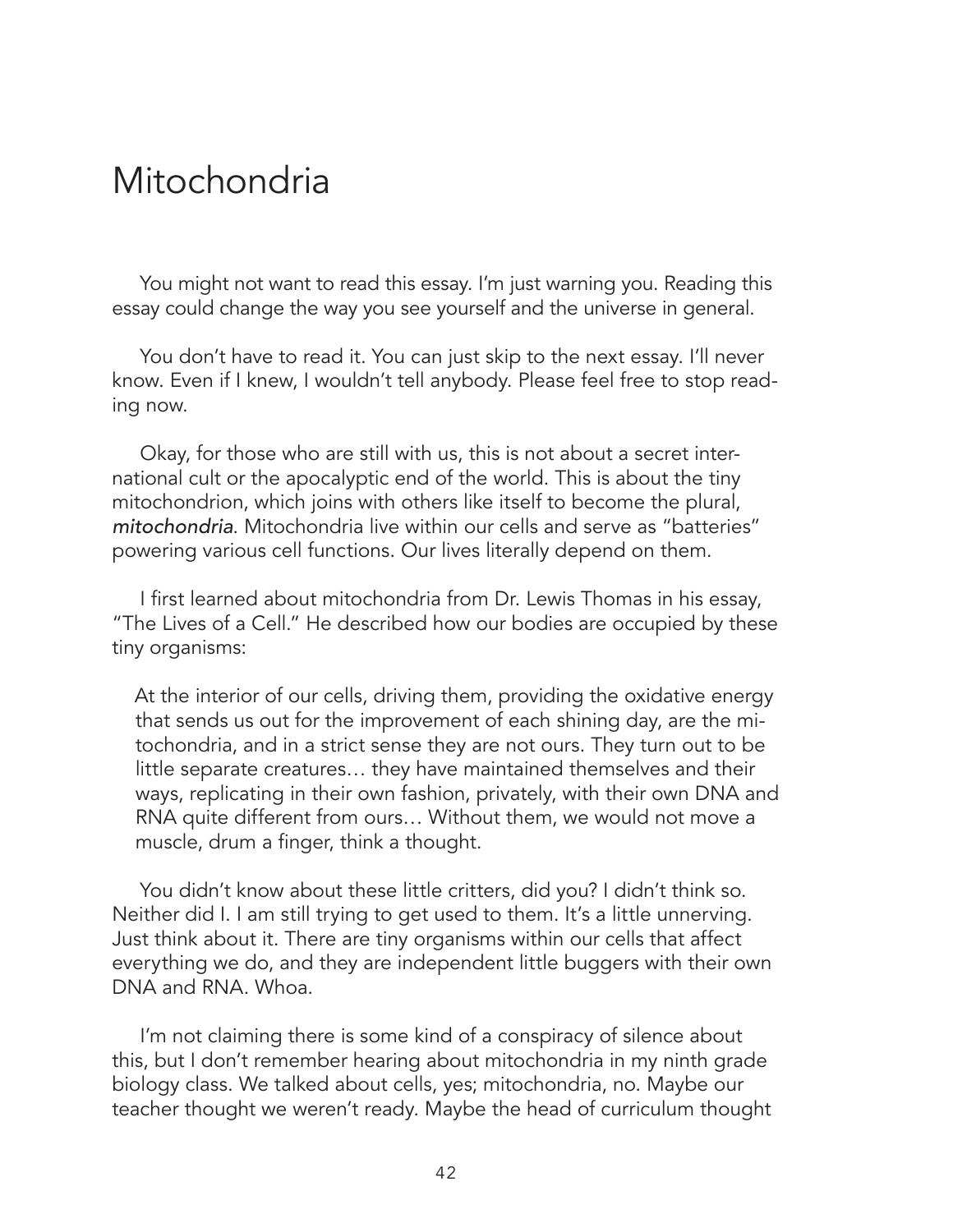the shock would be too great. Maybe they were right. So brace yourself. Here's what you need to know.

Mitochondria are found in almost all cells that have clearly defined nuclei. (Mitochondria have standards: If you are a cell without a clearly defined nucleus, forget it.)

Mitochondria are usually round or oval in shape. It is thought that they evolved from primitive bacteria. They have two distinct membranes and they reproduce by binary fission. They can quickly change shape and move around the cell when needed. (That probably makes them the world's tiniest shape shifters.)

The primary function of mitochondria is to generate a lot of energy in the form of adenosine triphosphate or ATP. This is energy that cells need to carry out their functions. That's why mitochondria are referred to as "batteries" or "the powerhouse of the cell." Mitochondria break the chemical bonds of glucose to release energy. When the cell needs more energy, mitochondria can reproduce by growing larger and then dividing.

Our red blood cells don't have mitochondria, but liver cells and muscle cells have a lot. That's because tissues like muscles are designed to do more work, and they need more mitochondria to do it. A good example is cardiac cells. Heart muscles have a high demand for energy, because of all those contractions and elongations that go into our heartbeats. To meet that high demand for energy, they need a lot of mitochondria. In the same way, when you exercise vigorously, you increase the demand for energy, which in turn increases the number of mitochondria in your muscle cells. (Just wanted you to know in case you ever feel the urge to exercise vigorously.)

The mitochondrial genome is inherited maternally. This has been really helpful in research on human evolution and migration, since it makes it possible to follow a single line of ancestors. Some scientists who use mitochondrial DNA in their research believe that they have traced all humans alive today to a single woman living about 200,000 years ago (see the reference to "African Eve" in the essay on how we are all relatively related).

Another study using the mitochondrial genome indicates that when humans migrated from Asia to the Americas about 30,000 years ago, they stayed for about 15,000 years in Beringia before heading over to America.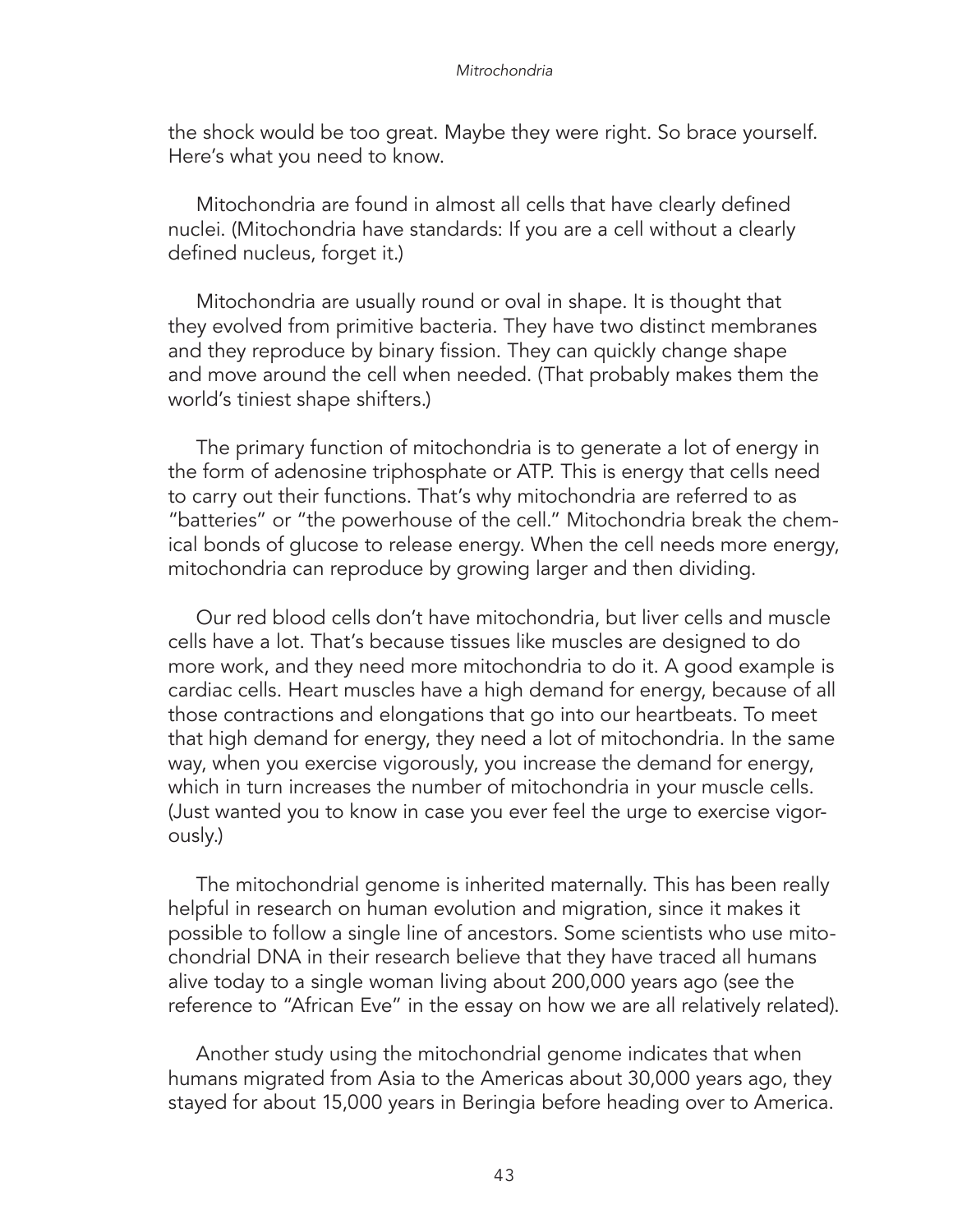Beringia was a large area that included a land bridge in the Bering Strait, running from what is now Siberia to what is now Alaska and Canada. It must have been great to stop and relax and smell the flowers for 15,000 years before moving on. Alas, about 12,000 years ago, glaciers melted and the sea level rose. Beringia gradually sank beneath the water until the land connection was lost. A real bummer. Before it was under water, though, it must have been really nice.

#### But I digress.

Mitochondrial DNA is highly susceptible to mutations. The accumulation of mutations throughout life are thought to play an important role in aging. Mitochondrial dysfunction is implicated in several diseases, including Alzheimer's disease and Parkinson's disease. Viruses, parasites, and heavy metals like mercury and lead can damage mitochondria so they no longer work properly.

These little critters do a great job of taking care of us, so it's entirely appropriate that we should take good care of *them* (so they can continue to take care of *us*). One opinion is that it is good for mitochondria if we eat fiber-rich foods that help detox poisons in the body. Another opinion is that omega-3 fats can help build mitochondrial membranes. Avocados, nuts, and seeds can also help.

Then there is the report that heat therapy, like sauna use, can increase the efficiency of mitochondria. The idea is that the heat increases the energy needs of mitochondria, which results in better use of oxygen in the blood. There's even a name for it: oxidative phosphorylation. The recommendation is two to three sauna sessions per week for at least 10 to 15 minutes each time. Just tell your friends that you are going to the sauna to take good care of your mitochondria. Your friends will probably be afraid to ask.

I told you at the very beginning that reading this essay could change the way you see yourself and the universe in general. Now that you know about these tiny independent critters that affect everything you do, it is possible that you are seeing yourself a little differently. Let's move on to how you see the universe in general.

I am a fan of most of the Star War movies. We all know about the Force. We are told that the Force runs strong in some individuals. But what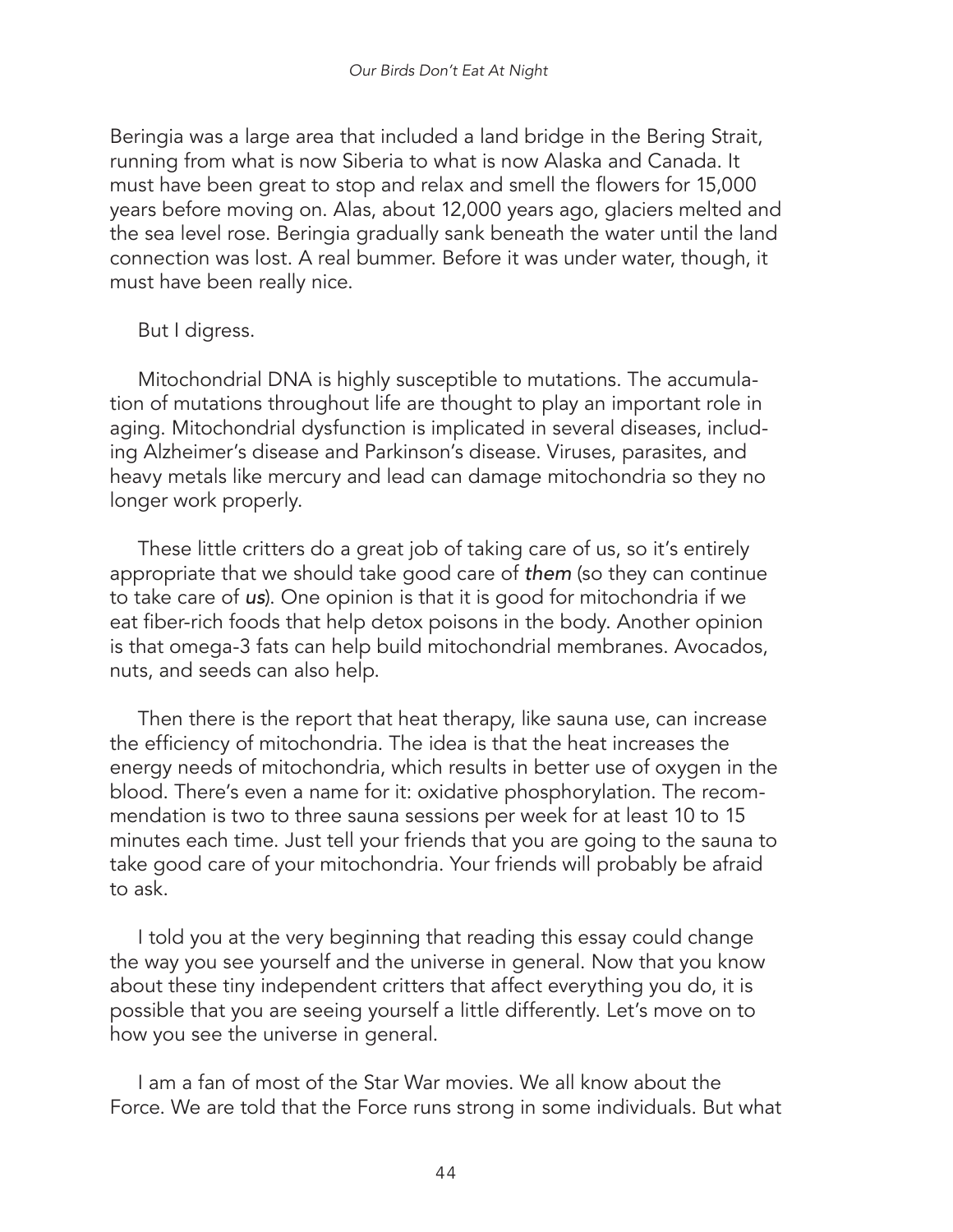is the Force? Is it physical or spiritual? How is the Force embodied in an individual? If it is physical, where does it exist?

The answers can be found in an article by Mark Hom posted on the Elsevier SciTech Connect website in 2015. He considered a number of themes from the Star Wars series and said:

A better theme for the entire **Star Wars** saga is the pervasiveness of the Force, a concept that George Lucas borrowed from modern biology. The Force is the inner source of energy that powers all living things and is manifested as an intracellular symbiotic life form called Midichlorians. The name is a combination of Mitochondria (the endosymbionts that power your cells) and *Chloroplasts* (the endosymbionts that perform photosynthesis in plants). In this dialog from Star Wars Episode I: The Phantom Menace, the source of the Force is revealed:

*Anakin*: Master, Sir… I heard Yoda talking about Midichlorians. I've been wondering: What are Midichlorians?

*Qui-Gon*: Midichlorians are a microscopic life form that resides within all living cells.

*Anakin*: They live inside us?

*Qui-Gon*: Inside your cells, yes. And we are symbionts with them.

*Anakin*: Symbionts?

*Qui-Gon*: Life forms living together for mutual advantage. Without Midichlorians, life could not exist and we would have no knowledge of the Force. They continually speak to us, telling us the will of the Force. When you learn to quiet your mind, you'll hear them speaking to you.

Holy lightsaber! Those tiny independent critters with their own DNA and RNA not only affect everything we do, they are also our only connection to the Force. If we want to know the will of the Force, we have to listen to mitochondria. *Holy lightsaber!* 

So what's my advice? It's simple: Take care of your mitochondria. And if you want the Force to be with you, maybe you should eat an avocado and jump into the sauna.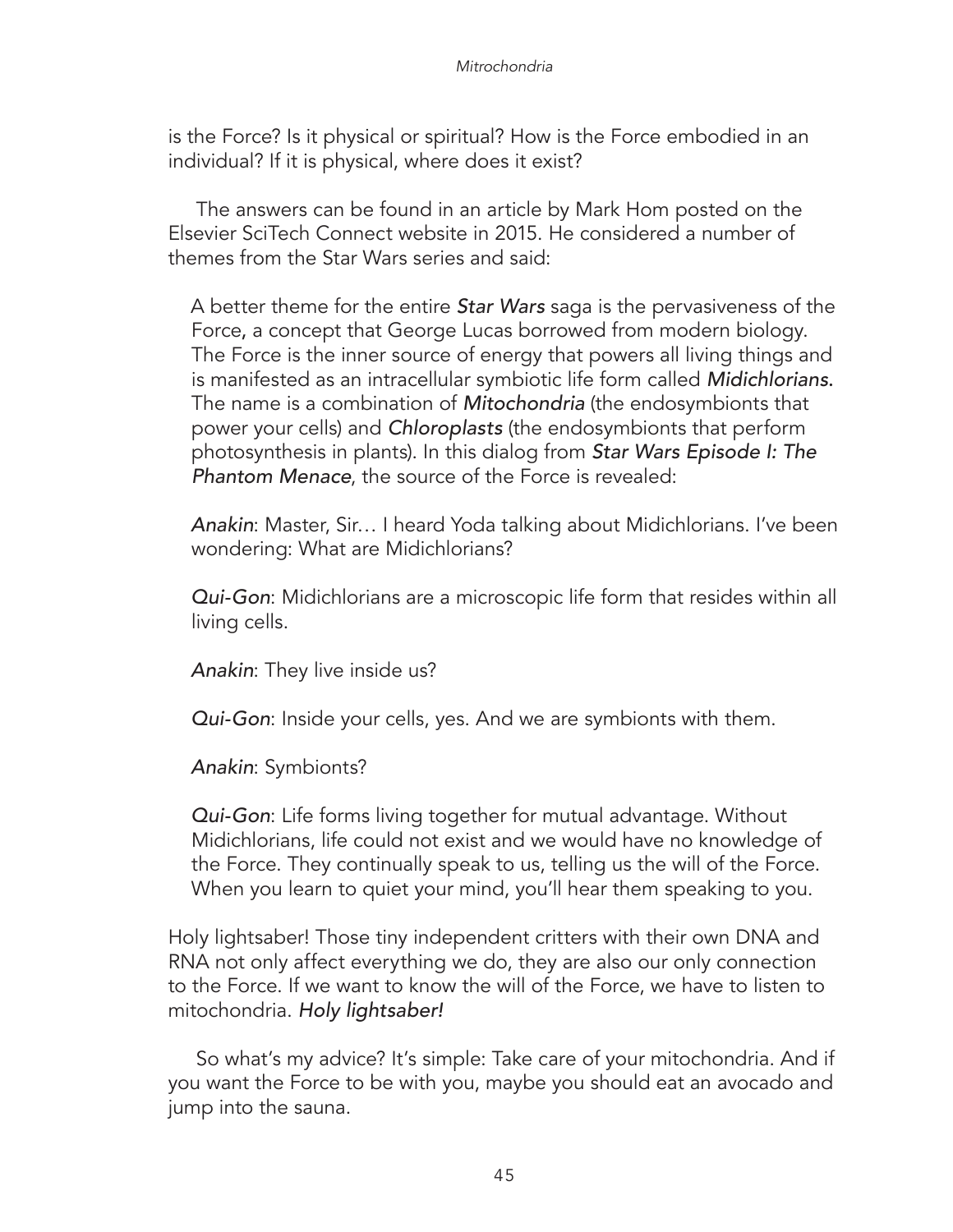# Mindfulness

I was at home in our den. (You can tell it is our den because it has all the essentials: two couches, a coffee table, a TV, a desk with a computer and printer, a Keurig machine, an elliptical exercise machine, and a wine rack. During occasional flights of fancy, we also think of it as our Africa Room, since the walls are covered with very enlarged photos, printed on canvas, from our adventures in Africa. The largest photo is the profile of a lioness we met by telephoto lens. That is by far the safest way to meet a lioness who is attentively watching over her cubs.)

But as I said, I was at home in our den. Specifically, I was at the desk, in front of the computer, reading a book. Even more specifically, I was reading the chapter of the book that was about mindfulness meditation. The book said that there are lots of benefits for people who consistently meditate this way. For example, they get a boost in empathy, a reduction of stress, and a decrease in cravings. That sounds very good indeed.

So, you might ask, what is mindfulness?

I wanted to know, too, so I went to the internet. One website said: "Mindfulness is the basic human ability to be fully present, aware of where we are and what we're doing." Another website said: "Mindfulness means maintaining a moment-by-moment awareness of our thoughts, feelings, bodily sensations, and surrounding environment, through a gentle, nurturing lens."

 I had to admit that mindfulness is a good thing, and I was not practicing it. There are a lot of things that I don't notice or think about. I was clearly missing the benefits of mindfulness.

 So there I was, sitting at my desk, mindful of my lack of mindfulness, ready to commit myself to being truly mindful. And the first thing that my gaze settled on was the stapler next to my computer. My old, black, slightly rusted stapler from Office Depot.

I use that stapler every day. In fact, *several* times a day. I hold a few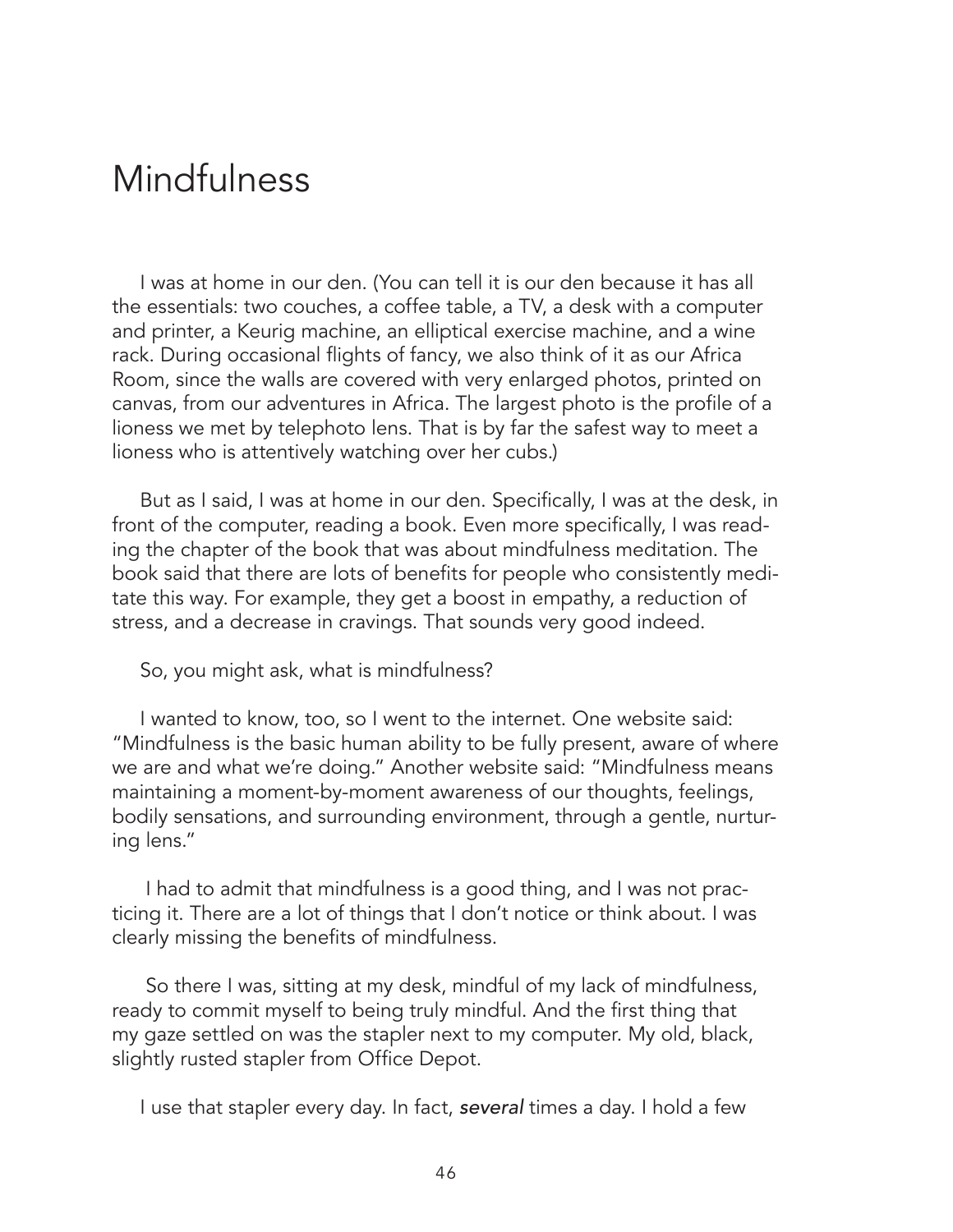#### *Mindfulness*

pieces of paper together, place them in the mouth of the stapler, push down with appropriate gusto, and voila, the papers are fastened. I don't think about it. It just happens.

Now, I was focusing on it. That stapler filled my mind. I was fully present with it. It was like the whole world was just me and that stapler.

But then my mind wandered. I began to ask myself questions. What do I really know about staplers? Who came up with this idea? Whom should I thank for this marvelous machine?

[Note: Teachers of mindfulness, when they aren't offering you a book or a training course, point out that your mind can wander while you are trying to be mindful. It's okay, they say. Don't judge yourself. Just try to return to the present moment. My present moment was wondering: Who came up with this stapler idea? Whom should I thank for this marvelous machine?]

While my mind wandered, I sought out the mindful folks at Wikipedia. They informed me that people were using more and more paper in the 19<sup>th</sup> century. Advanced economies were becoming more bureaucratic. There were more rules, more documents, and more papers to file. Unfortunately, there was no efficient paper fastener. It was hard to find the end of one document and the beginning of another, because the documents weren't appropriately separated and fastened. (There was an urban legend that people were standing in their offices with one set of papers in their left hands, and another set in their right hands, not knowing what to do with them. It was a crisis.)

Several inventors heard the call and worked hard on various machines. Finally, in 1877, Henry Heyl filed a patent for the first machine that would both insert and clinch a staple in one step. That's why he is considered by many to be the inventor of the modern stapler. The first stapler to hold pre-formed staples, lined up in a "magazine" ready to use, came out in 1878. The stapler grew in popularity. By 2012, \$80 million worth of staplers were sold in the United States. The dominant manufacturer is Swingline.

Our modern staplers, those small desktop devices, just sit there nonchalantly on our desks or in an easily accessible drawer. They may look modest, but their technology is impressive. These modern staplers use "flat clinch" technology. The staple legs pierce the paper, and then they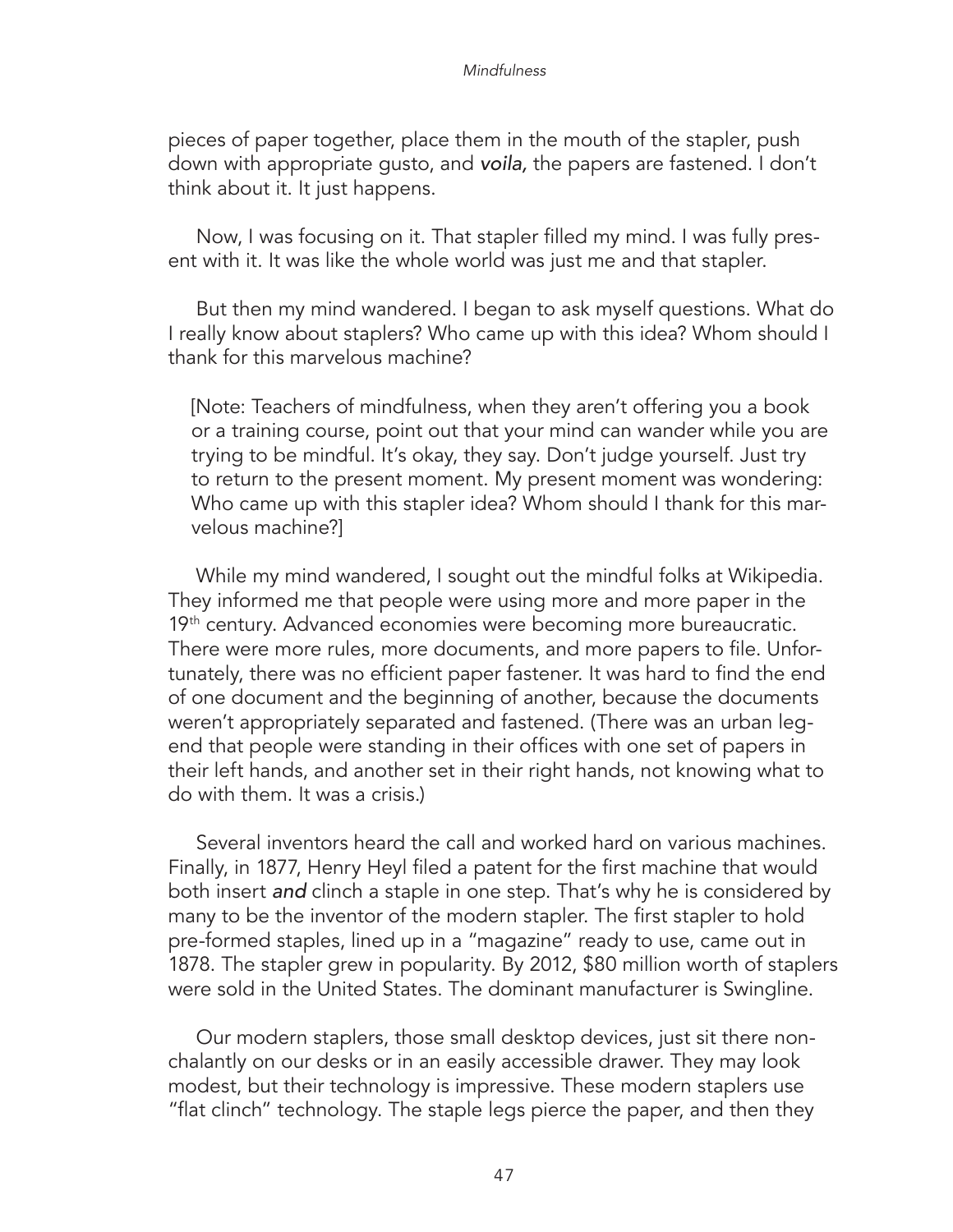bend over and are pressed flat against the paper. It is all done in one smooth, continuous action. Crunch! Done. Pierced, flattened, and firmly fastened.

It wasn't always that way. Earlier staplers had separate steps for piercing and fastening and the staples were not flat. Making the staples flat meant that fewer people would prick their fingers on the staples. It also meant that a stack of stapled papers was flatter, which in turn saved on filing and binder space. Everybody was happy about that, except the guys who made file cabinets and binders. Flatter documents meant people needed *fewer* file cabinets and binders. (Sometimes, for some people, free enterprise is a total bummer.)

All in all, when you think about it, staplers are pretty impressive. (I was thinking about it, and I was impressed.) I knew that I would never look at a stapler the same way again. (And neither should you.)

I was trying to gently (without judging myself) return to mindfulness of the present, when my gaze settled on the paper clip next to my stapler. I was really taking it in— the paper clip's color, its shape, and its position on the table next to the stapler. That paper clip filled my mind. I was fully present with it. It was like the whole world was just me and that paper clip.

And then my mind wandered. I just couldn't help it—my mind wandered again. We depend on paper clips, but do we really understand them? Do we appreciate them? Do we give them their due? And who invented paper clips, anyway?

Off to the internet I went again to find the answer. According to several possibly reliable sources (Encyclopedia Britannica, where are you when we need you?), paper clips were invented by Johan Vaaler, a Norwegian inventor with degrees in electronics, science, and mathematics. He invented the paper clip in 1899. Norway did not have patent laws at the time, so he received his patents in Germany in 1899 and the United States in 1901. Word on the internet is that Vaaler was an employee at a local invention office when he created the paperclip. The man was doing his job.

I stared at that paper clip and realized I was staring at pure genius. A single piece of wire, folded back on itself, creating enough tension so that papers placed between the wires are held in place. Paper clips are easy to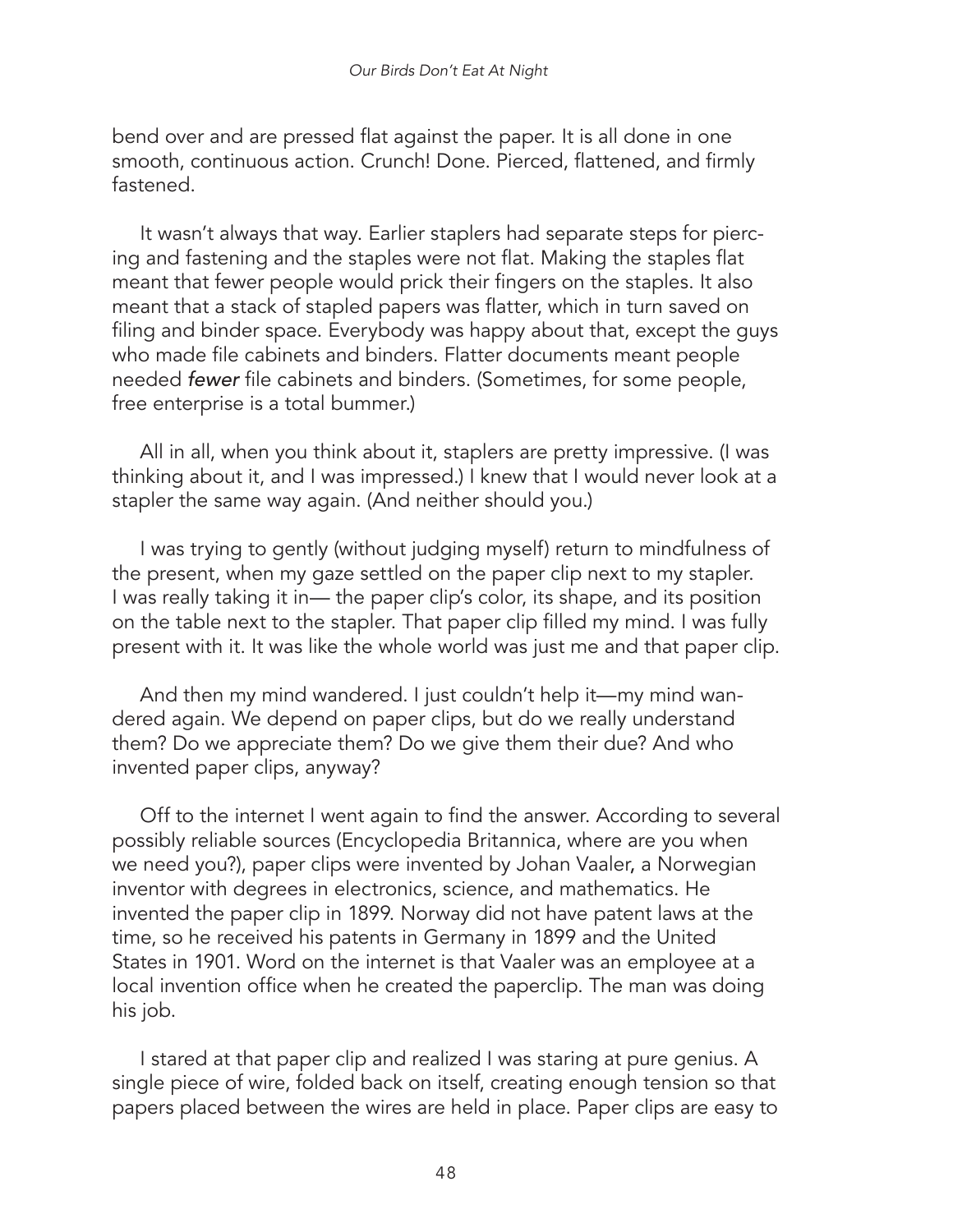put on, and easy to take off. The paper clip might leave an indentation on the pages, but it leaves no holes the way a stapler does.

There have been many paper clip designs. The first double-oval clip, the Gem, was launched in the early 1900s by Gem Manufacturing Ltd of England. According to didyouknow.org, "the paper clip remains as one of the most-used items of all time."

Years ago, I read a book by J. Paul Getty titled *How to Be Rich*. (It was not about how to *get* rich, it was about what to do once you were already rich, so I have no idea why I was reading it.) I remember only one thing from that book. Getty claimed that he convinced everybody in his companies to re-use their paper clips, and they saved \$50,000. I thought that was a cool paper clip story until I learned about the Norwegians.

According to an article on "The History and Invention of the Paperclip" published on Thoughtco.com:

During World War II, Norwegians were prohibited from wearing any buttons with the likeness or initials of their king on them. In protest, they started wearing paperclips, because paperclips were a Norwegian invention whose original function was to bind together. This was a protest against the Nazi occupation and wearing a paperclip could have gotten them arrested.

Wow! That is so super cool. After learning all this, I will never look at a paper clip the same way again. (And neither should you.)

I was returning to mindfulness when I noticed a rubber band that was next to the paper clip that was next to the stapler. The rubber band was light brown and mostly elliptical, just lying there, ready to be of service. That rubber band filled my mind. I was fully present with it. It was like the whole world was just me and that rubber band.

 And then—well, you know. My mind wandered. Where did rubber bands come from? Who invented them?

First of all, there is the rubber. According to several internet sources, it has recently been discovered that Mesoamerican peoples like the Aztecs and Mayans were making rubber three thousand years ago (although they didn't call it that). They took a milky-white sap known as latex from the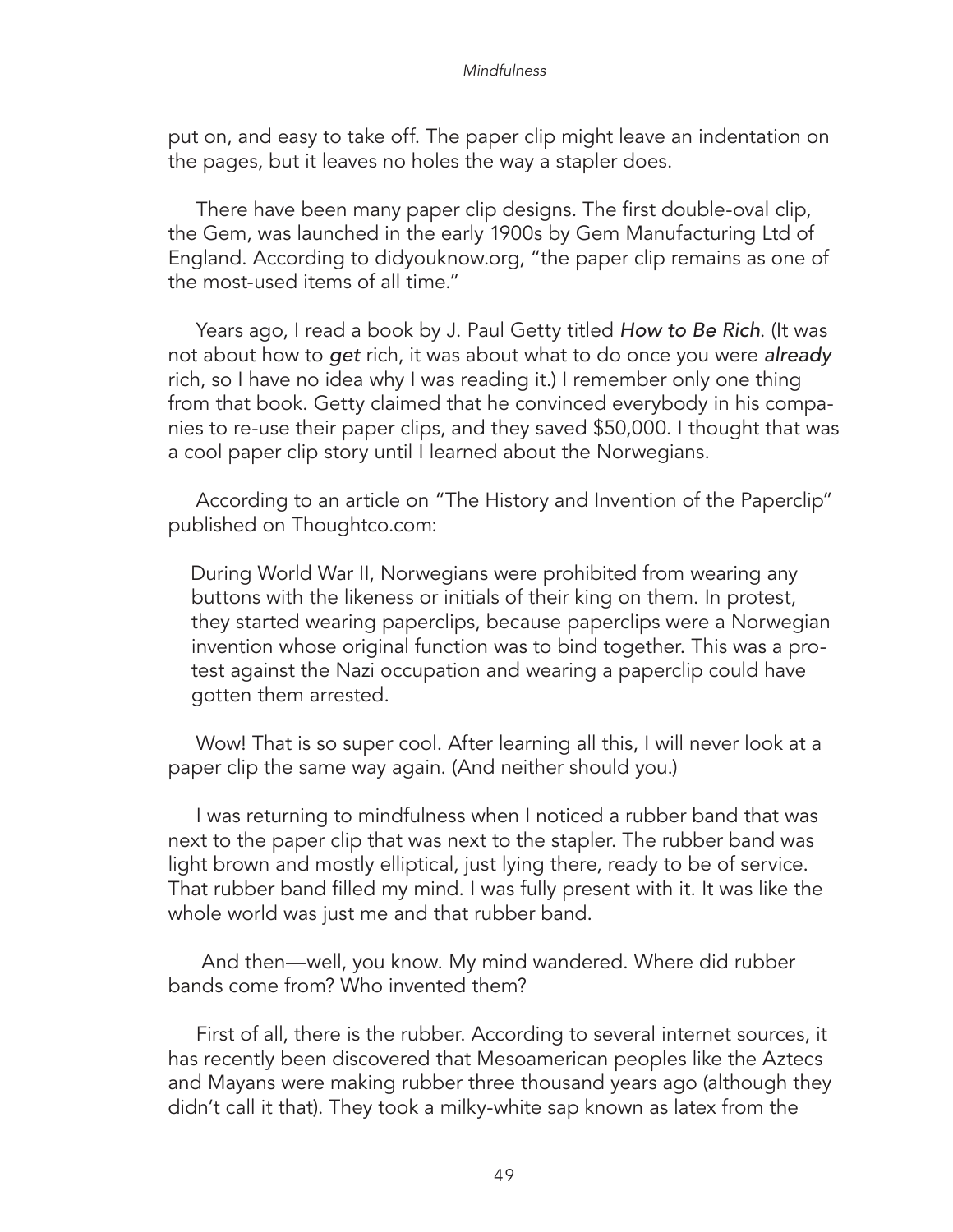indigenous trees and mixed it with juices from morning glory vines. The result was an ancient version of rubber that was used for a variety of purposes, like sandals, balls, and jewelry.

When Spanish explorers arrived in South America in the 16th century, they discovered this elastic, malleable sap. The name "rubber" was given to the latex material in 1770 when the famous British chemist Joseph Priestley (who also discovered oxygen) noted that the material rubbed pencil marks right off a piece of paper. So that's how erasers were invented. It's also how the latex material came to be called the "rubbing material." Since the end of the 18th century, the material has simply been known as "rubber."

According to Wikipedia, the rubber band was patented in England in 1845 by Stephen Perry. Rubber bands are also known as elastic bands, gum bands, or lacky bands. They are usually manufactured out of natural rubber. They are made by extruding the rubber into a long tube, after which they are cured with heat and then sliced. They have three dimensions: Length, width, and thickness. As a result, they are sold in a lot of different lengths, widths, and thicknesses.

So there I was, contemplating that rubber band, and my mind was filled with Mayans, Aztecs, Spanish explorers, Joseph Priestly, and erasers. All of that deep background dramatically increased my appreciation of rubber bands. I will never look at a rubber band the same way again. (And neither should you.)

I am sure that mindfulness is a good thing. I recommend it. And I have another recommendation. If you are like me and you can't stay mindful for long, I recommend that you go ahead and let your mind wander. When my mind wandered and I started asking questions, my daily life was enriched in a simple way.

So let's be mindful. But if we can't be mindful, let's be curious!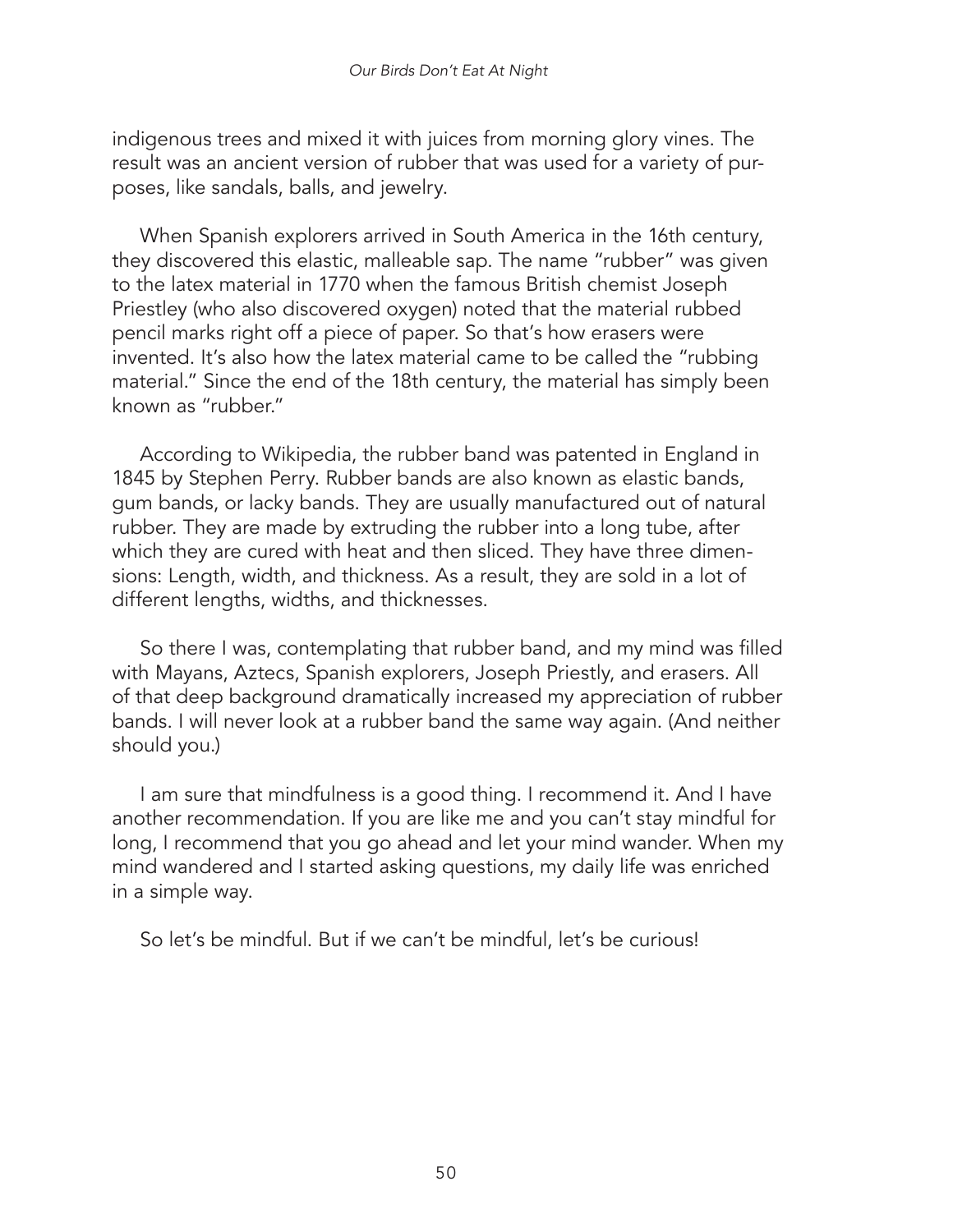# My Missing Body Parts

I don't know much about the human body, which is awkward, since I have one, and I have been living in it all my life.

But wait! That's not exactly true. I haven't been living in *this* body all my life. Scientists tell us that the body replaces itself with a largely new set of cells every seven to 10 years. The rate of replacement varies depending on the type of cell. Cells in the stomach and intestines usually last only five days, skin cells get replaced every two to four weeks, red blood cells live about four months, liver cells renew themselves every 150 to 500 days, and hair cells can last as long as three years for men and six years for women. Brain cells, fortunately, can last a lifetime.

This means that most of me has been replaced somewhere between 7 and 10 times so far during my lifetime. So, if you don't mind, I am not "the same old Kent." I am not the person I used to be. I am mostly a *new* Kent. But then, you're not the person you used to be, either. And by the time you finish reading this essay, you will technically be a *new* you.

How awesome is that? And we haven't even gotten to the renewal of our minds and spirits. We're just talking about cells.

As long as we're talking about cells (and I admit, we just started, so it hasn't been very long), I want to make it clear that I see the human body as a miracle from the very beginning. I cannot grasp how cells— an egg and a sperm cell— can come together and grow into complex human beings (yes, you're right— some more complex than others). Our bodies are totally amazing.

From a purely physical perspective, the body is composed of elements like hydrogen, oxygen, carbon, calcium, and phosphorus residing in trillions of cells and even non-cellular parts of the body. It is estimated that an adult male body is about 60% water, including blood plasma and fluid inside cells. This may be why so many people walk around with bottles of water. Maybe if we don't drink enough, we will just shrink like a fizzled balloon. (Okay, maybe not, but there are reasons we were taught to drink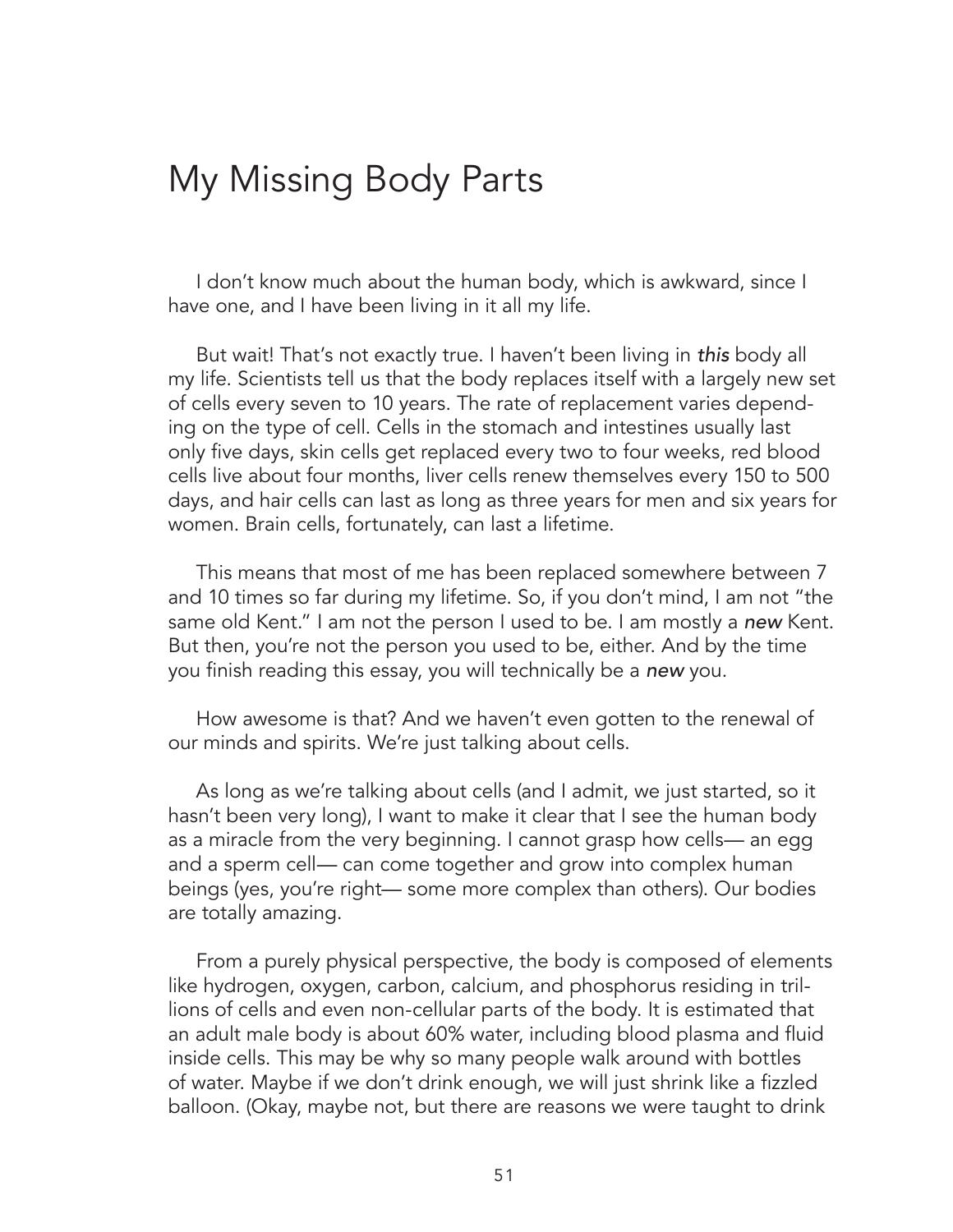eight 8-ounce glasses of water per day. Who wants to be only 55% water?)

In the interest of full disclosure, I need to inform you that two of my body parts are missing. I didn't forget where I put them— they were removed surgically. Specifically, I no longer have tonsils or an appendix. While I am no longer a "whole person," I am still functioning more or less as a normal human (sometimes more, sometimes less). It is pretty amazing that some organs can be removed and we can just go on living. It's no big deal.

Or is it? (If this were a TV documentary, some unsettling music would well up about now, creating a vague sense of discomfort.)

 The answer is that not having my tonsils and appendix is not a big deal. However, *removing* them had a big impact on me. Specifically, I grew taller, and I didn't die.

First, the tonsils. They are found in the back of one's throat, and officially, they consist of oval-shaped pads of tissue, one tonsil on each side. Unofficially, they are little things on each side of that other little thing hanging in the middle of the back of one's throat.

Tonsils play an important role in the immune system, as the first line of defense against foreign pathogens (i.e., bad stuff) that is ingested or inhaled. Tonsilitis occurs when the tonsils become inflamed. This happens most often when the tonsils are infected with a common virus, but they can also be infected with bacteria.

The most common bacteria causing tonsilitis are the bacteria that cause strep throat. It is most common in children aged 5 to 15. That is partly because school-age children are exposed to lots of viruses and bacteria at school. Also, the immune function of tonsils is said to decline after puberty, which is probably why so few adults get tonsilitis.

According to an article by Sarah Kliff in **The Washington Post** that was published in 2012:

It turns out we're in the middle of an epidemic — a tonsillectomy epidemic, to be more specific. Tonsillectomies are the most common procedure, for children, requiring anesthesia. And we're doing more of them: The number of tonsillectomies performed spiked by 74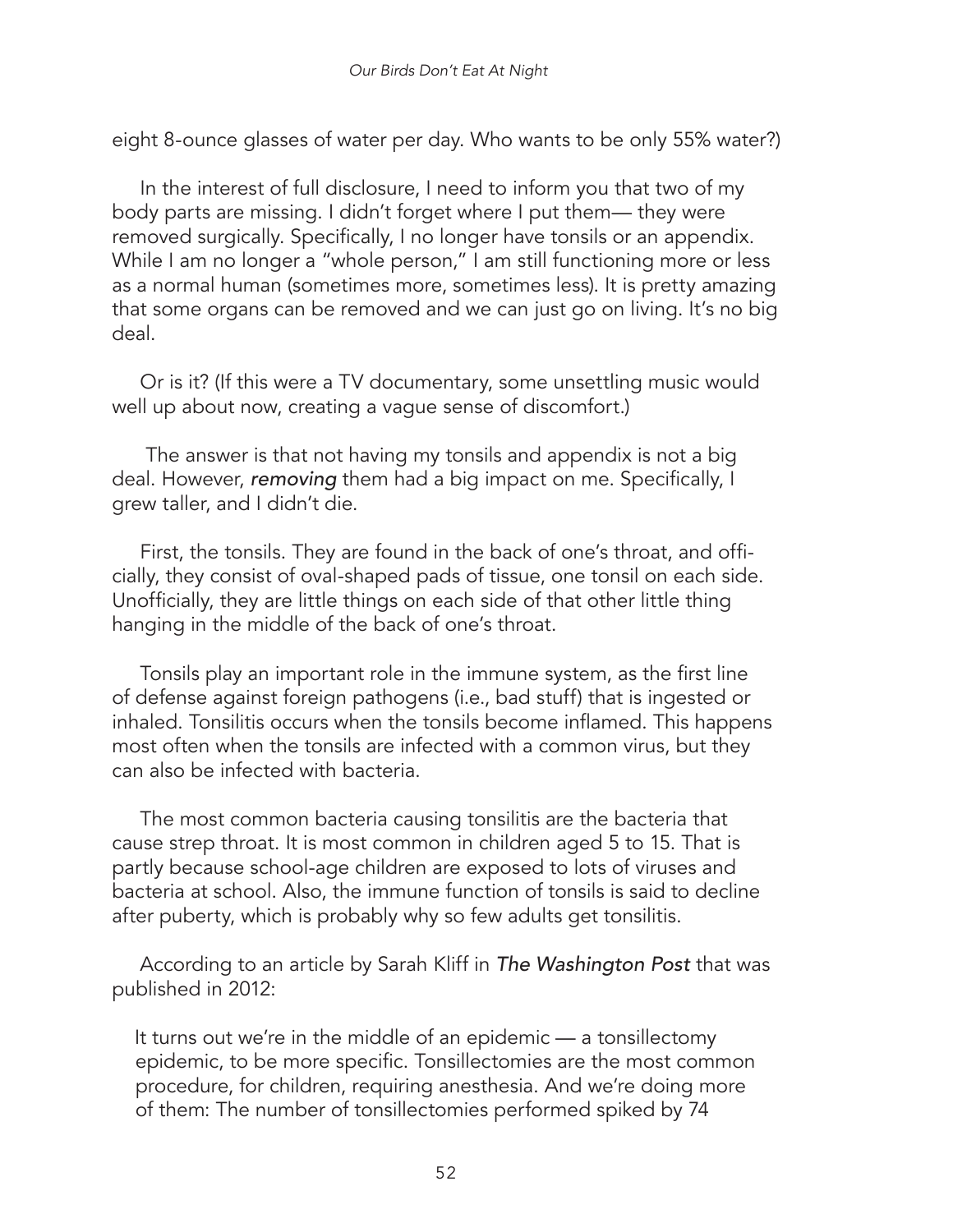percent between 1996 and 2006. In 2006 alone, more than a halfmillion children in the United States got their tonsils removed. The only problem is there's no evidence they work for most children.

The procedure does show some benefits for those with really serious symptoms — very sore throats, fevers and other symptoms at least seven times in the past year — but no improvement for those whose indications are milder.

You probably can't wait to hear why my tonsils were removed, and whether there were any benefits. Well, when I was 13, I was sick pretty often with strep throat. My mother looked into my throat and saw some weird hard white stuff back there around my tonsils. She knew that couldn't be good. She took me to one doctor after another, telling them that my tonsils were bad and they were stunting my growth. One after the other, the doctors said, "Now, now, ma'am, he's fine, he's fine."

Mom wouldn't give up. (She never did.) Finally, a doctor routinely asked me to open my mouth as he prepared to examine me. He was still three feet away, but he could smell my awful, disease-ridden tonsils. Mom had been right all along. That was no surprise. She usually was. (There are other stories in which Mom knew more than the doctors. Let's just say she should have been given an honorary medical degree.)

So I went and got my tonsils removed. For a couple of days, I got to eat ice cream as the pain subsided and I healed. That was cool. Then in the next 18 months, I grew 8 inches. I just shot up. Whooosh! Nearly half an inch per month. We had to keep buying new clothes. I had trouble walking upstairs and chewing gum at the same time. Seriously. It's hard to be coordinated when your body is growing that fast.

It is possible that it was just my time to grow. That happens to teenagers— they get growth spurts. It is also possible that, just like Mom said, those rotten tonsils were stunting my growth. (I'm going with Mom's analysis.)

That was my first body part to be removed. Later, I had my appendix removed. The appendix is described as a finger-like, blind-ended tube, located somewhere down there around the colon, where the small and large intestines come together. Researchers think that the appendix may serve as a reservoir for beneficial gut bacteria, which makes it pretty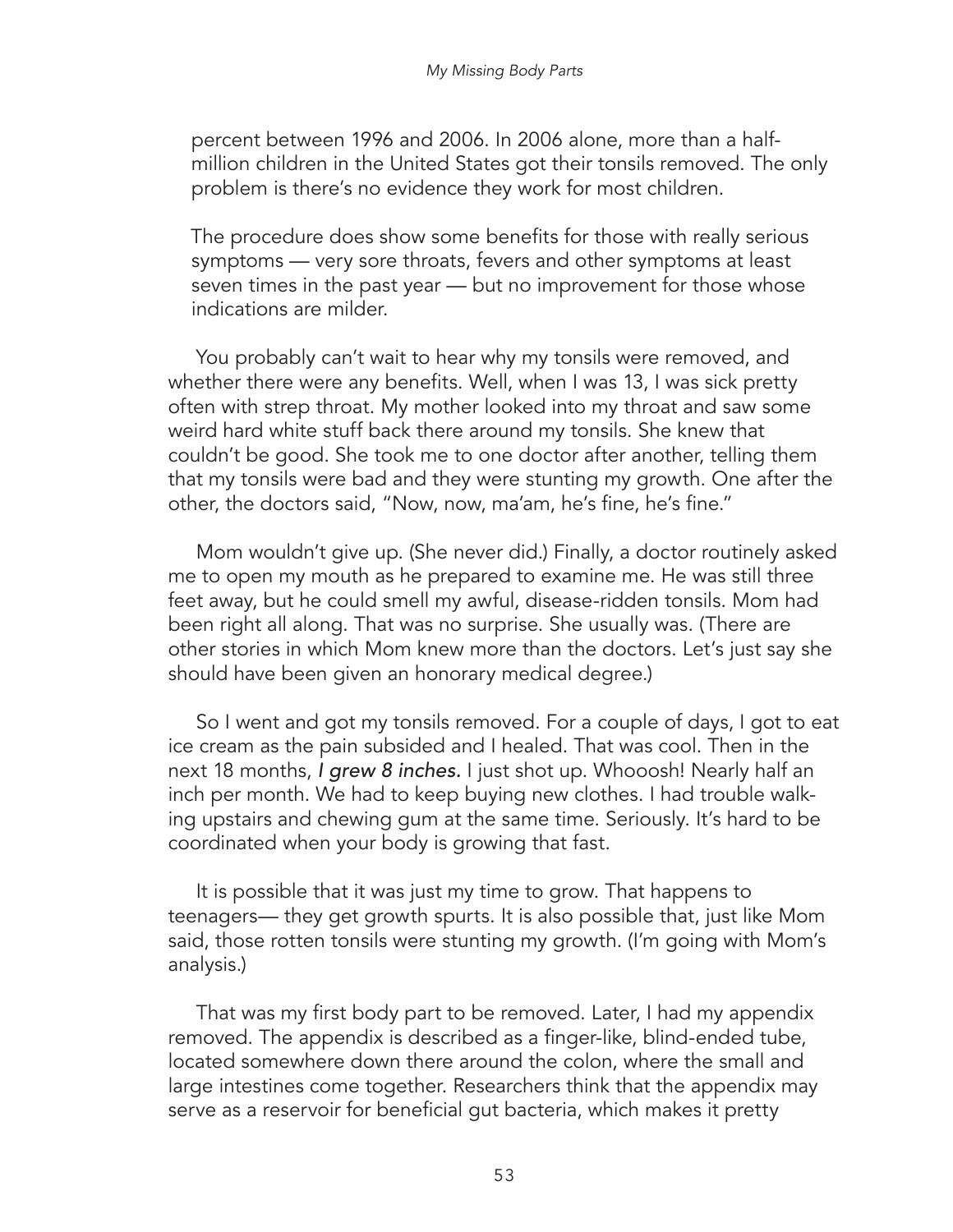important. When it becomes inflamed, it can rupture, which can be followed by shock, and if untreated, can result in death. It may be a small organ down there where the sun don't shine, but we need to show it some respect. It can kill you.

My appendix was removed a few hours after I passed the road test for my driver's license when I was a senior in high school. This is how it happened. My father was in the Marine Corps, and he was transferred to the Naval War College in Rhode Island after my junior year. I wanted to finish my senior year in Honolulu, so they let me stay with friends of the family. I will call them the Smith family.

I passed the road test, but I felt sick, so I went home to my room in the Smith family house. I felt this bar of fire across my abdomen. It was really painful. I told Mrs. Smith, who gave me a lecture about pain. "Men have no idea about pain," she said. "Men don't give birth. They don't know what pain is." Basically, all men are wimps, and that included me, so I should just be quiet and tough it out.

I did my best to tough it out, but it kept getting worse. Finally, her face filled with disdain, Mrs. Smith agreed to take my wimpy self to the hospital. When we got there, they operated on me immediately. "Good thing we caught it just before it ruptured," the doctor said. Mrs. Smith did not apologize, but she was pretty quiet after that. I think she figured out that I might have died. That occurred to me, too.

There is one more thing I want to share. It's not about losing something, it's about adding something. Specifically, ear wax. At least once a year, I go to my doctor, who uses a syringe to pump water into my ears at high speed in order to dislodge and remove the excess wax without damaging my ear drum.

I understand that ear wax has both anti-fungal and anti-bacterial properties. It also protects ears from dust, hair, or even small insects (not a pretty thought). I don't want to be ungrateful, but why do I produce *more* ear wax than I need? What's the point? My ears produce more and more wax, protecting my ears better and better, until I can't hear. Doesn't that defeat the reason for having ears?

I wonder how this super-waxing condition survived generation after generation. Think of early humans. If the men were out hunting and they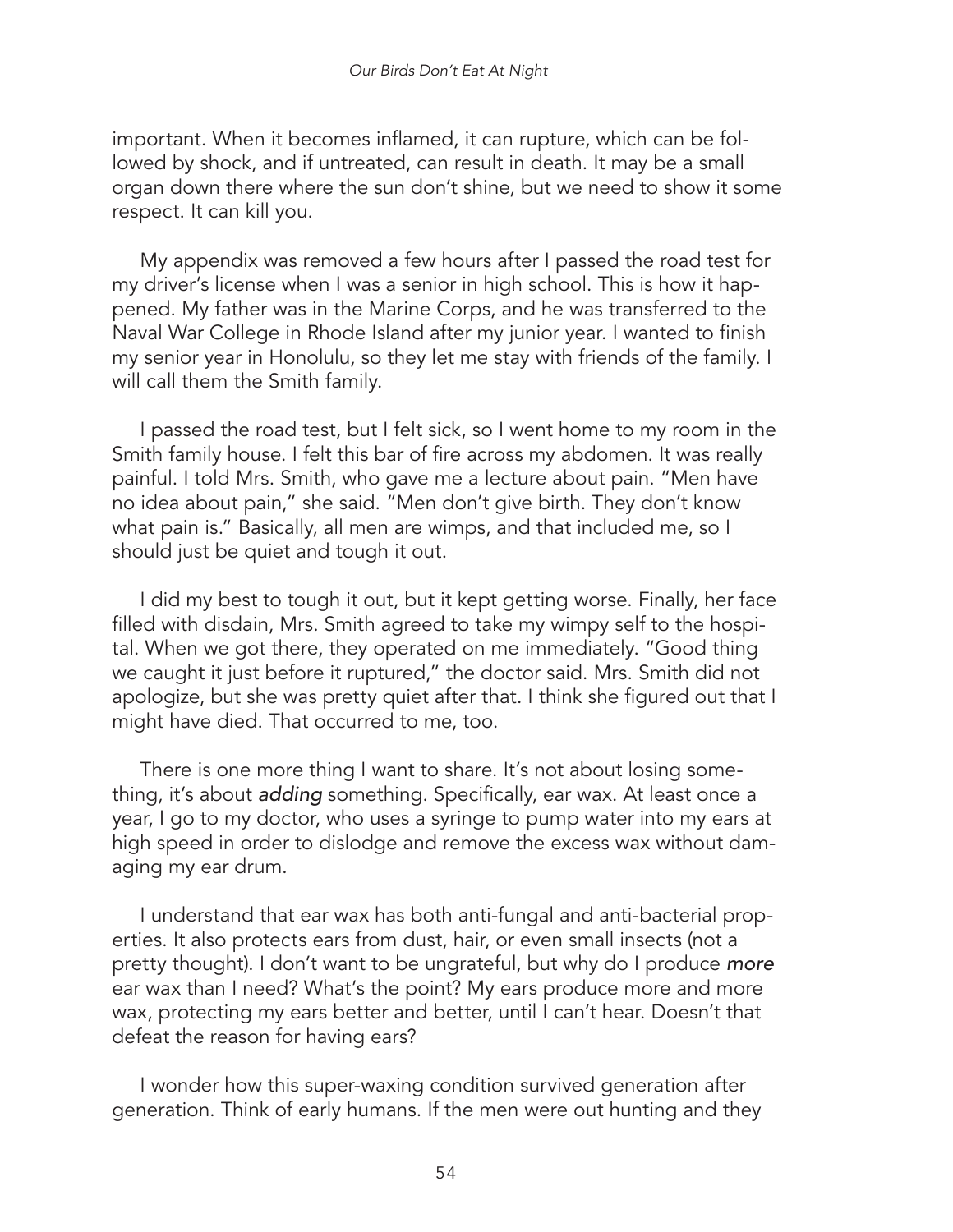started shouting, "the tigers are coming!" my ancestors wouldn't have heard them. They would not have fled. They would have become dinner for the tigers. How did they survive generation after generation?

Oh… wait. What if the men were out hunting and they started shouting, "the women are coming!" My ancestors wouldn't have heard that, either. They would have ended up married with kids, some of whom would have been super-waxers, which would have passed the trait on to more generations, right down to people like me. Now I get it.

What? Did you say something?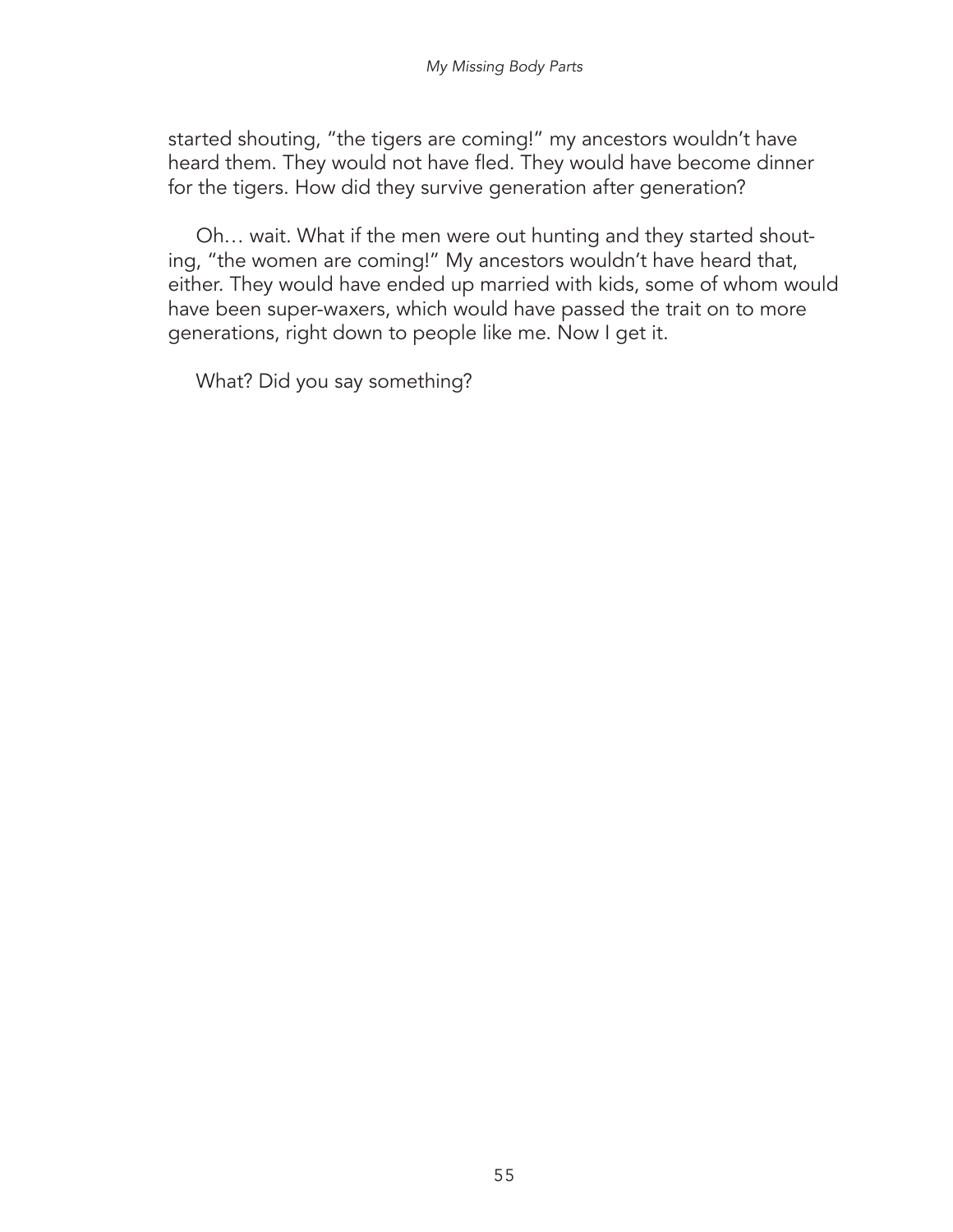# Wind and Wings

"Wind Beneath My Wings" is a beautiful song about people who lift others up. The song says: "I can fly higher than an eagle, for you are the wind beneath my wings." The music rises, ending with these words: "Thank you, thank you, thank God for you, the wind beneath my wings."

We should all be grateful to those who have helpred us soar. I am grateful to those who have helped *me*. (Thinking especially of my wife, here.) We can really make a difference in the lives of others by helping them soar as well.

Thinking about lifting and being lifted makes me feel happy and peaceful, and that is good. I encourage you to do the same. That should make you feel happy and peaceful, too.

Lifting is good. Soaring is good. Happy and peaceful is good. We should just leave it at that.

But…well…

I have some questions. I hate to spoil the mood, but I wonder: What does it mean, *exactly*, to be the wind beneath somebody's wings? I know it's a metaphor, but it's a metaphor that is specifically about flying and it mentions an eagle. So what does it mean to be the wind beneath a bird's wings?

Remember, this is about the wind *lifting* a bird. It's not about a bird flapping his or her wings enthusiastically in order to fly up, down, or forward. This is about the wind *lifting* a bird. It's like, you know, the bird doesn't have to do anything except be lifted. So when does the wind *lift* a bird?

The answer is not exactly the wind. The answer is *thermals*. Thermals are updrafts of warm air that rise from the ground into the sky. According to our friends at aerospaceweb.org: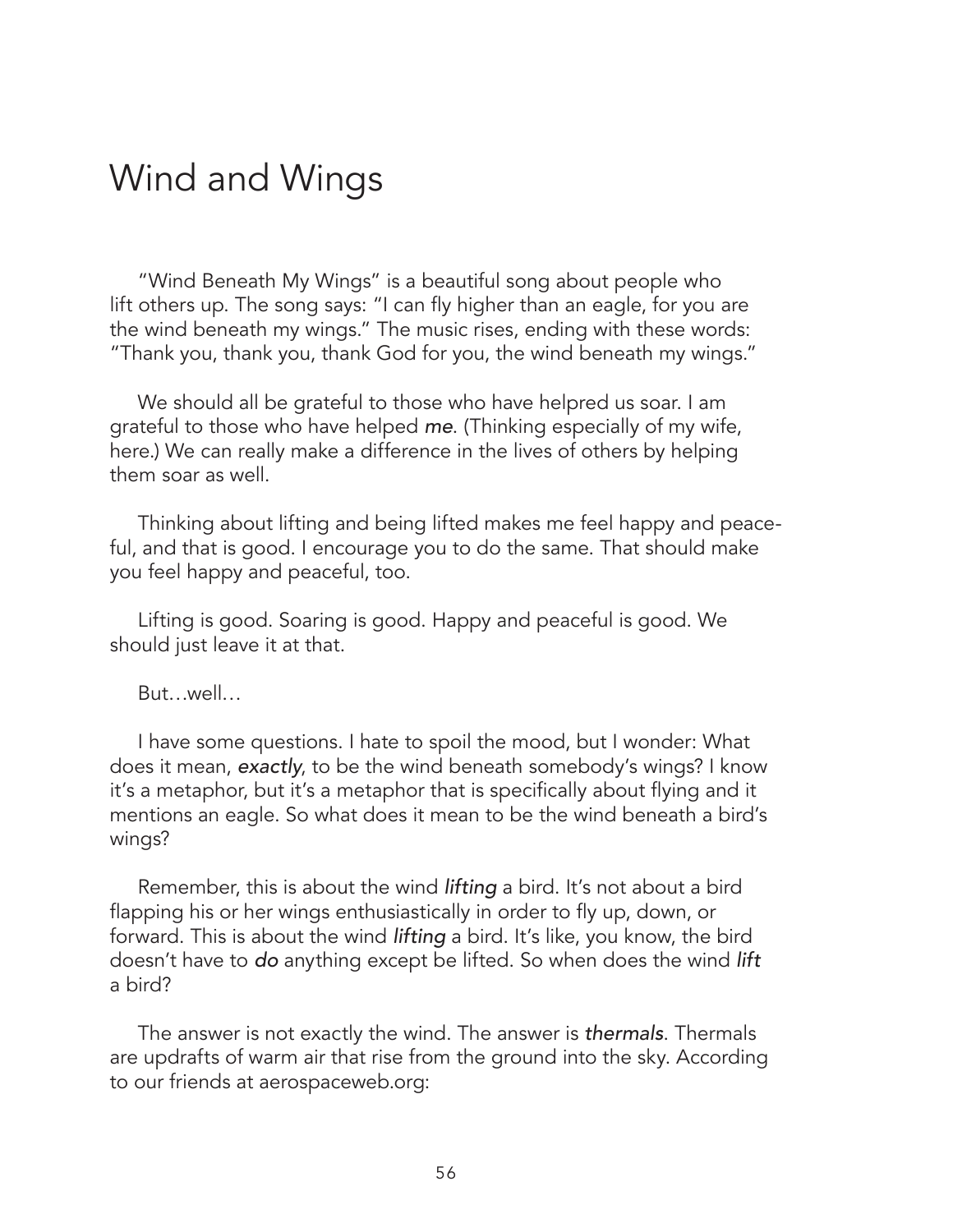Thermals form as a result of uneven heating of the air near the ground that is often due to difference in terrain or the presence of buildings. Thermals are particularly common near hills, for example, since the sun heats one side of the hill while the other is shadowed. As the sunny side of the terrain absorbs the sun's heat, the air above it is warmed while the air above the shadowed terrain remains cooler. Buildings are also good at absorbing heat and can create similar effects. These differences in temperature create convective currents that cause the air to begin circulating.

So birds can ride these columns of rising air, often flying in a spiraling, circular path that takes them to higher altitudes while expending very little energy. It's not the wind, exactly, but it's rising air, and it's still a really nice metaphor. So nice, in fact, that sail planes and gliders make use of it, climbing hundreds of meters without using any energy. So now you know: when you are the wind beneath somebody's wings, you are a thermal, warm and uplifting. It's all good.

(No, no—being a thermal doesn't imply that you are full of hot air. But I probably wouldn't say to somebody: "Hi, I'd be happy to help you. Let me be your *thermal*." They won't understand, and you won't have time to explain, because they will be running for the door.)

This whole idea about the wind or thermals being beneath somebody's wings is good. Except when you get on an airplane. Seriously. When you get on a plane, you don't want the wind beneath your wings. The plane won't stay up in the air. You need the wind *above* as well as beneath your wings.

When you think about it, airplanes are amazing. Basically, when you ride a plane, you get into a long tin can with wings that roars up into the sky, stays up in the sky for long distances, and then safely descends back to Earth. How does it stay up in the sky so long?

As you suspected, the answer is found in the movie *Fly Away Home*, a 1996 family movie starring Anna Paquin and Jeff Daniels. The movie is based on the story of Bill Lishman who in 1986 trained Canadian geese to follow his ultralight (meaning: very small) aircraft so he could lead them on their migration south.

In the movie, 13-year-old Amy Alden is brought to Ontario from New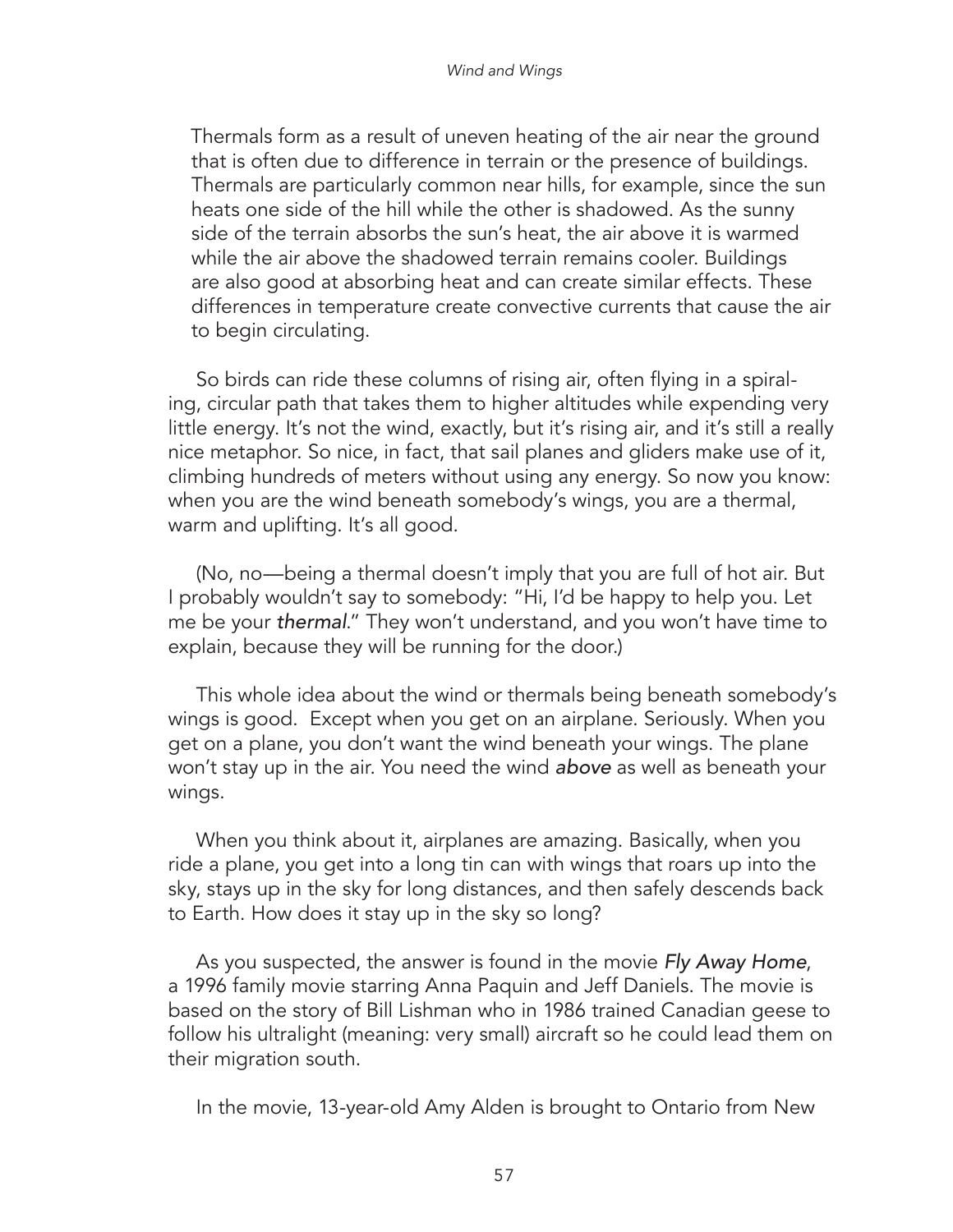Zealand after her mother dies in a car accident there. She goes to live with her estranged father, Thomas Alden, who is a sculptor and inventor. After Amy arrives, a construction crew destroys a wilderness area near the Alden home, and Amy finds a nest of 16 goose eggs. She incubates the eggs, and when the goslings hatch, they imprint on Amy. They think Amy is their mother, so they follow her around.

Of course, without their mother, the geese have no one to guide them on their migration south for the winter. That is, no one except Amy. The birds will follow Amy, so she is going to have to lead them south to a bird sanctuary in North Carolina. With the help of his brother, David, his girlfriend, Susan, and others, Thomas builds two ultralight (still meaning: very small) aircraft, one for Amy and one for himself, so they can make the trip.

It is during the process of inventing the aircraft that we learn about the Bernoulli principle. Here is the word-for-word transcription of this teachable moment.

*Scene: Thomas and David are in the workshop. Thomas is at his drawing board, slowly twirling a single feather around in his hand, pondering, while David is at a table, very solemnly working on a computer.*

Thomas: How fast do they fly again? David: Uh, thirty-one miles an hour. Thomas: Oh, God, there's no way. David: Yeah, it's slow. Thomas: That makes for a really slow airplane. David: But you know they're aerodynamically almost perfect. Thomas: What's that principle…what's the name of the guy that… David: Bernoulli. Thomas: Bernoulli, yeah. David: If it's a wing, the curve, the airflow moves faster over the top because it has further to go, less pressure on top, ergo lift, ergo flight.

That's a very succinct explanation, perfect for a family movie. And it is an interesting, heart-warming family movie for many other reasons beyond the Bernoulli principle. You need to watch this movie as soon as possible.

For some of you, however, this succinct family-movie explanation is not enough. You are on a deeper, or at least a more detailed, quest to understand the universe, or at least this particular very airy part of it. Not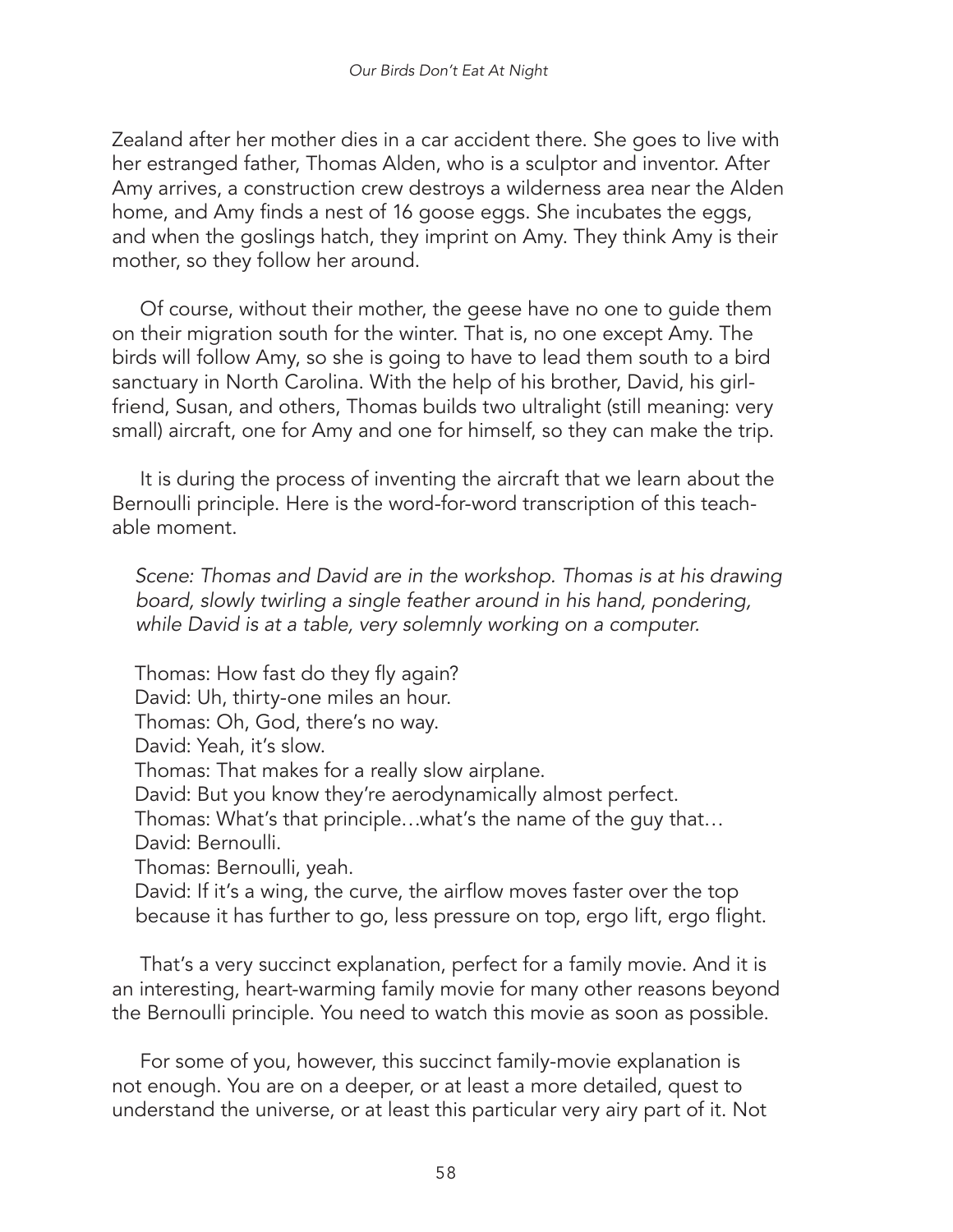to worry! For you, there is a more complete, not to mention more wordy, explanation of the Bernoulli principle.

For that more detailed prose explanation (*sans* diagrams and formulas) we turn to an educational publication of the National Aeronautics and Space Administration. NASA points out that there are four forces that act upon an aircraft: lift, gravity, drag, and thrust. Lift is what keeps objects in the air. NASA says:

…Because of the shape of an airplane's wing, called an airfoil, the air into which the airplane flies is split at the wing's leading edge, passing above and below the wing at different speeds so that the air will reach the same endpoint along the trailing edge of the wing at the same time. In general, the wing's upper surface is curved so that the air rushing over the top of the wing speeds up and stretches out, which decreases the air pressure above the wing. In contrast, the air flowing below the wing moves in a straighter line, thus its speed and pressure remain about the same. Since high pressure always moves toward low pressure, the air below the wing pushes upward toward the air above the wing. The wing, in the middle, is then "lifted" by the force of the air perpendicular to the wing.

[Note: This would be a good paragraph to memorize and use any time that you want to bring a conversation to a cold stop, such as when you are on an airplane and you want to sleep or read a book and the person next to you won't stop talking. Enthusiastically reciting this paragraph could do the trick.]

So now you know that when you fly in an airplane, it is not enough to have the wind beneath your wings, you also need the wind *above* your wings. We are doing really well with all this learning. But it doesn't explain the bird on our front lawn.

Every winter, we have a visitor, a Pacific Golden Plover (known as *kolea* in Hawaii). We look out our window one day and there he is, standing serenely in our front yard. The thing is this: He comes all the way from Alaska. With only a 17-inch wingspan, he flies about 3,000 miles, nonstop, in three to four days, and finds a small land mass known as Hawaii in the middle of the vast blue Pacific Ocean. Then he finds the speck of land that constitutes our front yard.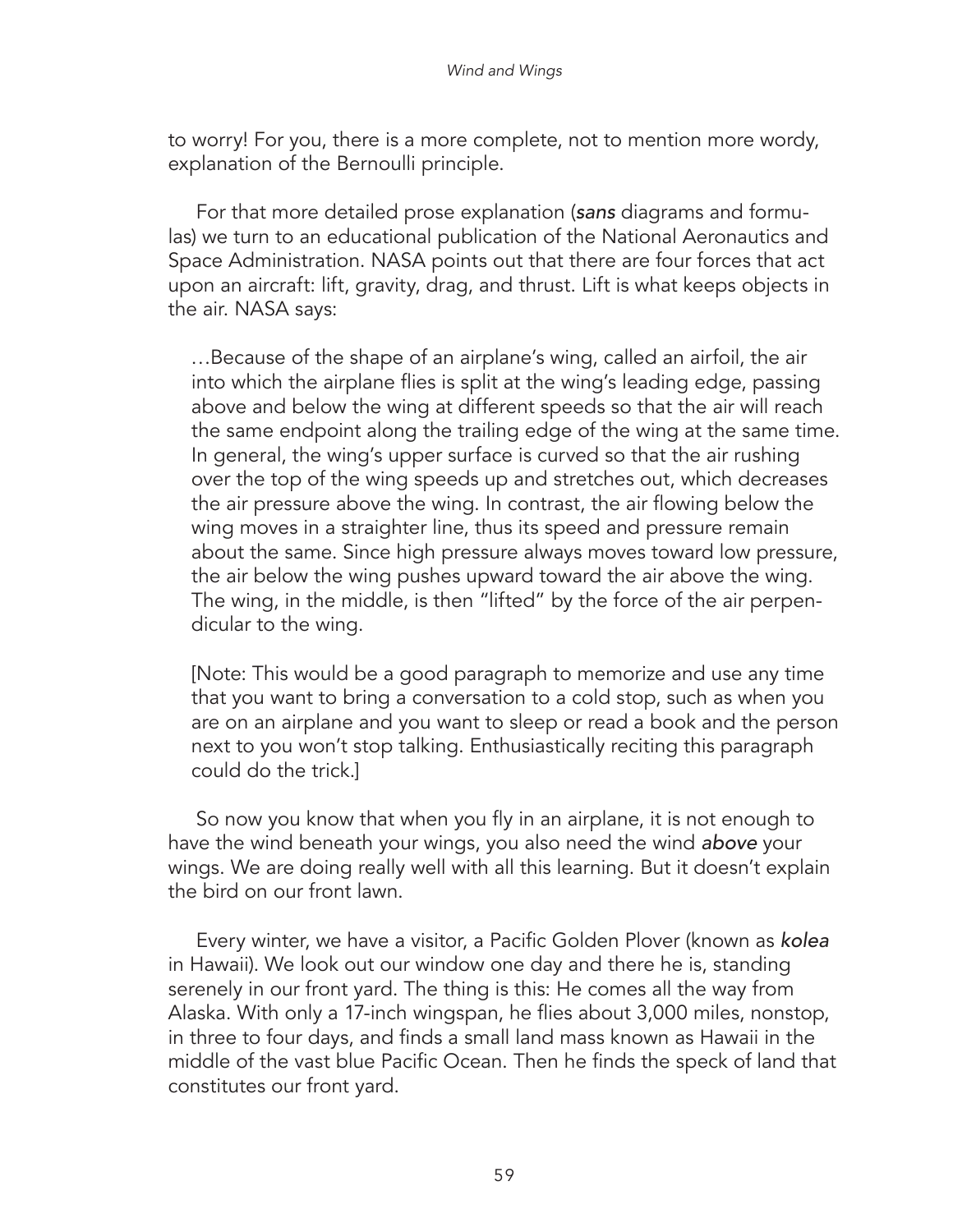He does this every year. He doesn't go through immigration or animal quarantine. He never asks permission. On the other hand, he issues no demands. He just shows up, makes little noise, causes no trouble, and then, after a few months, he flies back to Alaska. And he does this *without* Jeff Daniels, Anna Paquin, or an ultralight (still meaning: very small) aircraft to lead him.

According to the U.S. Fish & Wildlife Service, the Pacific Golden Plover is a phenomenal long-distance traveler. Plovers breed in the Arctic, then migrate half way around the world, flying thousands of miles to winter in places like Hawaii, Fiji, the South Pacific Islands, and even New Zealand. They return to the same place for winter each year. Scientists in Hawaii have been able to attach lightweight electronic tracking devices to the birds who come to Hawaii, so they can track their migrations.

Okay, that's what they do. But how? They reportedly cannot swim, soar, or glide. They weigh only 4.6 ounces, which is little more than a quarter of one pound. If they fall below that weight, they will not have enough energy to keep flying. Of course, they do lose weight as they fly, flapping their wings as many as 250,000 times during the trip in order to maintain a constant optimal speed of 32 miles per hour. But there are no places to stop for a snack along the way and recover the lost weight. And then they find Hawaii in the middle of the ocean, even though their trip has included flying through absolute darkness during three nights and has also probably included flying through disorienting rain. So again, *how*?

According to an ardent admirer of plovers at *The Fountain* magazine, there are three keys: (1) carbo-loading, (2) friends, and (3) magnetic fields. First, before they take wing, plovers eat a lot— they increase their body weight by more than half. Second, they fly with other plovers, in a V formation, so that the birds in the front generate airflow that helps the birds in the rear to fly using less energy (they rotate the lead positions out of an egalitarian sense of fairness). And third, in addition to using the sun to navigate, they are able to follow magnetic field lines of the Earth at a certain angle, adjusting as they go, to stay on course. The ardent admirer at *The Fountain* says that "some scientists believe that the magnetic field map of the world is recorded in the eyes of migratory birds." I don't know if that is true, but I hope it is, because it is so totally cool.

Plovers do better than some airplanes I have flown. For example, years ago I was on a commercial flight to a small city in North Dakota, and the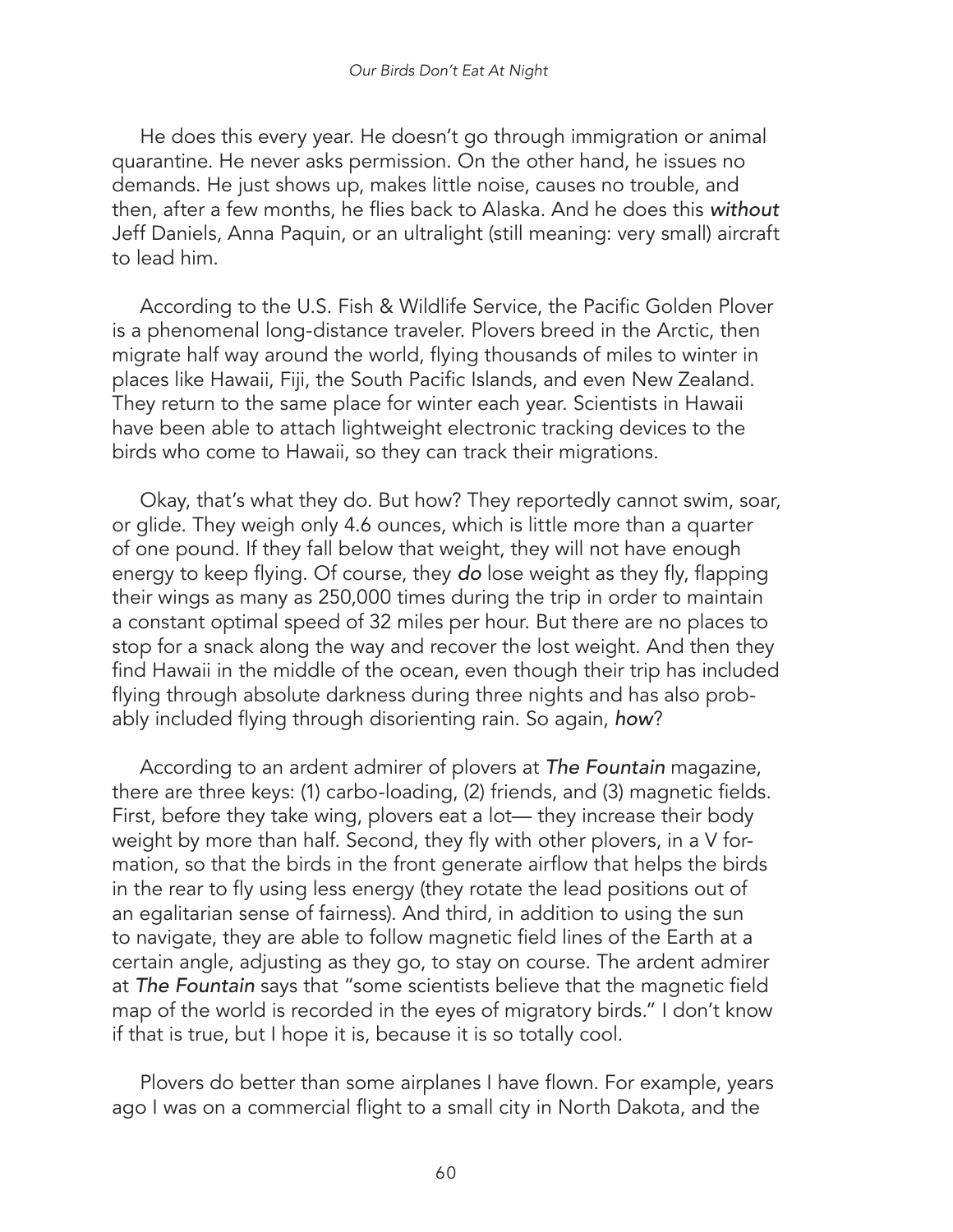plane flew past the airport. "We missed the airport," the pilot announced. "We'll go back and see if we can find it."

I don't mean to brag, but that has never happened to our Pacific Golden Plover.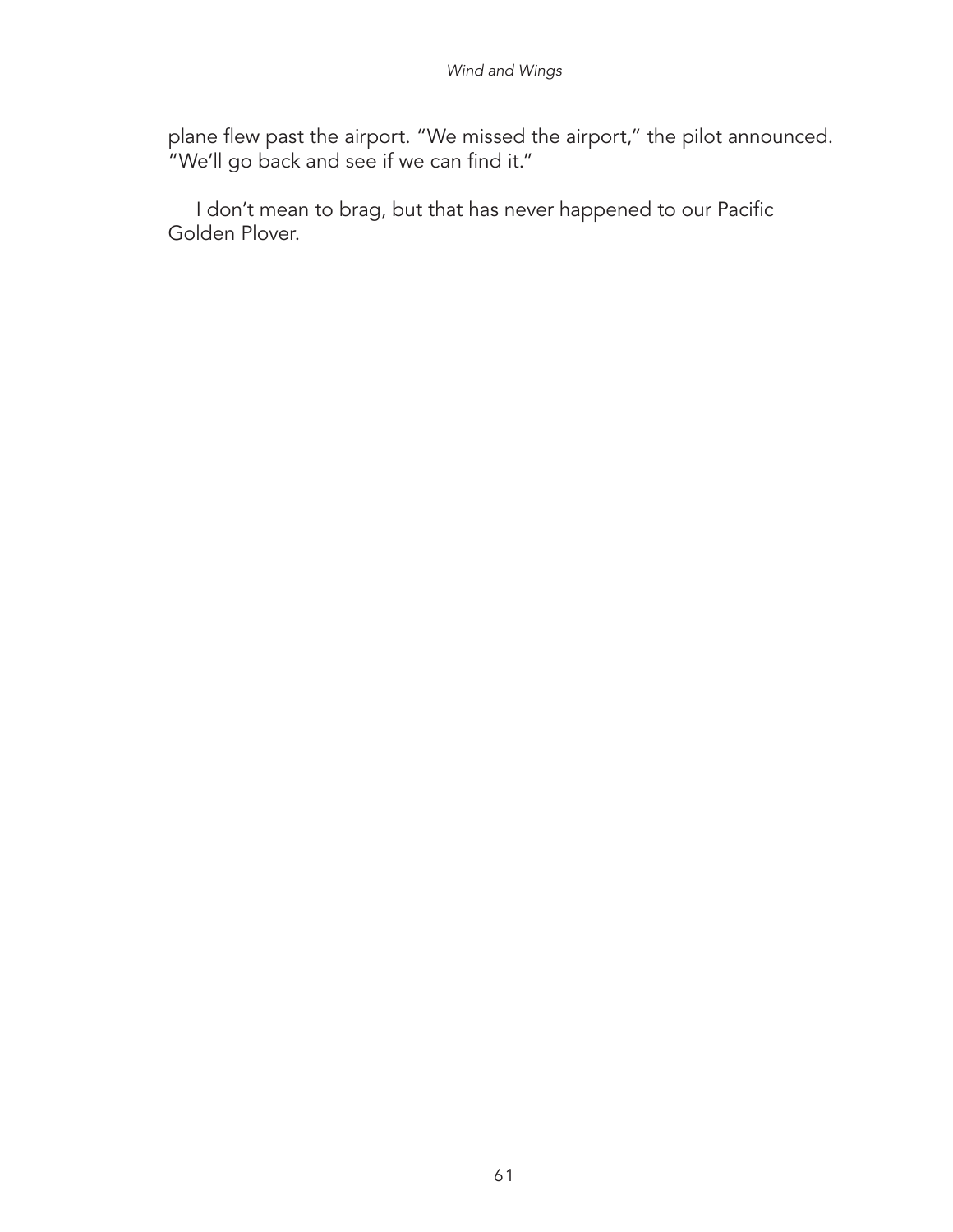### Your Remote, My Remote

We woke up in the middle of the night when the light that is attached to the ceiling fan in our bedroom suddenly turned on.

It was startling. Flash! Suddenly the room was lit. I sat up, trying to clear my head, thinking: WHAAAAAAT? I looked around, and there were no robbers, which made sense, because a robber wouldn't turn the light *on*. I also quickly noted that there were no family members entering the room to explain an emergency, no researchers rushing into the room to study the effects of sleep deprivation, and no devices like Alexa that might have gone rogue like Hal in the movie 2001. So how did the light go on? As the fog in my head lifted and I began to think in a clear, well-reasoned manner, I thought: WHAAAAAAT?

Then I remembered. Oh. Right. It wasn't the first time we had been zapped by somebody else's remote.

Yes, indeed, we had previous experience. It started when we lived in a townhome in a new neighborhood in Kapolei. One evening, when Elizabeth was driving home from work, she approached our unit, hit the remote for our garage door, and our neighbor's garage door went up instead. He was there, and he was surprised. It seemed that we both had remotes that used the same frequency for our garage doors. (We are pretty sure he subsequently changed the frequency on his remote, because the Garage Door Incident didn't happen again.)

The townhomes in Kapolei were brand new, delivered to each of us homeowners without ceiling lights or fans. So we did what any normal American would do— we went to the nearest Home Depot and bought ceiling fans that have a built-in light. The fan and light are operated with a remote control that can turn on the fan, or the light, or both. No dangling chains that have to be pulled to turn the fan or light on and off. It was a major technological step forward. We could manipulate our world without getting off our couch or getting out of bed.

We had one of those ceiling fans in our living room in Kapolei. In the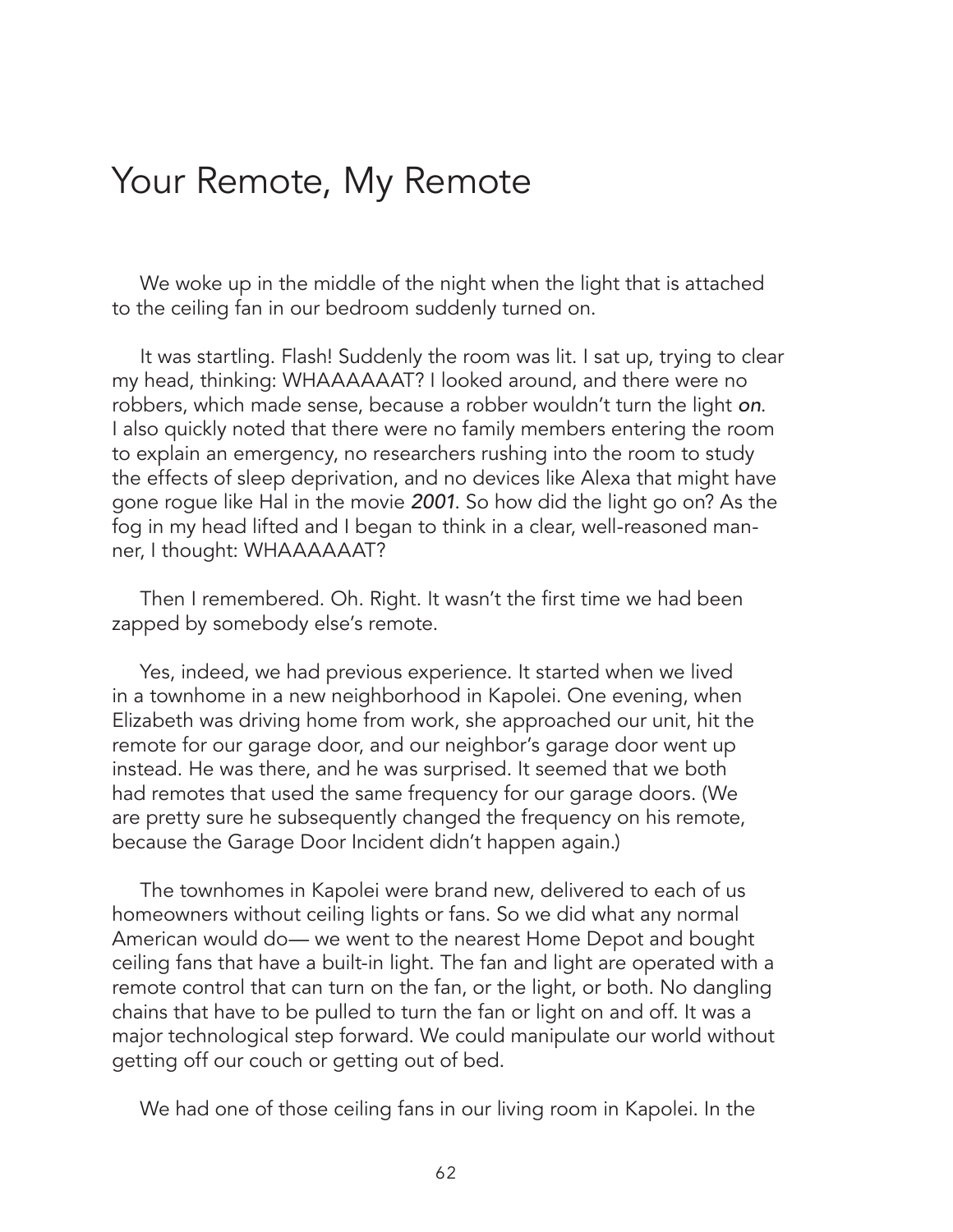evening, we would turn on both the fan and the light and blissfully watch TV. Occasionally, either the light or the fan would turn off without us doing anything other than sitting there blissfully. We would have to put our blissfulness on temporary hold while we used the remote to turn the fan and light back on again.

We asked one of the maintenance men about it, and he suggested that lots of people in our neighborhood probably did what any normal American would do and purchased their ceiling fans from the nearby Home Depot. That meant that we all had remotes with the same pre-assigned frequencies. He said that he thought the remotes could affect fans that were as far as 100 feet away, which of course included a couple dozen townhomes all around us. There was no way of knowing whose remote was operating our fan.

According to our friends at InfoBloom.com, there are generally two major types of remote controls: infrared and radio frequency. Most home entertainment components such as stereos, televisions and home entertainment centers use infrared remote controls. Radio frequency remote controls are used most often for garage door openers, alarm systems, key fobs and radio-controlled toys. They explain:

Infrared remote controls work by sending pulses of infrared light to a device, while radio frequency remote controls use radio waves in much the same way. Pragmatically, the biggest difference between the two is range. Infrared remote controls require a clear line of sight to the receiving device and their range maxes out at about 30 feet… Radio frequency remote controls can go through walls and around corners, with a range of roughly 100 feet…

That part about going through walls and around corners with a range of 100 feet sounds like our ceiling fan remotes.

The maintenance man revealed that we could change the frequency on our remote. The manufacturer had very thoughtfully given us several choices of frequencies. I was willing to learn how to change frequencies, but then it occurred to me that those who already knew how to do it had undoubtedly used their knowledge to change to one of the other pre-set frequencies that were available. That meant that if I changed to one of those other frequencies as well, I would be joining another group of people with remotes that could change my ceiling fan or light. There was no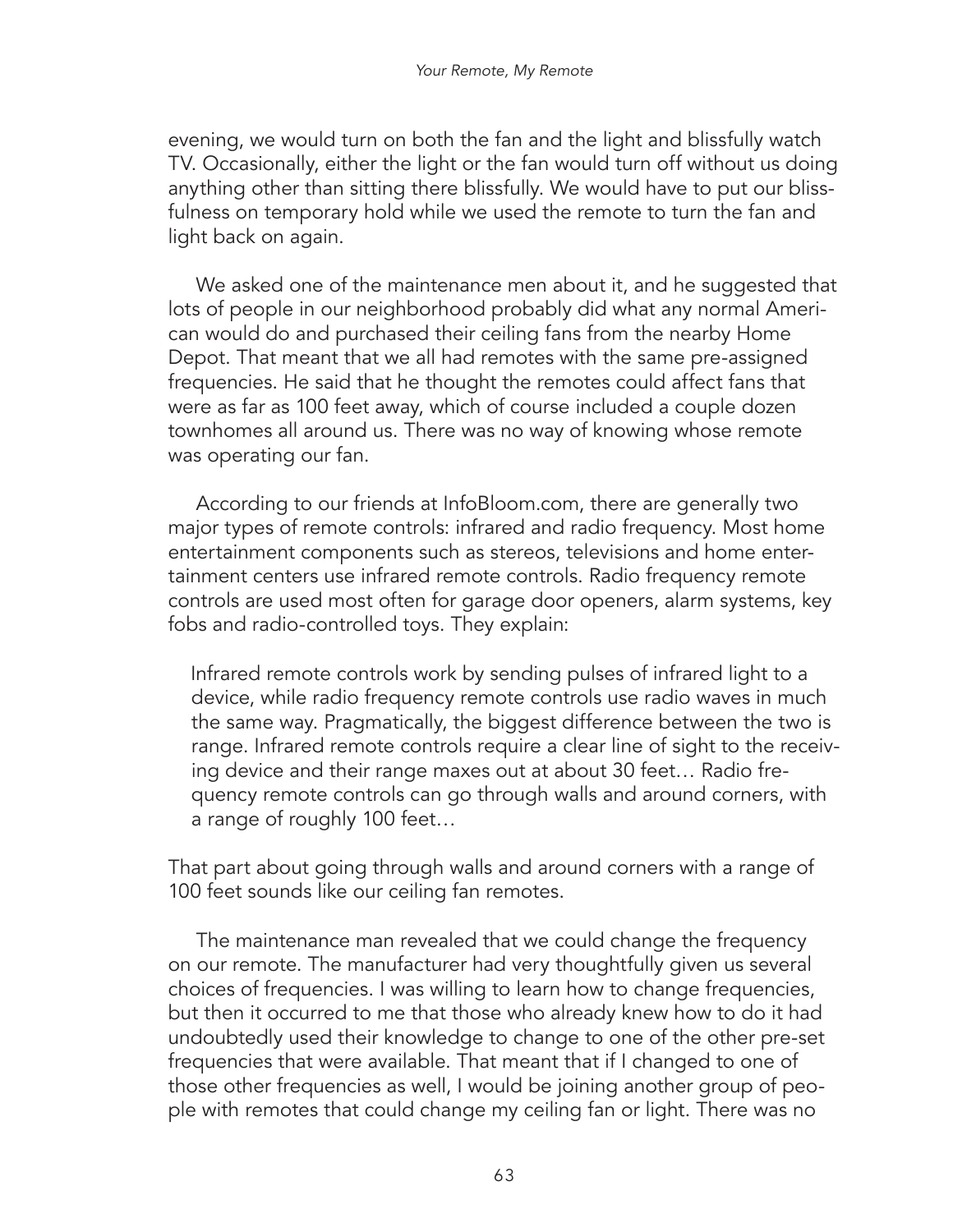way to tell which frequency had the fewest users, who those fine people might be, and how far away they might live.

Of course, there was a partial solution. The fan was connected to the light switch on the wall. When we turned on the light switch, that made electricity available to the fan, which we could then turn on and off using the remote. To prevent the light going on during the night due to somebody else's remote, we could turn off the wall switch when we went to bed. Simple: no electricity, no light, no problem.

[Slightly related side story: This idea of turning off the wall switch reminded me of an experience I had about fifty years ago. I was driving in the mountains. The road had lots of hairpin turns. Suddenly, my gasoline pedal stopped responding. I found out later that the needle valve that controlled the amount of gas being fed into the engine had stuck. Most significantly, it had stuck at a level that kept my car going 55 miles per hour.

I didn't know what to do. I pumped the brake to temporarily bring down my speed, but I knew that I could burn out the brakes if I kept doing that. I said to myself: "I went to college, I'm an educated man, I should know how to handle this, but I don't know what to do, so I am about to crash and die!" It was a long time ago, so those may not have been my exact thoughts, but I clearly remember the "crash and die" part. It was scary. I kept struggling to control my car as it raced around the hairpin turns.

Finally, it occurred to me. *TURN OFF THE ENGINE!* Just turn it off. Gravity would keep me rolling down the hill. It was simple. It was also humbling, because obviously I wasn't as educated as I thought. Still, I finally figured it out, and I lived to drive another day. Whew! That was close!]

But back to remotes. After a couple of years in Kapolei, we moved back to our old home in Manoa, and decided to replace and update our ceiling fans with—you guessed it— ceiling fans with lights that are operated by remotes instead of by pulling chains. Yes, I know, we should have learned. But we were moving back to an old neighborhood whose residents had most assuredly *not* all gone to Home Depot to get the same kind of ceiling fan with the same remote frequencies.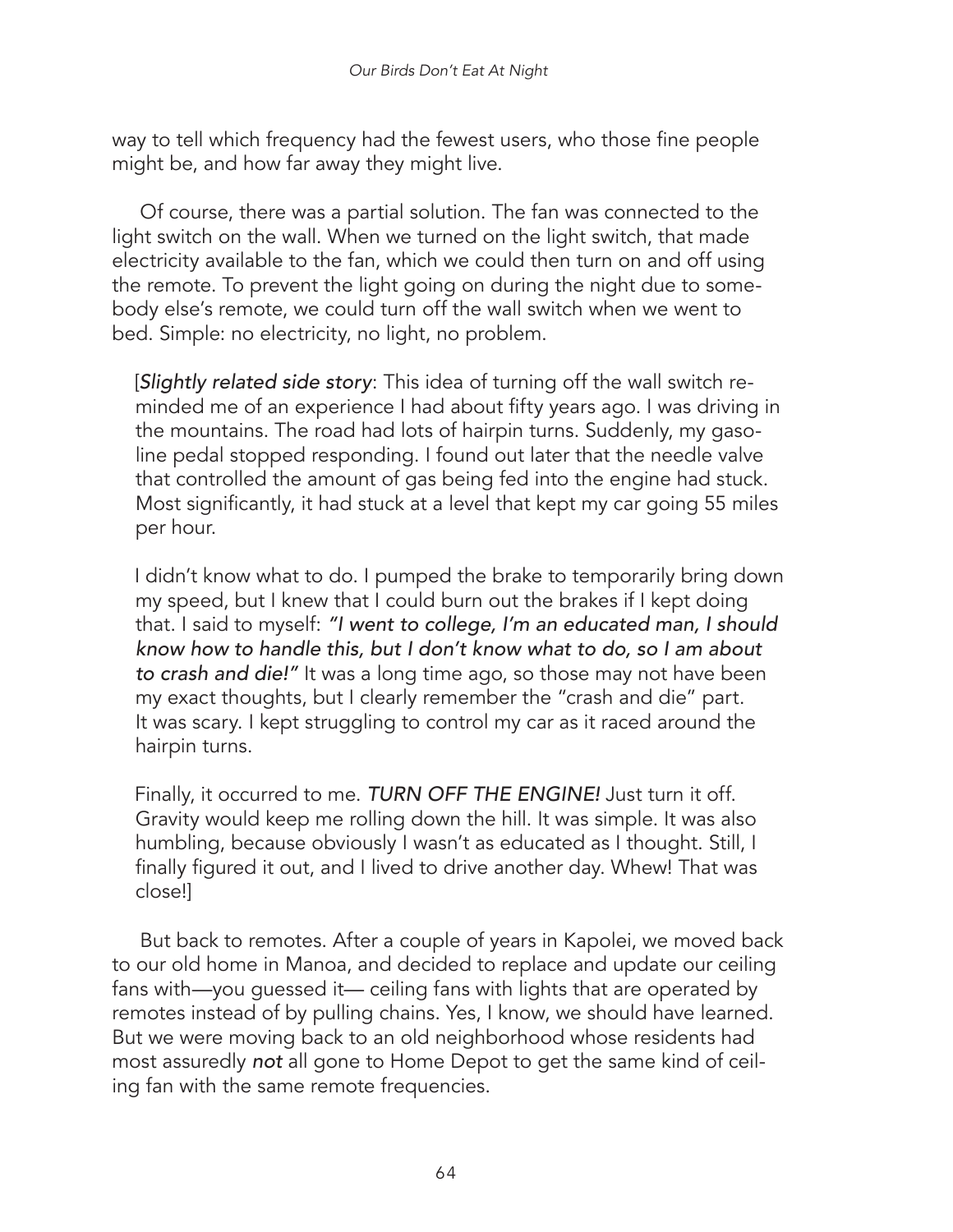Except now we were pretty sure that somebody did. Our ceiling light in our bedroom in Manoa had, indeed, gone on in the middle of the night. We had witnesses: Us.

Turning off the wall switch that night was not a solution. That's because we wanted to use the fan and not the light. It was warm that night, about 80 degrees, so we clicked on the fan but clicked off the light. We had to keep the wall switch *on* to keep the fan on, so we were still vulnerable to the rogue remotes of our neighbors. We had to hope that our neighbors would just sleep all night and forego their disturbing remote activity. Somebody didn't.

So now we understand that rogue remotes are just part of daily life in a community. Occasionally our ceiling fan or light will go on or off when we don't want it to. Your remote, my remote: we all have to live together. C'est la vie.

Fortunately, it appears that these radio waves are not harmful. The folks at CrunchReviews.com point out that ionizing waves like x-rays and gamma-rays have the potential to cause severe damage. Too much of these rays may cause sickness, burns, or cancer. However, *non*-ionizing electromagnetic waves like the ones in our remote controls don't carry enough energy in their photons to ionize or break our atoms and cells.

The fact is that we are all used to living with a lot more radio waves than our remotes can generate. That's because the biggest source of radio waves is the Sun. It generates a wide range of radio waves. In fact, it emits radiation that covers the electromagnetic spectrum from X-rays to ultralong-wavelength radio waves. It has been doing this literally forever. That makes it possible to have life here on Earth. We have to be careful not to get overexposed, but otherwise, no worries. In the immortal words of The Beatles:

Here comes the sun, doo da doo doo, Here comes the sun, and I say, It's all right.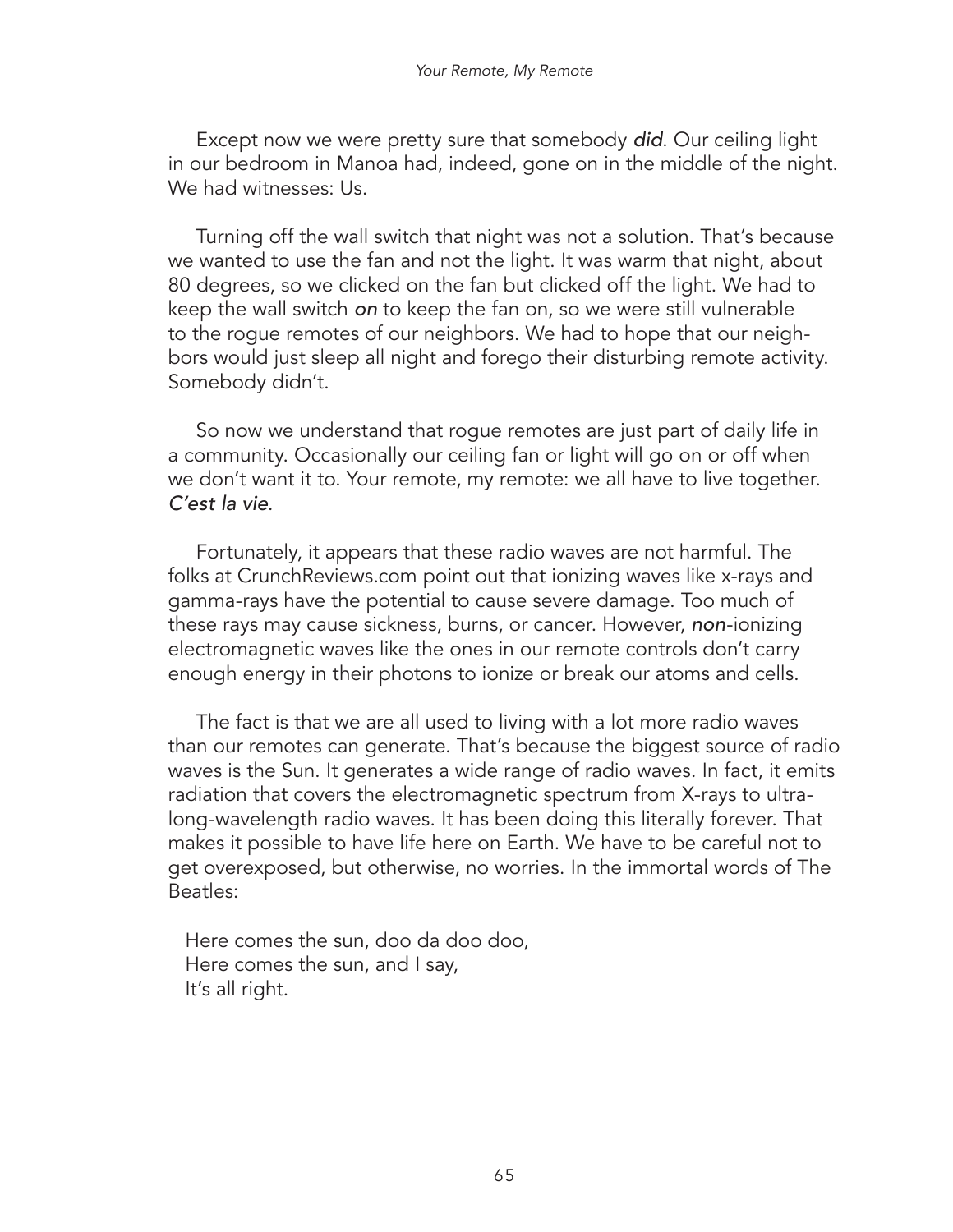## Squirrels, Mozart, and Cat Stevens

We hope that all the students at all our colleges and universities are learning a lot. That's pretty much the point of having nearly twenty million people walking around on thousands of campuses. The students pass a lot of tests, so we know they are learning *something*.

We might think that while they are learning something, their brains are getting bigger. Well, their brains might be getting bigger if we are thinking of neurons and synapses— they might be developing more of them. But human brains reach 100% of their adult size when they are between seven and eleven years old, so we're not holding out much hope for physical brain growth among college students.

We have to look elsewhere. And when we do, we find something amazing. It turns out there are, in fact, some brains on campus that actually get *physically* bigger, and they aren't human brains. They are squirrel brains. And the squirrels aren't even attending classes.

I learned this from a *Nature* program shown on PBS titled "A squirrel's guide to success." The program revealed that there are approximately 300 species of squirrels. Different species have different superpowers. For example, some squirrels can glide through the air (they mostly glide down), some can outwit rattlesnakes by inflating and shaking their tails (making themselves look bigger), and some can survive the coldest temperatures of any mammal (their body temperatures drop below zero degrees). Then there is the brainy Fox squirrel who can remember the location of 9,000 nuts.

Andrew Carnegie may have said, "put all your eggs in one basket, and then watch the basket." Some squirrels are not taking his advice regarding their nuts. If a squirrel puts all of his or her nuts in one place and another squirrel discovers that one place, the squirrel will lose all of his or her nuts for the winter. So squirrels hide their nuts in a lot of different places. This is known as "scatter hoarding."

So far, so good. Here comes the problem. Squirrels may hide hundreds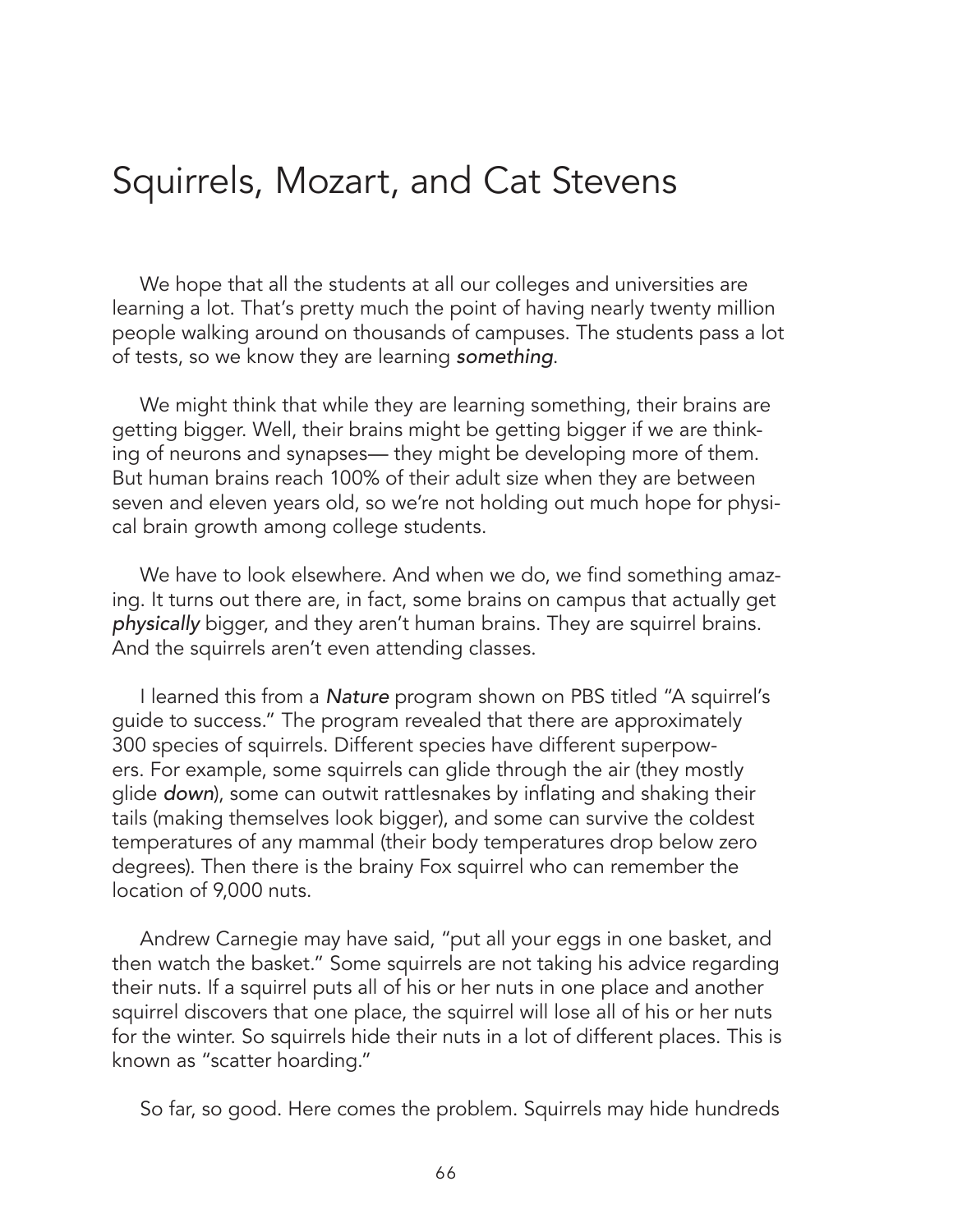of nuts in hundreds of different places. Then, months later, they go looking for them. How many are they able to find?

To learn the answer to this question, Dr. Mikel Delgado of the University of California at Berkeley did a study. Berkeley happens to be the home of a lot of free-range, non-tuition squirrels. (In the interest of full disclosure, Berkeley is also where my sister worked for thirty-nine years, and where my father earned his Ph.D. However, so far as I know, neither my sister nor my father was intimately involved in the Berkeley squirrel community, so I don't think I have a personal bias that I need to declare, here.)

Dr. Delgado painted a lot of nuts a yellowish green color and embedded tiny microchips in them. Then, when the squirrels picked up the nuts to hide them for the winter, she tracked where all those nuts went. She even made a color-coded map of all the locations.

What was the result? Months later, the Fox squirrels were able to remember and locate about 90 percent of the nuts they buried. Awesome!

It takes a good deal of brain power to remember all those nutty locations. How do squirrels do it? The answer is simple: they grow larger brains. Yes, their brains actually get *physically* larger. They get larger during the fall when nuts are plentiful and need to be hidden away.

Megan Betcher is a nature enthusiast with a B.S. in both Natural Resource Management and Wildlife Management. She writes a blog, Megan's Nature Nook, which happens to address this amazing squirrel phenomenon. She says that the squirrel's hippocampus, which is the memory and spatial organization area of the brain, increases 15% in size in the fall. But there is more to the story. She says:

Studies have shown that squirrels will categorize where certain types of nuts are stored. They'll have walnuts in one area and acorns in another which may help them to better remember the hiding spots since they're more organized. After the initial hiding they will continue to interact with their caches, visiting spots where they've been buried, sniffing around, and even digging up and reburying nuts in a new spot. This can help them to better remember where each nut is hidden and build their mental nut map. It is also thought that digging fake holes and digging up and reburying nuts might deceive any onlookers that may try to steal their caches.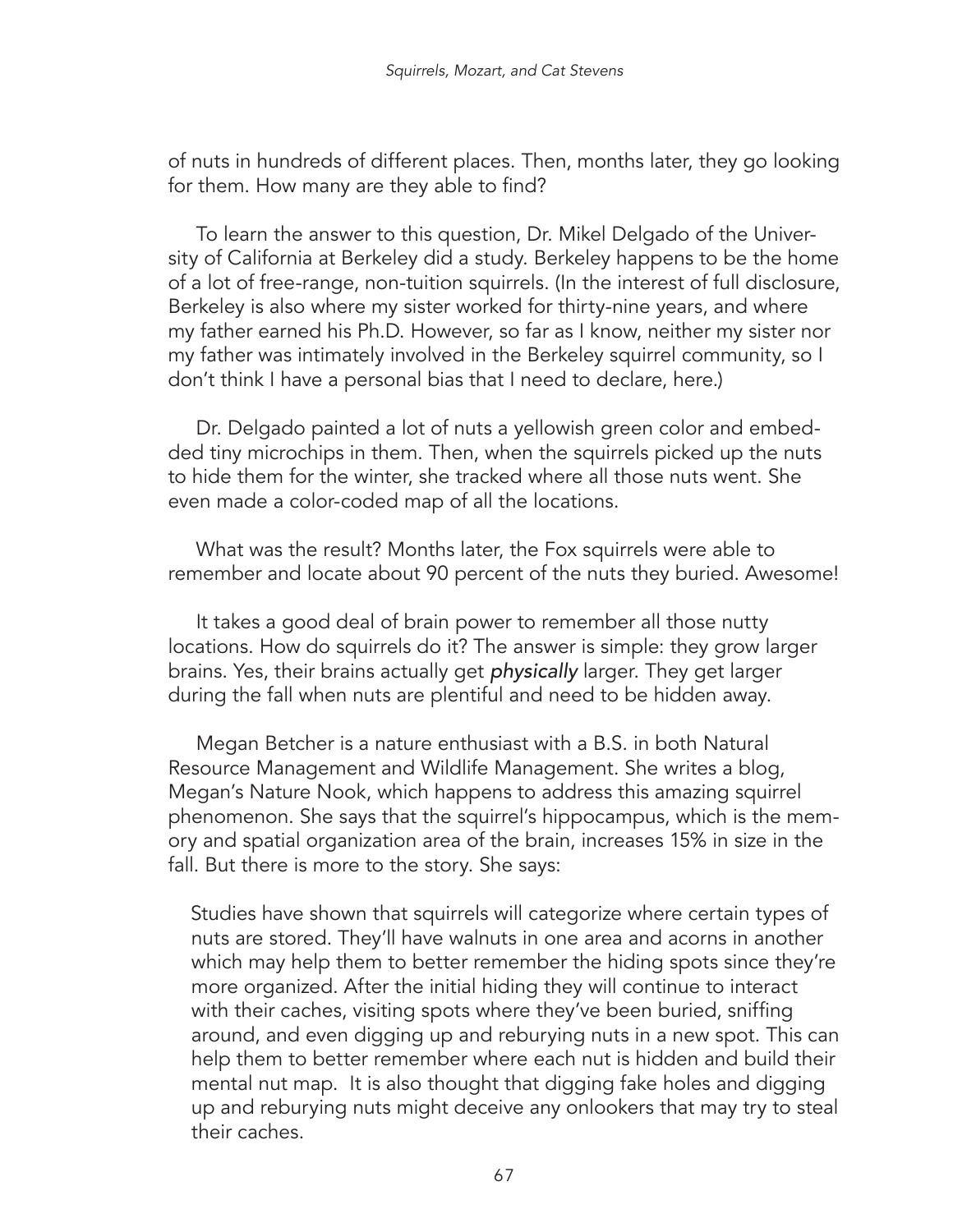I am truly impressed. I never thought I would be jealous of a squirrel, but I am. I wish I could have grown a bigger brain while trying to put away some information for my tests in high school and college. The length of the Amazon river, the dates of the Peloponnesian War, the Periodic Table of Elements, the definition of a socio-metric star, micro-economic theory, Mendelian genetics… it would have been a lot easier with an expanding brain.

Our brains may not get physically larger after age eleven, but we can still activate them in positive ways. For example, takelessons.com offers a list of ten benefits of listening to classical music. The blog cites research indicating that listening to classical music decreases blood pressure, boosts memory, sparks creativity, reduces stress levels, supercharges brainpower, fights depression, puts you to sleep, relieves pain, makes you happy, and improves productivity.

That's a lot of benefits. However, not all classical music has the same impact. For example, if you want to give your brain a boost, your best choice seems to be Mozart.

Researchers from Sapienza University of Rome conducted a study on 30 adults of different ages. Recordings of brain activity were made before and after the group listened to *L'allegro con spirito* from the *Sonata for Two Pianos in D Major K448* by Mozart, and before and after they listened to *Fur Elise* by Beethoven.

People who heard Mozart's music showed an increase in brain wave activity linked to memory, understanding, and problem-solving. However (and very regrettably), no such increases were found after the group listened to Beethoven.

The researchers concluded that there is something specific about the effect of Mozart's music on our minds. They said that Mozart's music is able to "activate" circuits of nerve cells in the brain related to attentive and cognitive functions— something that doesn't happen when listening to just *any* kind of music.

The researchers suggested that the rational and highly organized arrangement of Mozart's sonata may echo the organization of the cerebral cortex— the part of the brain responsible for high-level mental functions.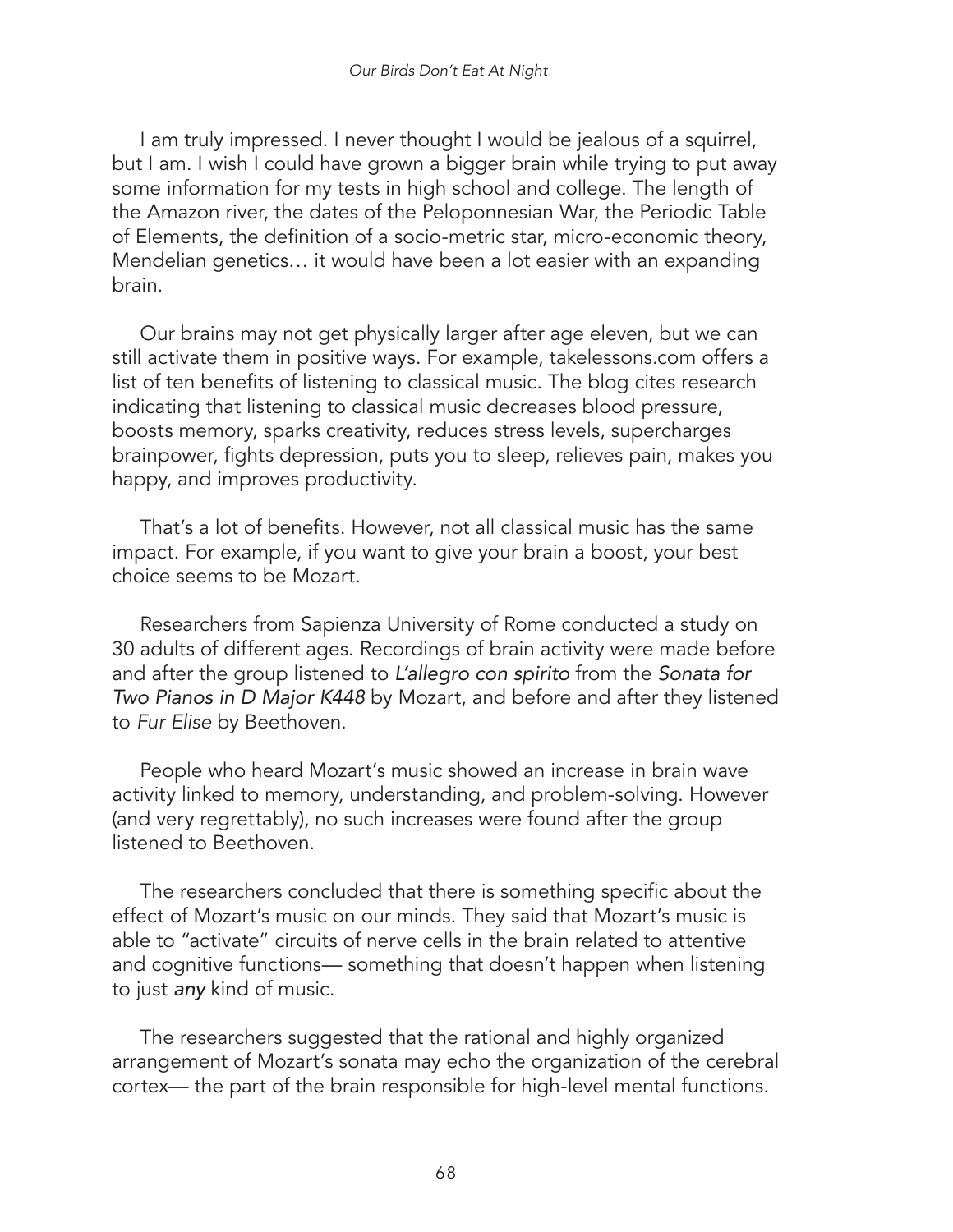They added that one of the distinctive features of Mozart's music is the frequent repetition of the melodic line, which means that there is a lack of "surprise" elements that may distract the listener's attention from rational listening.

Not to be outdone by the Italians, university researchers in France published an article in Learning and Individual Differences regarding the positive impact of classical music. They found that students who listened to a one-hour lecture during which classical music was played in the background scored significantly higher on a quiz on the lecture when compared to a similar group of students who heard the lecture with no music.

The researchers speculated that the music put the students in a heightened emotional state, making them more receptive to information. They said: "It is possible that music, provoking a change in the learning environment, influenced the students' motivation to remain focused during the lecture, which led to better performance on the multiple-choice quiz."

The idea that music can improve a person's performance reminded me that listening to music can have an impact on other mammals as well. Specifically, cows. A long time ago I heard that researchers had discovered that cows produced more milk when listening to the music of Cat Stevens (as Yusuf was known then). Apparently, his music put them in a good mood (mooooood?) and that made them more productive.

I am intrigued. Who thought of conducting this research regarding the impact of music on cows? Seriously— whose idea was it? And why did they actually do it? Were the cows tired of Muzak? Did they make a formal request? Did the Italian and French researchers run out of students to test, and decide that cows were the natural next step? Was the researcher a fan of Cat Stevens who wanted to build his fan base among cows? Was the music really for the dairy workers, and they discovered accidentally that it stimulated the cows?

Of course, I have lots of other questions. I don't know whether the research methodology was suitably rigorous. Was there a control group consisting of cows who listened to nothing at all? Did the test group of cows listen to other singers as well? If so, which ones were selected, and why? If I recall, the research was conducted back in the 1980s, and there were a lot of popular singers in those years. How about Whitney Houston, Billy Joel, Michael Jackson, Madonna, Stevie Wonder, Lionel Richie, Bruce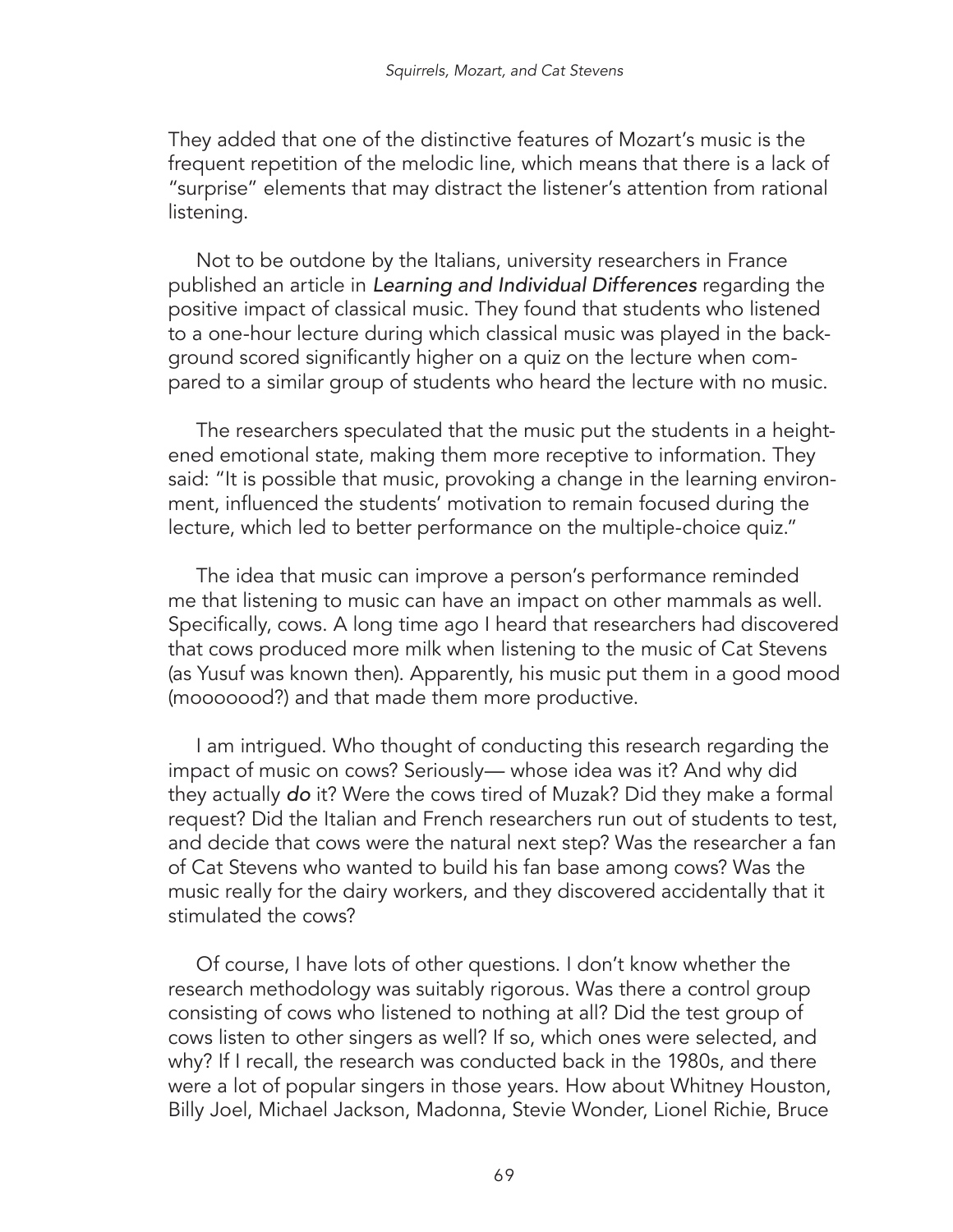Springsteen, Phil Collins, or Elton John? And which Cat Stevens music did they play for the cows? For example, did they play Wild World, Moon Shadow, Peace Train, or Morning Has Broken? Finally, at the time of the research, did Cat Stevens drink milk, and was he happy with the results of the cow research? This obviously calls for more research. There are just too many questions, and the world wants answers.

In the meantime, the good news is that we can stimulate our brains in some positive ways. Come to think of it, reading this essay may have stimulated your brain. If so, you may have strengthened some neural connections. That's always a good thing. But I am sorry to say that your brain probably did not grow physically. The reason is simple.

You are not a squirrel.